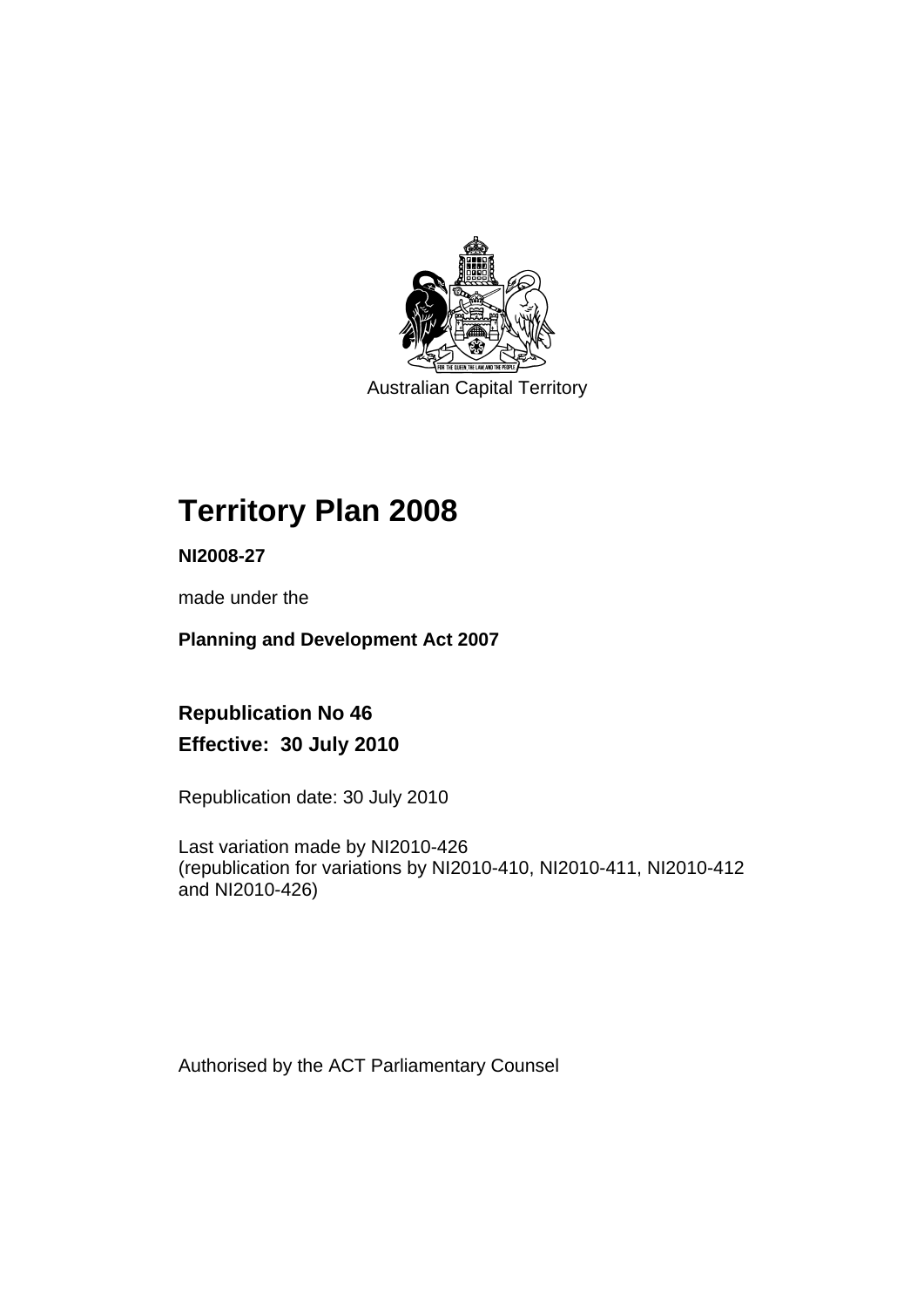1 About the endnotes

## **Endnotes**

### **1 About the endnotes**

Amending and modifying laws are annotated in the legislation history and the amendment history. Current modifications are not included in the republished law but are set out in the endnotes.

Not all editorial amendments made under the *Legislation Act 2001*, part 11.3 are annotated in the amendment history. Full details of any amendments can be obtained from the Parliamentary Counsel's Office.

This republication includes amendments made under part 11.3.

Uncommenced amending laws and expiries are listed in the legislation history and the amendment history. These details are underlined. Uncommenced provisions and amendments are not included in the republished law but are set out in the last endnote.

If all the provisions of the law have been renumbered, a table of renumbered provisions gives details of previous and current numbering.

The endnotes also include a table of earlier republications.

### **2 Abbreviation key**

| $am = amended$                               | $ord = ordinance$                   |
|----------------------------------------------|-------------------------------------|
| $amdt = amendment$                           | $orig = original$                   |
| $ch = chapter$                               | $par = paragraph/subparagraph$      |
| $def = definition$                           | $pres = present$                    |
| $dict = dictionary$                          | $prev = previous$                   |
| $disallowed = disallowed by the Legislative$ | $(\text{prev}) = \text{previously}$ |
| Assembly                                     | $pt = part$                         |
| $div = division$                             | $r =$ Item/subItem                  |
| $exp = expires/expired$                      | $renum = renumbered$                |
| $Gaz = gazette$                              | $reloc = relocated$                 |
| $h dq =$ heading                             | $R[X]$ = Republication No           |
| $IA = Interpretation Act 1967$               | $RI = reissue$                      |
| ins = inserted/added                         | $s = section/subsection$            |
| $LA =$ Legislation Act 2001                  | $sch = schedule$                    |
| $LR =$ legislation register                  | $sdiv = subdivision$                |
| $LRA =$ Legislation (Republication) Act 1996 | $sub =$ substituted                 |
| $mod = modified/modification$                | SL = Subordinate Law                |
| $o = order$                                  | underlining $=$ whole or part not   |
| $om = omitted/repealed$                      | or to be expired                    |

page 2 Territory Plan 2008 Effective: 30/07/10

R46 30/07/10

part not commenced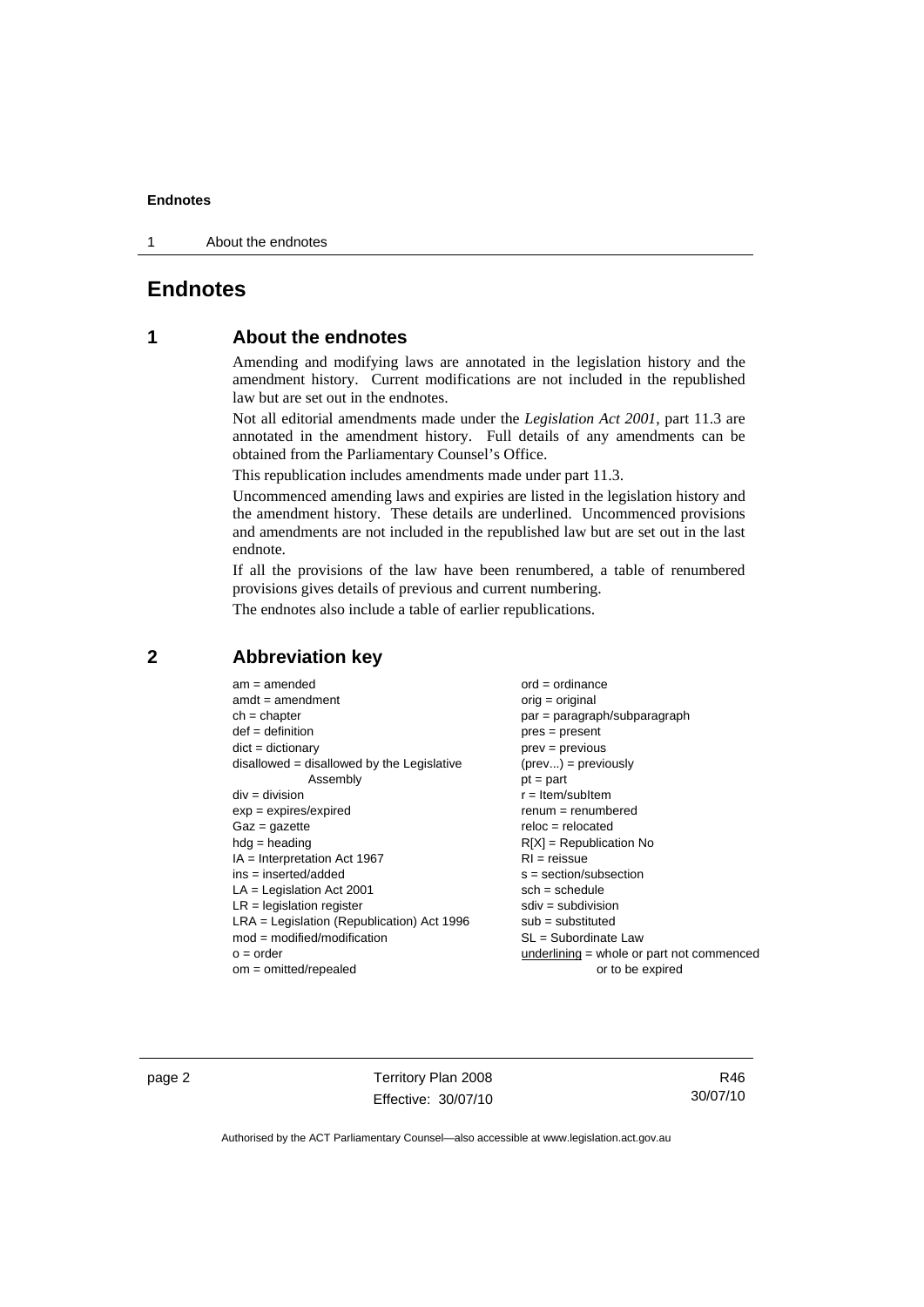### **3 Legislation history**

#### **Territory Plan 2008 NI2008-27**

notified LR 13 February 2008 commenced 31 March 2008 (see Planning and Development Act 2007 s 432 (3) (a))

as amended by

#### **Variation to the Territory Plan No 285**

(as notified in Planning and Development (Plan Variation No 285) Notice 2008 NI2008-123) commenced 18 April 2008 (CN2008-4)

### **Planning and Development (Technical Plan Variation—Forde) Notice 2008 NI2008-201**

notified LR 5 June 2008 commenced 6 June 2008 (LA s 73 (2) (a))

#### **Variation to the Territory Plan No 293**

(as notified in Planning and Development (Plan Variation No 293) Notice 2008 NI2008-219) commenced 15 August 2008 (CN2008-11)

### **Planning and Development (Technical Plan Variation—Residential and Commercial Zones Codes) Notice 2008 NI2008-289**

notified LR 10 July 2008 commenced 11 July 2008 (LA s 73 (2) (a))

**Planning and Development (Technical Plan Variation—Error Variation) Notice 2008 NI2008-290** 

notified LR 10 July 2008 commenced 11 July 2008 (LA s 73 (2) (a))

### **Planning and Development (Technical Plan Variation—Boundary Changes) Notice 2008 NI2008-298**

notified LR 31 July 2008 commenced 1 August 2008 (LA s 73 (2) (a))

#### **Planning and Development (Technical Plan Variation—Dunlop) Notice 2008 NI2008-328**

notified LR 14 August 2008 commenced 15 August 2008 (LA s 73 (2) (a))

R46 30/07/10 Territory Plan 2008 Effective: 30/07/10 page 3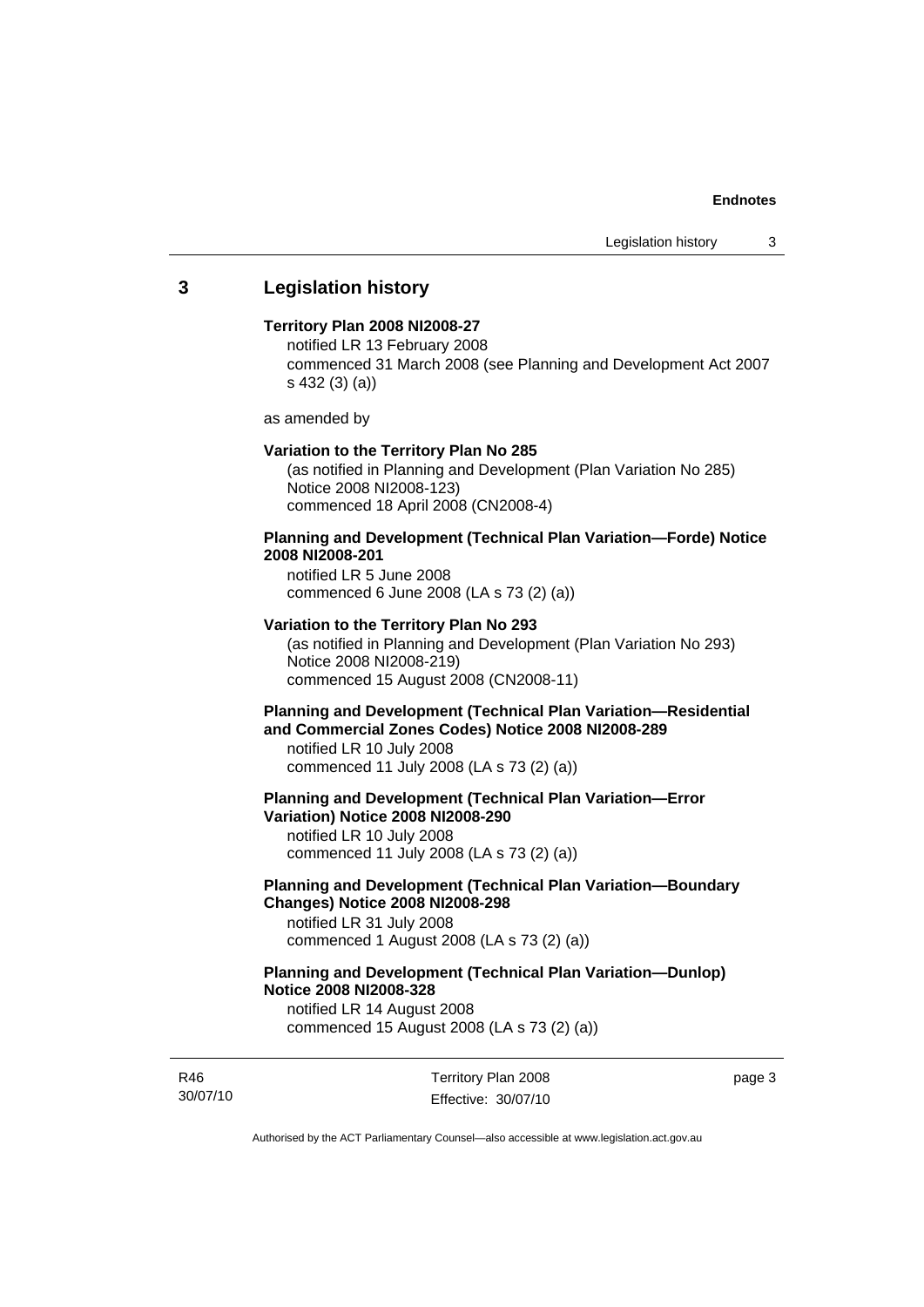3 Legislation history

#### **Planning and Development (Technical Plan Variation—Watson) Notice 2008 NI2008-336**  notified LR 14 August 2008

commenced 15 August 2008 (LA s 73 (2) (a))

#### **Variation to the Territory Plan No 289**

(as notified in Planning and Development (Plan Variation No 289) Notice 2008 NI2008-339) commenced 5 September 2008 (CN2008-14)

#### **Variation to the Territory Plan No 281**

(as notified in Planning and Development (Plan Variation No 281) Notice 2008 NI2008-352) commenced 12 December 2008 (CN2008-16)

#### **Planning and Development (Technical Plan Variation—Residential Zones Codes) Notice 2008 NI2008-358**

notified LR 28 August 2008 commenced 29 August 2008 (LA s 73 (2) (a))

#### **Planning and Development (Technical Plan Variation—Franklin) Notice 2008 NI2008-499**

notified LR 30 October 2008 commenced 31 October 2008 (LA s 73 (2) (a))

### **Planning and Development (Technical Plan Variation—Gungahlin) Notice 2008 NI2008-516**

notified LR 6 November 2008 commenced 7 November 2008 (LA s 73 (2) (a))

### **Planning and Development (Technical Plan Variation—Error Variation) Notice 2008 (No 2) NI2008-541**

notified LR 20 November 2008 commenced 21 November 2008 (LA s 73 (2) (a))

### **Planning and Development (Technical Plan Variation—Residential Zones Code) Notice 2008 (No 2) NI2008-542**

notified LR 20 November 2008 commenced 21 November 2008 (LA s 73 (2) (a))

R46 30/07/10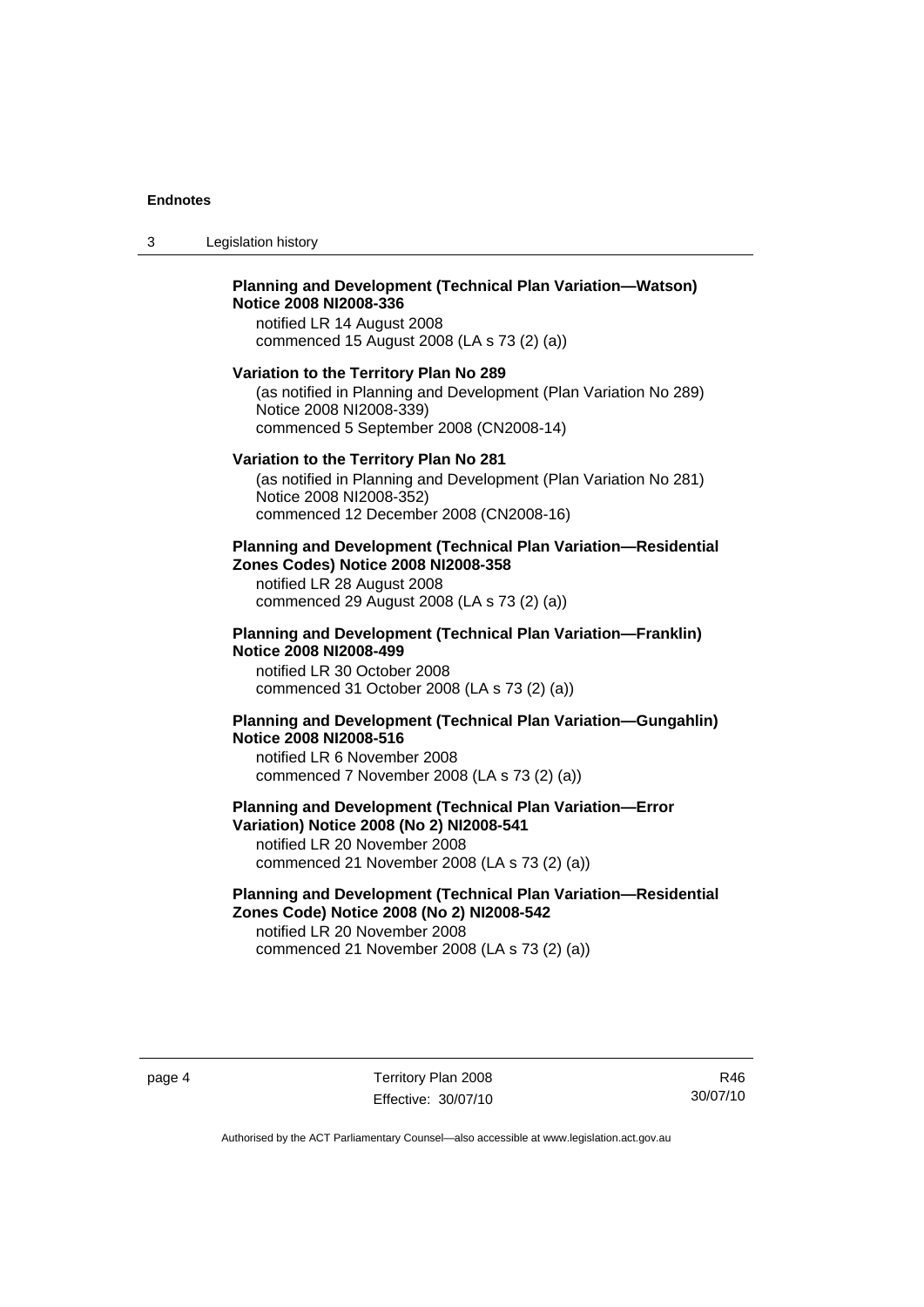## **Planning and Development (Technical Plan Variation—Error Variation) Notice 2008 (No 3) NI2008-590**

notified LR 18 December 2008 commenced 19 December 2008 (LA s 73 (2) (a))

#### **Planning and Development (Technical Plan Variation—Belconnen District) Notice 2009 NI2009-6**

notified LR 8 January 2009 commenced 9 January 2009 (LA s 73 (2) (a))

#### **Planning and Development (Technical Plan Variation—Macgregor) Notice 2009 NI2009-17**

notified LR 15 January 2009 commenced 16 January 2009 (LA s 73 (2) (a))

#### **Planning and Development (Technical Plan Variation—Error Variation) Notice 2009 NI2009-37**

notified LR 5 February 2009 commenced 6 February 2009 (LA s 73 (2) (a))

#### **Planning and Development (Technical Plan Variation—Residential Zones Code) Notice 2009 NI2009-38**

notified LR 5 February 2009 commenced 6 February 2009 (LA s 73 (2) (a))

#### **Planning and Development (Technical Plan Variation—Boundary Changes) Notice 2009 NI2009-59**

notified LR 12 February 2009 commenced 13 February 2009 (LA s 73 (2) (a))

### **Planning and Development (Technical Plan Variation—Forde) Notice 2009 NI2009-70**

notified LR 26 February 2009 commenced 27 February 2009 (LA s 73 (2) (a))

### **Planning and Development (Technical Plan Variation—Error Variation) Notice 2009 (No 2) NI2009-99**

notified LR 19 March 2009 commenced 20 March 2009 (LA s 73 (2) (a))

R46 30/07/10 Territory Plan 2008 Effective: 30/07/10 page 5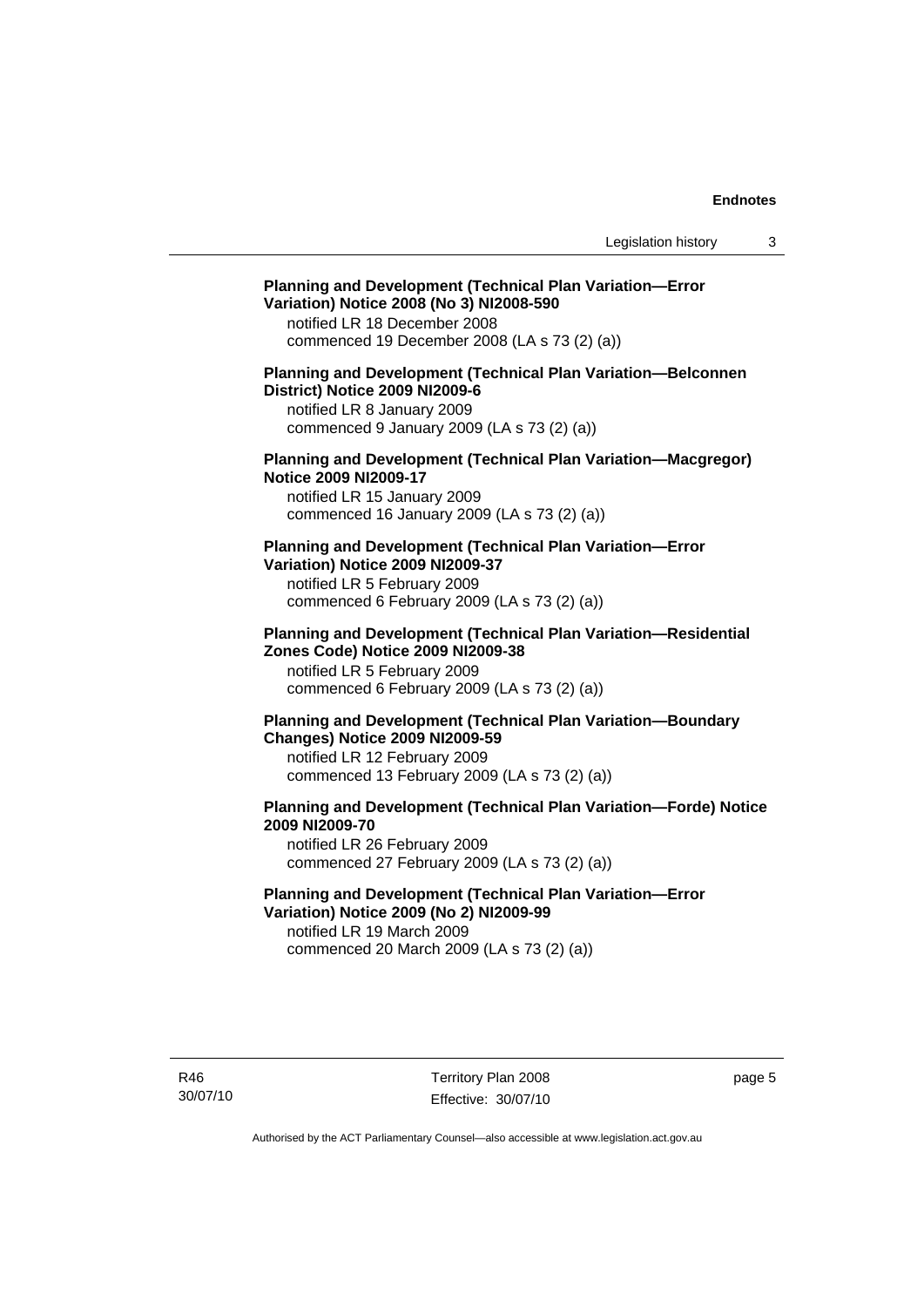3 Legislation history

### **Variation to the Territory Plan No 261**  (as notified in Planning and Development (Plan Variation No 261) Notice 2009 NI2009-107) commenced 17 April 2009 (CN2008-10) **Variation to the Territory Plan No 296**  (as notified in Planning and Development (Plan Variation No 296) Notice 2009 NI2009-108) commenced 17 April 2009 (CN2008-9) **Planning and Development (Technical Plan Variation—Gungahlin) Notice 2009 NI2009-181**  notified LR 16 April 2009 commenced 17 April 2009 (LA s 73 (2) (a)) **Planning and Development (Technical Plan Variation—Gungahlin) Notice 2009 (No 2) NI2009-199**  notified LR 30 April 2009 commenced 1 May 2009 (LA s 73 (2) (a)) **Planning and Development (Technical Plan Variation—Harrison) Notice 2009 NI2009-200**  notified LR 30 April 2009 commenced 1 May 2009 (LA s 73 (2) (a)) **Planning and Development (Technical Plan Variation—Franklin) Notice 2009 NI2009-216**  notified LR 14 May 2009 commenced 15 May 2009 (LA s 73 (2) (a)) **Planning and Development (Technical Plan Variation—Macgregor) Notice 2009 (No 2) NI2009-217**  notified LR 14 May 2009 commenced 15 May 2009 (LA s 73 (2) (a)) **Planning and Development (Technical Plan Variation—Harrison) Notice 2009 (No 2) NI2009-237**  notified LR 21 May 2009 commenced 22 May 2009 (LA s 73 (2) (a)) **Planning and Development (Technical Plan Variation—Casey) Notice 2009 NI2009-238**  notified LR 21 May 2009

commenced 22 May 2009 (LA s 73 (2) (a))

page 6 Territory Plan 2008 Effective: 30/07/10

R46 30/07/10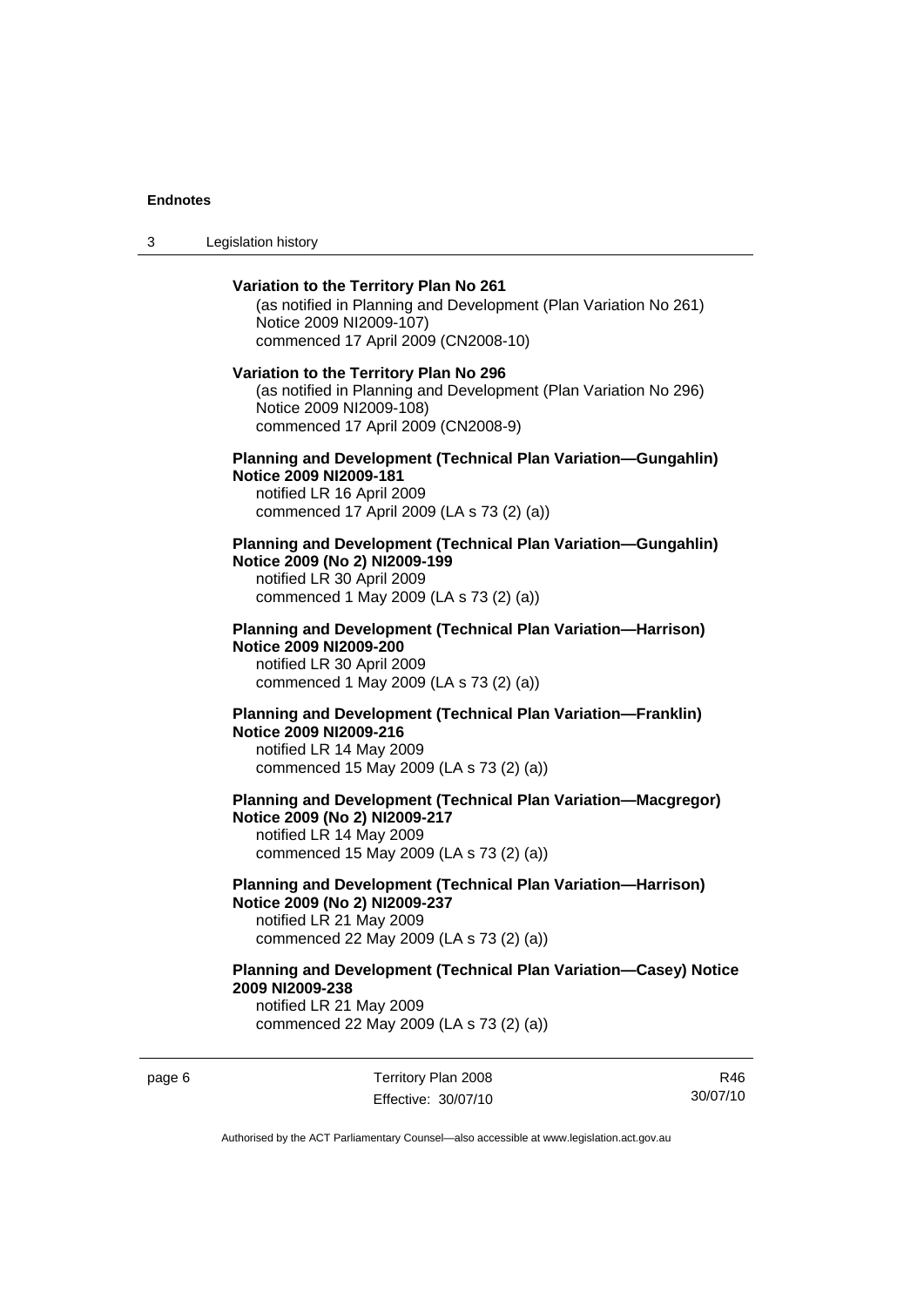### **Planning and Development (Technical Plan Variation—Franklin) Notice 2009 (No 2) NI2009-254**  notified LR 4 June 2009 commenced 5 June 2009 (LA s 73 (2) (a)) **Planning and Development (Technical Plan Variation—Dunlop) Notice 2009 NI2009-255**  notified LR 4 June 2009 commenced 5 June 2009 (LA s 73 (2) (a)) **Planning and Development (Technical Plan Variation—Forde) Notice 2009 (No 2) NI2009-256**  notified LR 4 June 2009 commenced 5 June 2009 (LA s 73 (2) (a)) **Planning and Development (Technical Amendment—Harrison and Flemington Road Corridor Concept Plan) Plan Variation 2009 (No 1) NI2009-272**  notified LR 18 June 2009 commenced 19 June 2009 (LA s 73 (2) (a)) **Planning and Development (Technical Amendment—Macgregor West Precinct Code) Plan Variation 2009 (No 1) NI2009-321**  notified LR 9 July 2009 commenced 10 July 2009 (LA s 73 (2) (a)) **Planning and Development (Technical Amendment—Residential Zones Codes and WaterWays General Code) Plan Variation 2009 (No 1) NI2009-322**  notified LR 9 July 2009 commenced 10 July 2009 (LA s 73 (2) (a)) **Planning and Development (Technical Amendment—Duffy) Plan Variation 2009 NI2009-323**  notified LR 16 July 2009 commenced 17 July 2009 (LA s 73 (2) (a)) **Planning and Development (Technical Amendment—Error) Plan Variation 2009 (No 1) NI2009-324**

notified LR 9 July 2009 commenced 10 July 2009 (LA s 73 (2) (a))

R46 30/07/10 Territory Plan 2008 Effective: 30/07/10 page 7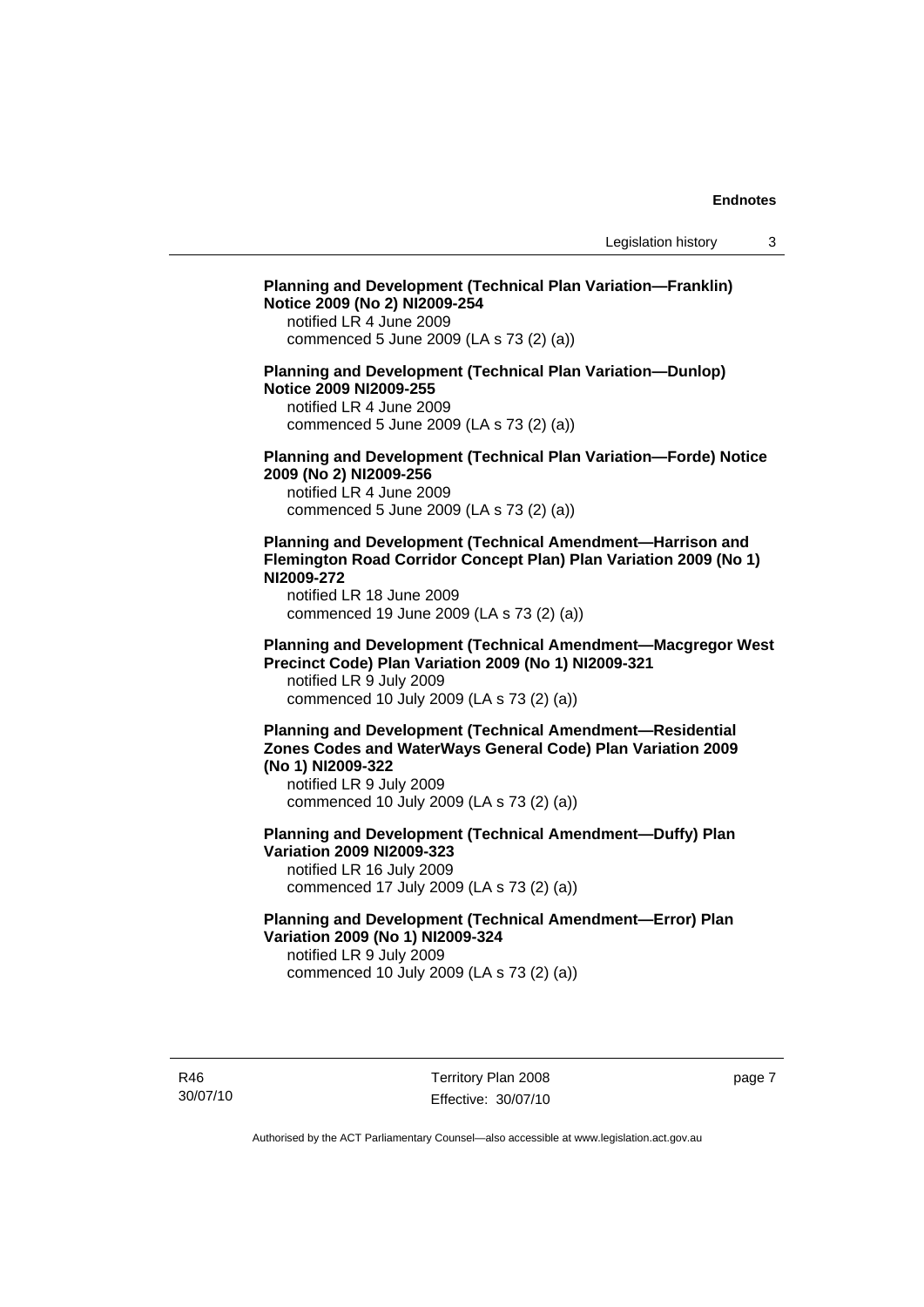3 Legislation history

### **Planning and Development (Technical Amendment—Kingston) Plan Variation 2009 NI2009-338**

notified LR 16 July 2009 commenced 17 July 2009 (LA s 73 (2) (a))

#### **Planning and Development (Technical Amendment—Access and Mobility General Code) Plan Variation 2009 (No 1) NI2009-342**  notified LR 23 July 2009 commenced 24 July 2009 (LA s 73 (2) (a))

**Variation to the Territory Plan No 288** 

(as notified in Planning and Development (Plan Variation No 288) Notice 2009 NI2009-391) commenced 4 September 2009 (CN2009-12)

**Planning and Development (Technical Amendment—Miscellaneous Amendments) Plan Variation 2009 (No 1) NI2009-392**  notified LR 20 August 2009

commenced 21 August 2009 (LA s 73 (2) (a))

### **Planning and Development (Technical Amendment—Bonner) Plan Variation 2009 NI2009-409**

notified LR 27 August 2009 commenced 28 August 2009 (LA s 73 (2) (a))

#### **Planning and Development (Technical Amendment—Franklin) Plan Variation 2009 (No 1) NI2009-410**  notified LR 27 August 2009 commenced 28 August 2009 (LA s 73 (2) (a))

**Planning and Development (Technical Amendment—Griffith) Plan Variation 2009 NI2009-418**  notified LR 3 September 2009 commenced 4 September 2009 (LA s 73 (2) (a))

### **Planning and Development (Technical Amendment—Residential Zones Development Codes and Other Codes) Plan Variation 2009 (No 1) NI2009-487**

notified LR 1 October 2009 commenced 2 October 2009 (LA s 73 (2) (a))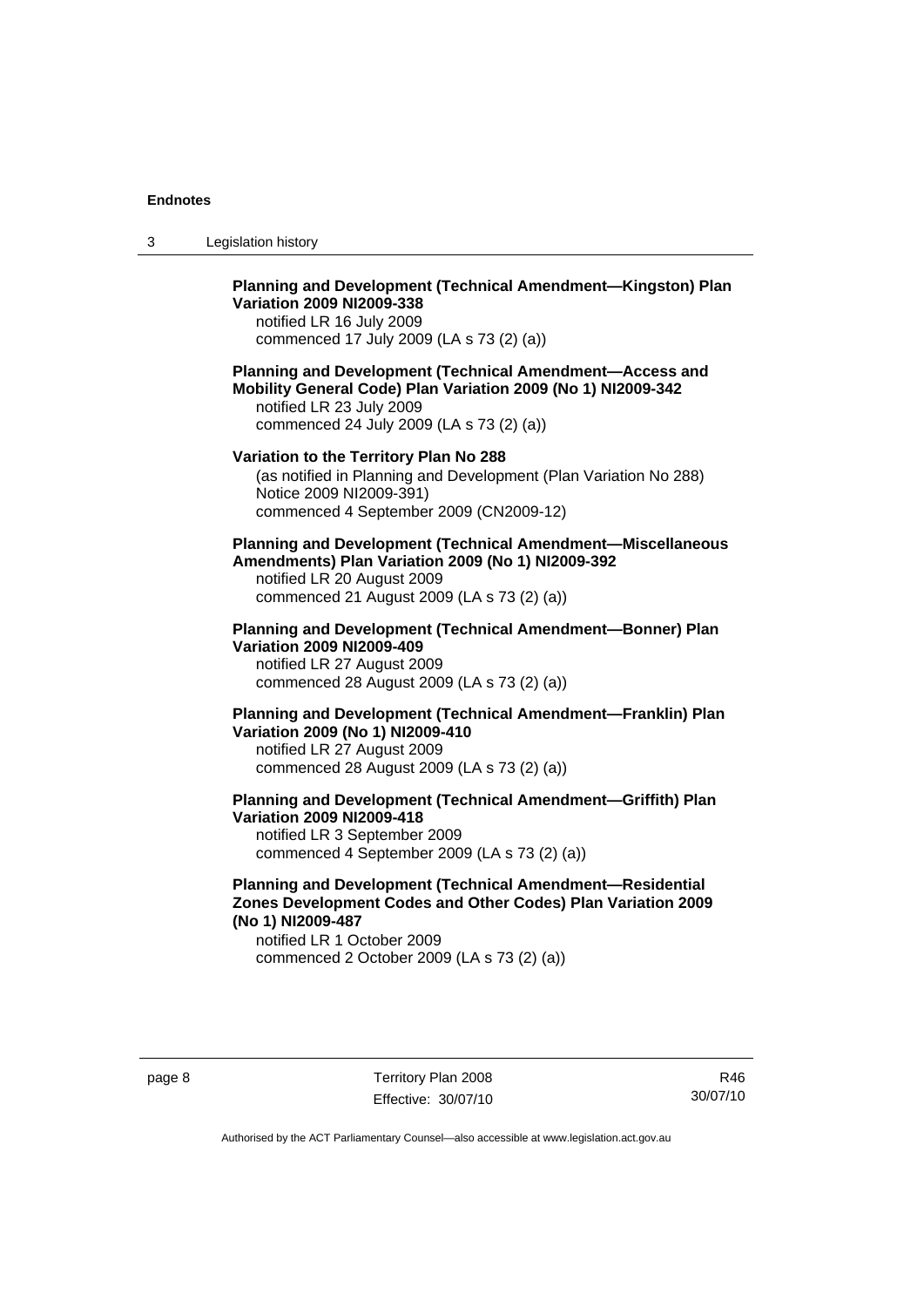## **Planning and Development (Technical Amendment—Single Dwelling Housing Development Code) Plan Variation 2009 (No 1) NI2009-488**  notified LR 1 October 2009 commenced 2 October 2009 (LA s 73 (2) (a)) **Planning and Development (Technical Amendment—Hume) Plan Variation 2009 NI2009-570**  notified LR 12 November 2009 commenced 13 November 2009 (LA s 73 (2) (a)) **Planning and Development (Technical Amendment—Macgregor) Plan Variation 2009 NI2009-617**  notified LR 3 December 2009 commenced 4 December 2009 (LA s 73 (2) (a)) **Planning and Development (Technical Amendment—Bonner) Plan Variation 2009 (No 2) NI2009-618**  notified LR 3 December 2009 commenced 4 December 2009 (LA s 73 (2) (a)) **Planning and Development (Technical Amendment—Nicholls) Plan Variation 2009 NI2009-619**  notified LR 3 December 2009 commenced 4 December 2009 (LA s 73 (2) (a)) **Planning and Development (Technical Amendment—Miscellaneous Amendments) Plan Variation 2010 (No 1) NI2010-21**  notified LR 21 January 2010 commenced 22 January 2010 (LA s 73 (2) (a)) **Planning and Development (Technical Amendment—Changes to concept plans (Flemington Road corridor, Coombs and Wright) and various code and miscellaneous changes) Plan Variation 2010 NI2010-22**  notified LR 21 January 2010 commenced 22 January 2010 (LA s 73 (2) (a)) **Planning and Development (Technical Amendment—Changes to a commercial code and general codes) Plan Variation 2010 NI2010-23**  notified LR 21 January 2010 commenced 22 January 2010 (LA s 73 (2) (a))

R46 30/07/10 Territory Plan 2008 Effective: 30/07/10 page 9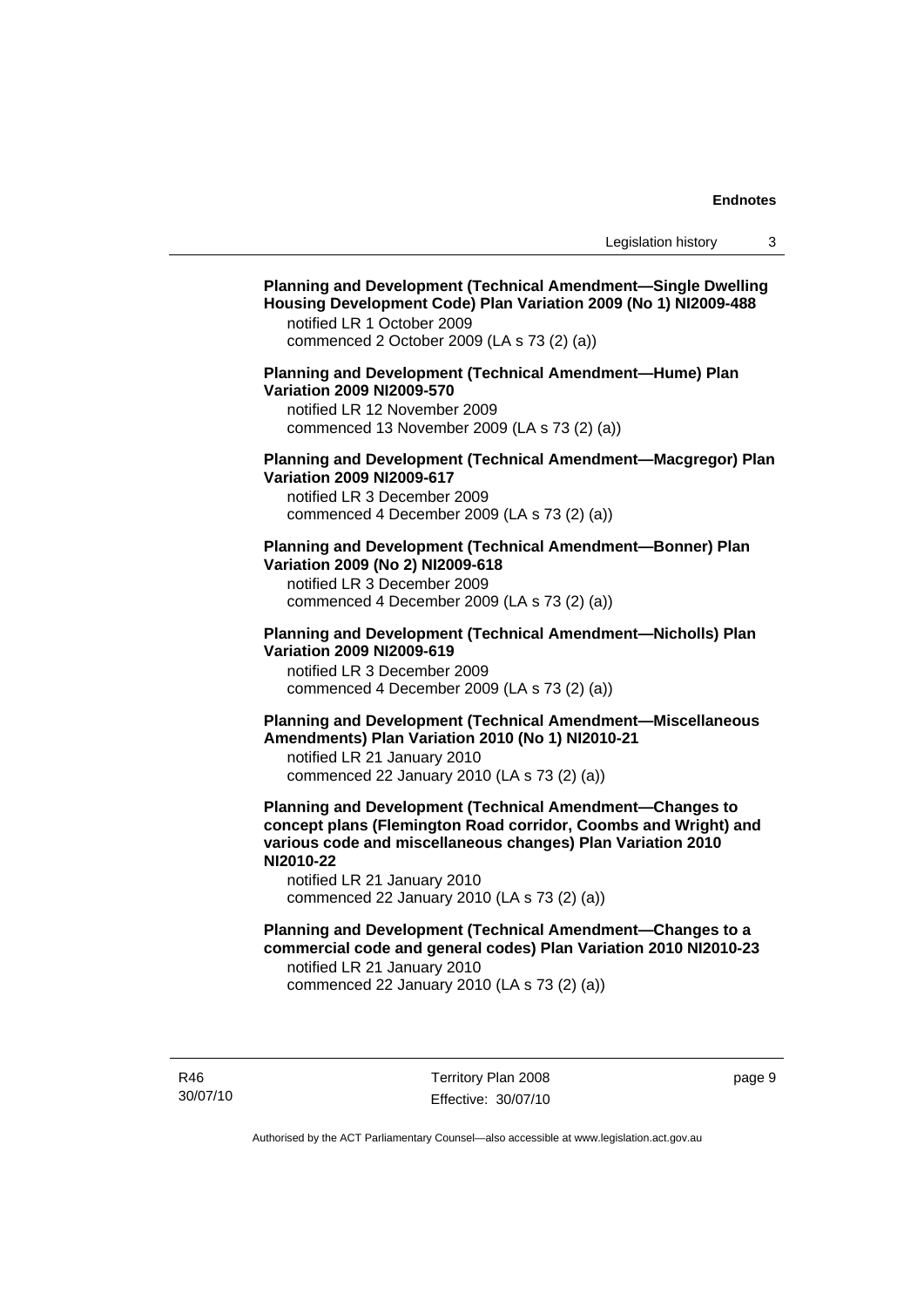3 Legislation history

### **Planning and Development (Technical Amendment—Franklin) Plan Variation 2010 NI2010-45**

notified LR 4 February 2010 commenced 5 February 2010 (LA s 73 (2) (a))

#### **Planning and Development (Technical Amendment—Harrison) Plan Variation 2010 NI2010-82**

notified LR 25 February 2010 commenced 26 February 2010 (LA s 73 (2) (a))

#### **Planning and Development (Technical Amendment—Casey) Plan Variation 2010 NI2010-83**

notified LR 25 February 2010 commenced 26 February 2010 (LA s 73 (2) (a))

#### **Planning and Development (Technical Amendment—Gungahlin) Plan Variation 2010 NI2010-84**

notified LR 25 February 2010 commenced 26 February 2010 (LA s 73 (2) (a))

#### **Planning and Development (Technical Amendment—Macgregor) Plan Variation 2010 NI2010-123**

notified LR 18 March 2010 commenced 19 March 2010 (LA s 73 (2) (a))

### **Planning and Development (Technical Amendment—Bonner) Plan Variation 2010 NI2010-124**

notified LR 18 March 2010 commenced 19 March 2010 (LA s 73 (2) (a))

### **Planning and Development (Technical Amendment—Bruce) Plan Variation 2010 NI2010-125**

notified LR 18 March 2010 commenced 19 March 2010 (LA s 73 (2) (a))

#### **Planning and Development (Technical Amendment—Miscellaneous Amendments and Corrections) Plan Variation 2010 (No 1) NI2010-217**  notified LR 6 May 2010 commenced 7 May 2010 (LA s 73 (2) (a))

page 10 Territory Plan 2008 Effective: 30/07/10

R46 30/07/10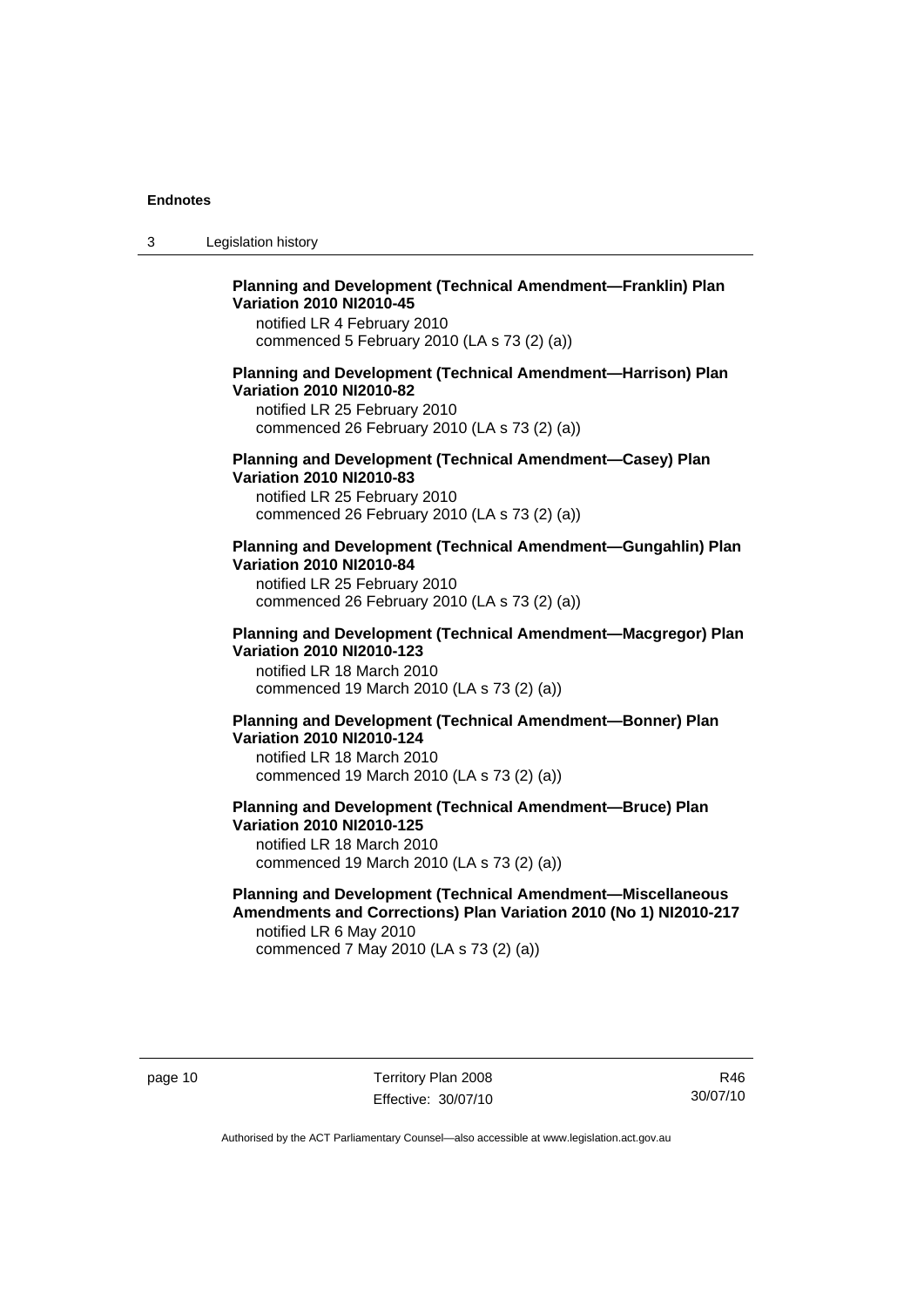**Planning and Development (Technical Amendment—Changes to noise attenuation provisions (single dwelling housing development code and multi unit housing development code) and other amendments) Plan Variation 2010 NI2010-218**  notified LR 6 May 2010 commenced 7 May 2010 (LA s 73 (2) (a)) **Planning and Development (Technical Amendment—Realignment of designated boundary and rezone future urban area - Molonglo) Plan Variation 2010 NI2010-219**  notified LR 6 May 2010 commenced 7 May 2010 (LA s 73 (2) (a)) **Planning and Development (Technical Amendment—Forde) Plan Variation 2010 NI2010-243**  notified LR 27 May 2010 commenced 28 May 2010 (LA s 73 (2) (a)) **Planning and Development (Technical Amendment—Crace) Plan Variation 2010 NI2010-244**  notified LR 27 May 2010 commenced 28 May 2010 (LA s 73 (2) (a)) **Planning and Development (Technical Amendment—Kingston) Plan Variation 2010 NI2010-246**  notified LR 3 June 2010 commenced 4 June 2010 (LA s 73 (2) (a)) **Planning and Development (Technical Amendment—Rezoning boundary changes) Plan Variation 2010 (No 1) NI2010-258**  notified LR 27 May 2010 commenced 28 May 2010 (LA s 73 (2) (a)) **Planning and Development (Technical Amendment—Gungahlin) Plan Variation 2010 (No 2) NI2010-321**  notified LR 24 June 2010 commenced 25 June 2010 (LA s 73 (2) (a)) **Planning and Development (Technical Amendment—Mitchell and Lyneham) Plan Variation 2010 NI2010-370**  notified LR 8 July 2010 commenced 9 July 2010 (LA s 73 (2) (a))

R46 30/07/10 Territory Plan 2008 Effective: 30/07/10 page 11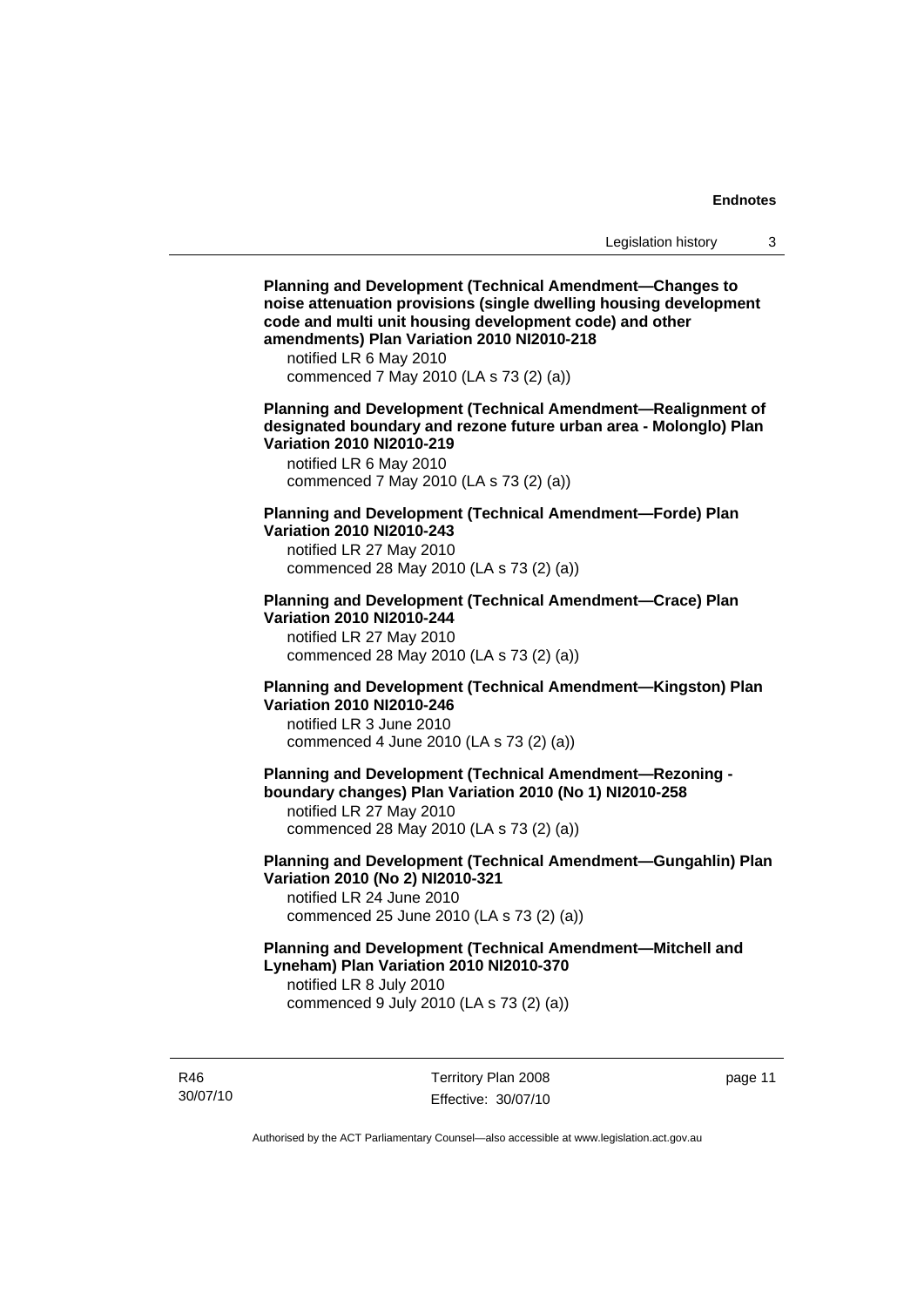3 Legislation history

### **Planning and Development (Technical Amendment—Kingston) Plan Variation 2010 (No 2) NI2010-371**

notified LR 8 July 2010 commenced 9 July 2010 (LA s 73 (2) (a))

#### **Planning and Development (Technical Amendment—Casey) Plan Variation 2010 (No 2) NI2010-384**

notified LR 15 July 2010 commenced 16 July 2010 (LA s 73 (2) (a))

**Planning and Development (Technical Amendment - Miscellaneous Amendments) Plan Variation 2010 (No 2) NI2010-409** 

notified LR 22 July 2010 commenced 23 July 2010 (LA s 73 (2) (a))

**Planning and Development (Technical Amendment—Code and miscellaneous changes to parking and vehicular access general code) Plan Variation 2010 NI2010-410** 

notified LR 29 July 2010 commenced 30 July 2010 (LA s 73 (2) (a))

**Planning and Development (Technical Amendment—Inclusion of definitions to bring the Territory Plan into line with the National Capital Plan and miscellaneous amendments and corrections) Plan Variation 2010 NI2010-411** 

notified LR 29 July 2010 commenced 30 July 2010 (LA s 73 (2) (a))

**Planning and Development (Technical Amendment—Code changes to Coombs and Wright concept plan and changes to town centres development code) Plan Variation 2010 NI2010-412** 

notified LR 29 July 2010 commenced 30 July 2010 (LA s 73 (2) (a))

#### **Planning and Development (Technical Amendment—Harrison) Plan Variation 2010 (No 2) NI2010-426**

notified LR 29 July 2010 commenced 30 July 2010 (LA s 73 (2) (a))

page 12 Territory Plan 2008 Effective: 30/07/10

R46 30/07/10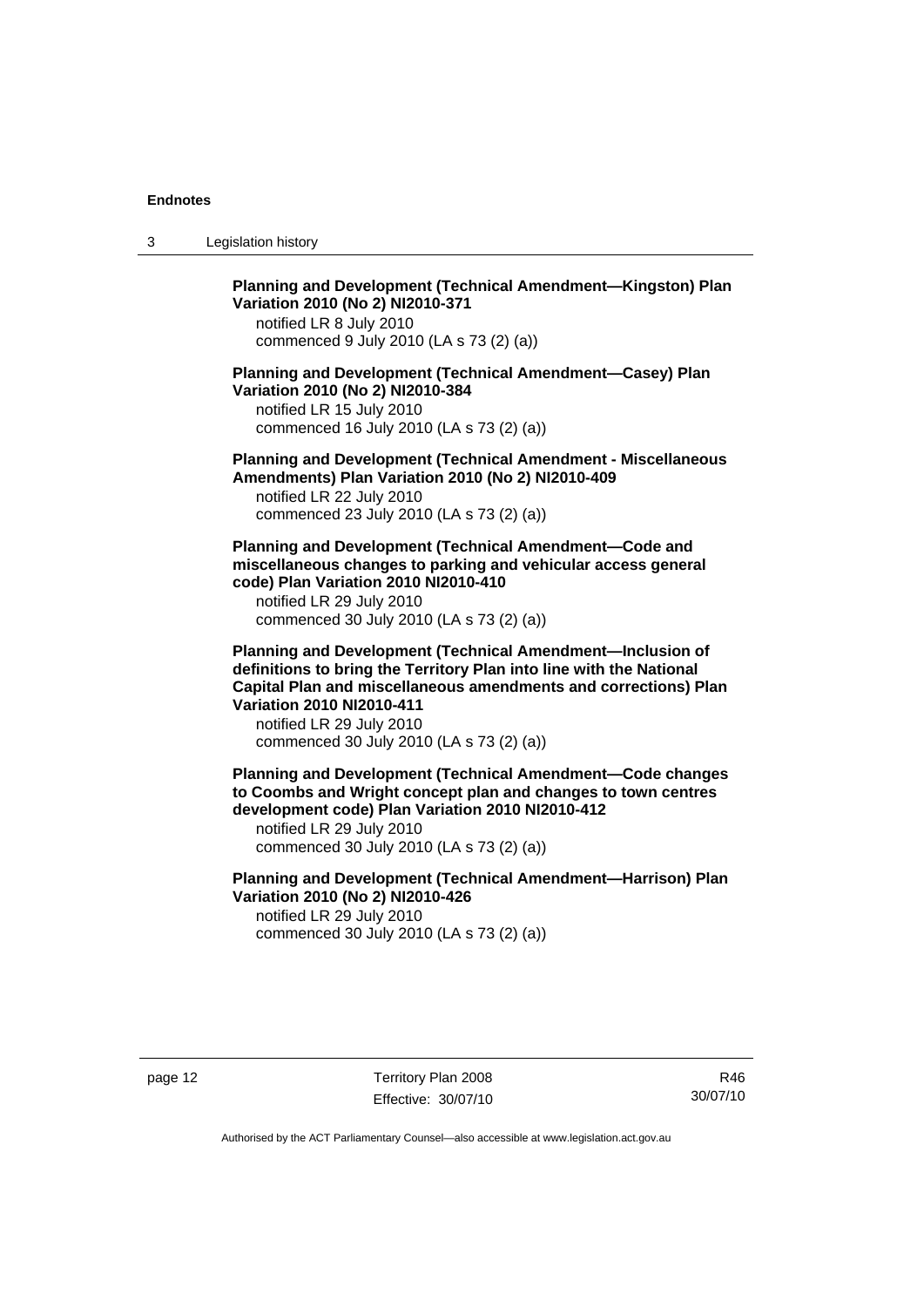## **4 Amendment history**

## **Maps**

| reloc NI2008-590 R13                                   |                                                                                                                                                                                                                                                                                                                                                                                                                                                                                                                                                                                                                                                                                                                             |
|--------------------------------------------------------|-----------------------------------------------------------------------------------------------------------------------------------------------------------------------------------------------------------------------------------------------------------------------------------------------------------------------------------------------------------------------------------------------------------------------------------------------------------------------------------------------------------------------------------------------------------------------------------------------------------------------------------------------------------------------------------------------------------------------------|
| <b>Australian Capital</b>                              |                                                                                                                                                                                                                                                                                                                                                                                                                                                                                                                                                                                                                                                                                                                             |
| Territory                                              | sub NI2008-201; NI2008-290; NI2008-298; NI2008-328;<br>NI2008-336; variation No 289; NI2008-499; NI2008-516;<br>variation No 281; NI2009-6; NI2009-17; NI2009-59;<br>NI2009-70; variation No 261; NI2009-181; NI2009-199;<br>NI2009-200; NI2009-216; NI2009-217; NI2009-237;<br>NI2009-238; NI2009-254; NI2009-255; NI2009-256;<br>NI2009-272; NI2009-323; NI2009-338; NI2009-409;<br>NI2009-410; variation No 288; NI2009-418; NI2009-570;<br>NI2009-617; NI2009-618; NI2009-619; NI2010-21; NI2010-22;<br>NI2010-45; NI2010-82; NI2010-83; NI2010-84; NI2010-123;<br>NI2010-124; NI2010-125; NI2010-219; NI2010-243;<br>NI2010-244; NI2010-258; NI2010-246; NI2010-321;<br>NI2010-370; NI2010-371; NI2010-384; NI2010-426 |
| <b>Belconnen</b>                                       | sub NI2008-298; NI2008-328; variation No 289; variation<br>No 281; NI2009-6; NI2009-17; NI2009-59; NI2009-217;<br>NI2009-255; NI2009-617; NI2010-123; NI2010-125;<br>NI2010-258                                                                                                                                                                                                                                                                                                                                                                                                                                                                                                                                             |
| Canberra Central                                       |                                                                                                                                                                                                                                                                                                                                                                                                                                                                                                                                                                                                                                                                                                                             |
| <b>District</b>                                        | sub NI2008-336; variation No 281; NI2009-59; variation<br>No 261; NI2009-338; NI2009-418; NI2010-22; NI2010-246;<br>NI2010-370; NI2010-371                                                                                                                                                                                                                                                                                                                                                                                                                                                                                                                                                                                  |
| Gungahlin                                              | sub NI2008-201; NI2008-336; NI2008-499; NI2008-516;<br>NI2009-59; NI2009-70; NI2009-181; NI2009-199; NI2009-200;<br>NI2009-216; NI2009-237; NI2009-238; NI2009-254;<br>NI2009-256; NI2009-272; NI2009-409; NI2009-410;<br>NI2009-618; NI2009-619; NI2010-45; NI2010-82; NI2010-83;<br>NI2010-84; NI2010-124; NI2010-243; NI2010-244;<br>NI2010-258; NI2010-321; NI2010-370; NI2010-384;<br>NI2010-426                                                                                                                                                                                                                                                                                                                       |
| Molonglo                                               | sub NI2009-6; NI2009-323; NI2010-219; NI2010-258                                                                                                                                                                                                                                                                                                                                                                                                                                                                                                                                                                                                                                                                            |
| Tuggeranong, Hume                                      |                                                                                                                                                                                                                                                                                                                                                                                                                                                                                                                                                                                                                                                                                                                             |
| and Tharwa<br>Woden Valley and                         | sub NI2009-570; sub NI2010-22; NI2010-258                                                                                                                                                                                                                                                                                                                                                                                                                                                                                                                                                                                                                                                                                   |
| <b>Weston Creek</b>                                    | sub NI2008-290; variation No 281; NI2009-6; NI2009-323;<br>variation No 288; NI2010-219; NI2010-258                                                                                                                                                                                                                                                                                                                                                                                                                                                                                                                                                                                                                         |
| Governance<br><b>Future Urban Areas</b><br>Development |                                                                                                                                                                                                                                                                                                                                                                                                                                                                                                                                                                                                                                                                                                                             |
| Codes                                                  | sub NI2010-22                                                                                                                                                                                                                                                                                                                                                                                                                                                                                                                                                                                                                                                                                                               |

R46 30/07/10

**1.1 Governance** 

Territory Plan 2008 Effective: 30/07/10 page 13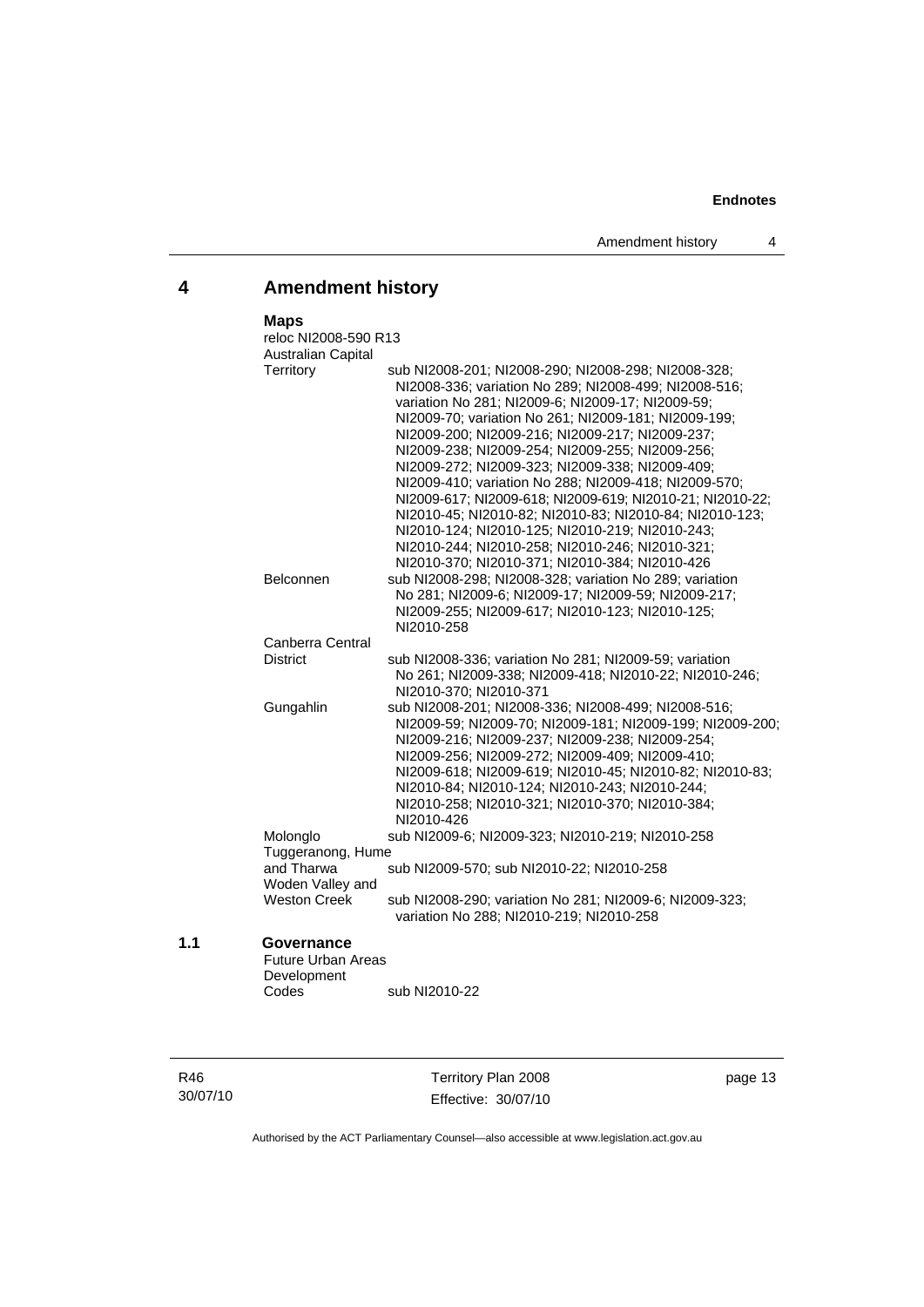| 4 | Amendment history |
|---|-------------------|
|---|-------------------|

#### **3.1 RZ1 – RZ5 Objectives and Development Tables RZ1 – Suburban Zone**  Minimum Assessment Track

Merit am NI2009-37 Prohibited Development table am NI2008-541; NI2009-324; NI2009-392

#### **RZ2 – Suburban Core Zone**

Minimum Assessment Track<br>Merit am NI20 am NI2009-37 Prohibited Development table am NI2008-541; NI2009-324; NI2009-392

#### **RZ3 – Urban Residential Zone**

Minimum Assessment Track Merit am NI2009-37 Prohibited Development table am NI2008-541; NI2009-324; NI2009-392

**RZ4 – Medium Density Residential Zone** 

Minimum Assessment Track<br>Merit am NI20 am NI2009-37 Prohibited Development table am NI2008-541; NI2009-324; NI2009-392

#### **RZ5 – High Density Residential Zone**

Minimum Assessment Track<br>Merit am NI20 am NI2008-590; NI2009-37 Prohibited Development table am NI2008-541; NI2009-324; NI2009-392

#### **3.2 Residential Zones – Single Dwelling Housing Development Code**  am NI2008-542; NI2009-38; NI2009-488; NI2010-22

#### **Part A(1) – RZ1 – Suburban Zone**

| Element 1    |                |
|--------------|----------------|
| Item 1.1 hdg | sub NI2008-289 |
| R1, C1       | sub NI2008-289 |
| R1           | am NI2009-487  |
| Element 2    |                |
| Item $2.1$   | sub NI2008-542 |
| Item $2.2$   |                |
| R3           | am NI2009-324  |
| R4           | sub NI2009-487 |
|              |                |

page 14 Territory Plan 2008 Effective: 30/07/10

R46 30/07/10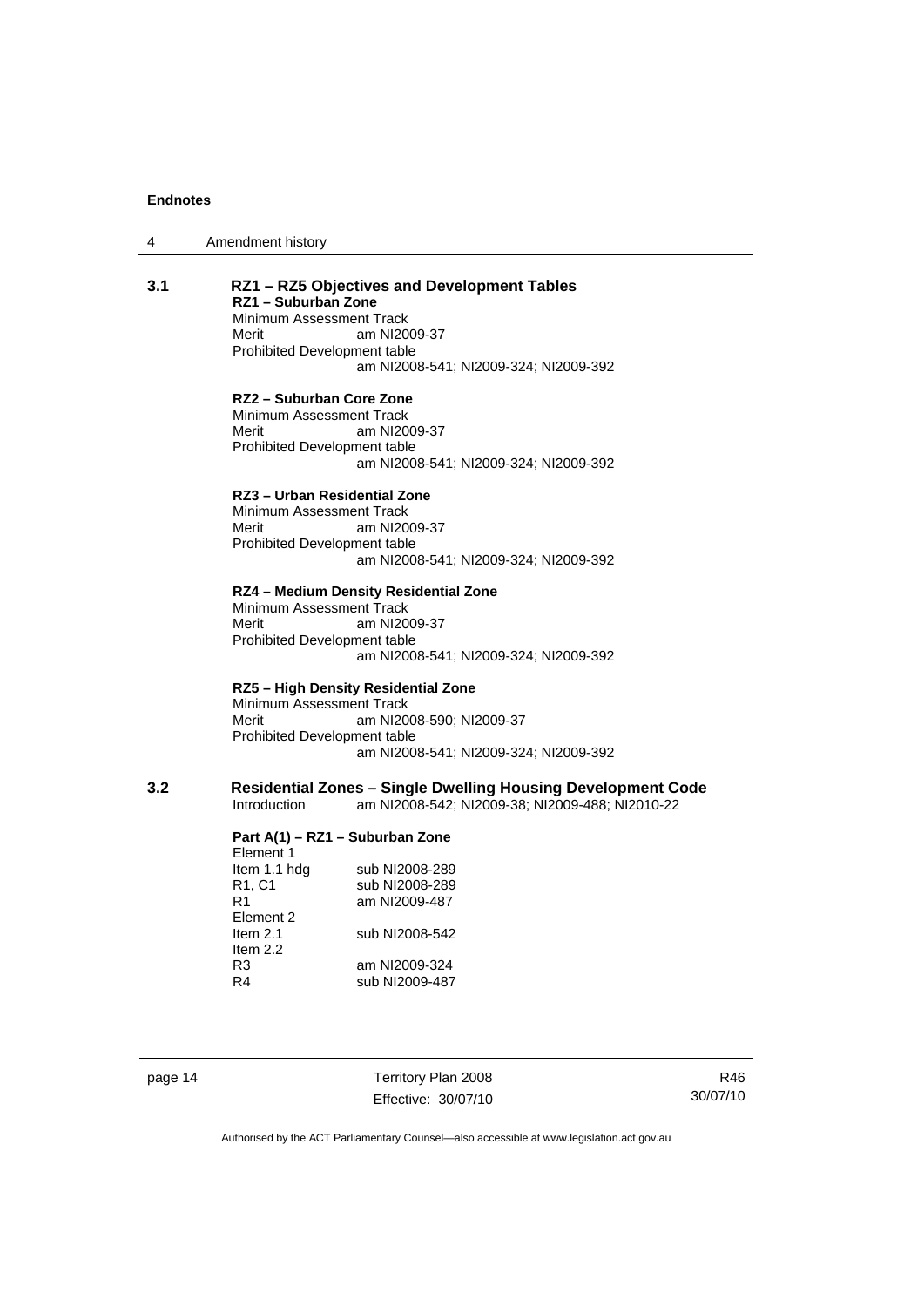|                                               | Part A(2) - RZ2 - Suburban Core Zone              |
|-----------------------------------------------|---------------------------------------------------|
| Element 2                                     |                                                   |
| Item 2.1                                      | sub NI2008-542                                    |
| Item $2.2$                                    |                                                   |
| R6                                            | am NI2009-324                                     |
| Item 2.3 hdg                                  | sub NI2008-289                                    |
| Item $2.3$                                    | sub NI2008-542                                    |
| R6A, C6A                                      | ins NI2008-289                                    |
|                                               | sub NI2009-487                                    |
| Element 4                                     |                                                   |
| Item $4.1$                                    | sub NI2008-542                                    |
|                                               | Part A(3) - RZ3 - Urban Residential Zone          |
| Element 2                                     |                                                   |
| Item $2.1$                                    | sub NI2008-542                                    |
| Item $2.2$                                    |                                                   |
| R9                                            | am NI2009-324                                     |
|                                               |                                                   |
| Element 2                                     | Part A(4) - RZ4 - Medium Density Residential Zone |
| Item 2.1                                      | sub NI2008-542                                    |
| Item 2.2                                      |                                                   |
| R11                                           | am NI2009-324                                     |
|                                               |                                                   |
|                                               | Part A(5) – RZ5 – High Density Residential Zone   |
| Element 2                                     |                                                   |
| Item $2.2$                                    |                                                   |
| R13                                           | am NI2009-324                                     |
|                                               | <b>Part B - General Development Controls</b>      |
| Element 1                                     |                                                   |
| Item 1.1 hdg                                  | sub NI2008-289                                    |
| R14, C14                                      | sub NI2008-289                                    |
| R14                                           | am NI2009-487                                     |
|                                               |                                                   |
| Element 2                                     |                                                   |
| Item 2.1 hdg                                  | om R <sub>16</sub>                                |
| R <sub>15</sub> , C <sub>15</sub><br>Item 2.2 | om NI2009-38                                      |
| C16                                           |                                                   |
|                                               | sub NI2009-38<br>sub NI2008-289                   |
| Item 2.3 hdg                                  |                                                   |
| R17, C17<br>Item 2.4 hdg                      | sub NI2008-289<br>sub NI2008-289                  |
| R <sub>18</sub> , C <sub>18</sub>             | sub NI2008-289                                    |
| Item $2.7$                                    |                                                   |
| hdg                                           | ins NI2009-488                                    |
| <b>R20A</b>                                   | ins NI2009-488                                    |
|                                               | sub NI2010-218                                    |
|                                               |                                                   |
|                                               | Territory Plan 2008                               |
|                                               |                                                   |
|                                               | Effective: 30/07/10                               |

page 15

Authorised by the ACT Parliamentary Counsel—also accessible at www.legislation.act.gov.au

R46 30/07/10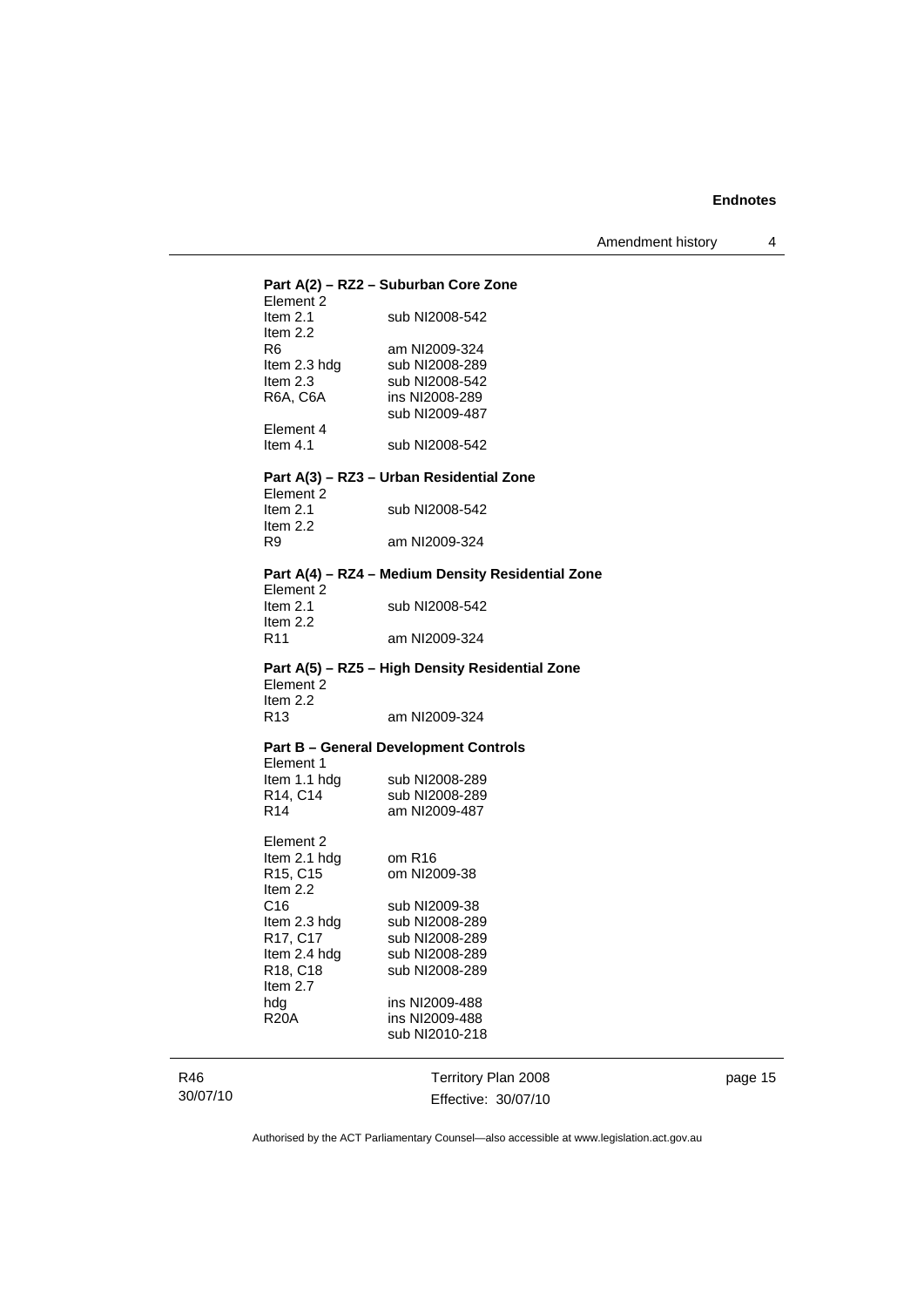4 Amendment history

| Item $2.5$<br>hdg<br>R32B<br>Element 3<br>Item 3.2<br>R36 | am NI2008-541                                                          |
|-----------------------------------------------------------|------------------------------------------------------------------------|
|                                                           |                                                                        |
|                                                           |                                                                        |
|                                                           | ins NI2009-488                                                         |
|                                                           | ins NI2009-488                                                         |
|                                                           |                                                                        |
| R32A, C32A                                                | ins NI2009-38                                                          |
| Item 2.4 hdg                                              | ins NI2009-38                                                          |
| Figure C3                                                 | am NI2009-324                                                          |
|                                                           | sub NI2008-542                                                         |
| Figure C1, C2, C3 am NI2008-290                           |                                                                        |
| R32, C32                                                  | sub NI2008-542                                                         |
| Table 4, note<br>Item 2.3 hdg                             | sub NI2008-542<br>sub NI2008-542                                       |
| Table 3                                                   | am NI2008-541                                                          |
| Table 2                                                   | sub NI2008-290                                                         |
|                                                           | am NI2008-541                                                          |
| Table 1                                                   | sub NI2008-290                                                         |
| Introduction<br>Element 2                                 | am NI2009-488                                                          |
|                                                           | Part C(1) - Single Dwelling Housing                                    |
| <b>Introduction</b>                                       | <b>Part C - Development Type Controls</b><br>am NI2008-542; NI2009-488 |
| R28, C28                                                  | sub NI2008-289; NI2008-542; NI2009-38                                  |
|                                                           | renum as 7.2 NI2008-541                                                |
| Item 7.3 hdg                                              | sub NI2008-289                                                         |
| R27, C27                                                  | om NI2008-289                                                          |
| Item 7.2 hdg                                              | om NI2008-289                                                          |
| C26                                                       | am NI2009-392                                                          |
| R26, C26                                                  | sub NI2008-289, NI2008-542                                             |
| Element 7<br>Item 7.1 hdg                                 | sub NI2008-289                                                         |
| R23, C23                                                  | sub NI2008-542                                                         |
| Item 6.1<br>R <sub>21</sub><br>Item $6.2$                 | am NI2008-290                                                          |
| Element 6                                                 |                                                                        |
| <b>R20C</b>                                               | ins NI2010-218                                                         |
| Item $2.9$                                                | ins NI2010-218                                                         |
|                                                           | ins NI2009-488<br>ins NI2009-488                                       |
| hdg<br>R20B                                               |                                                                        |
|                                                           | Item $2.8$<br>hdg                                                      |

R46 30/07/10

Authorised by the ACT Parliamentary Counsel—also accessible at www.legislation.act.gov.au

Effective: 30/07/10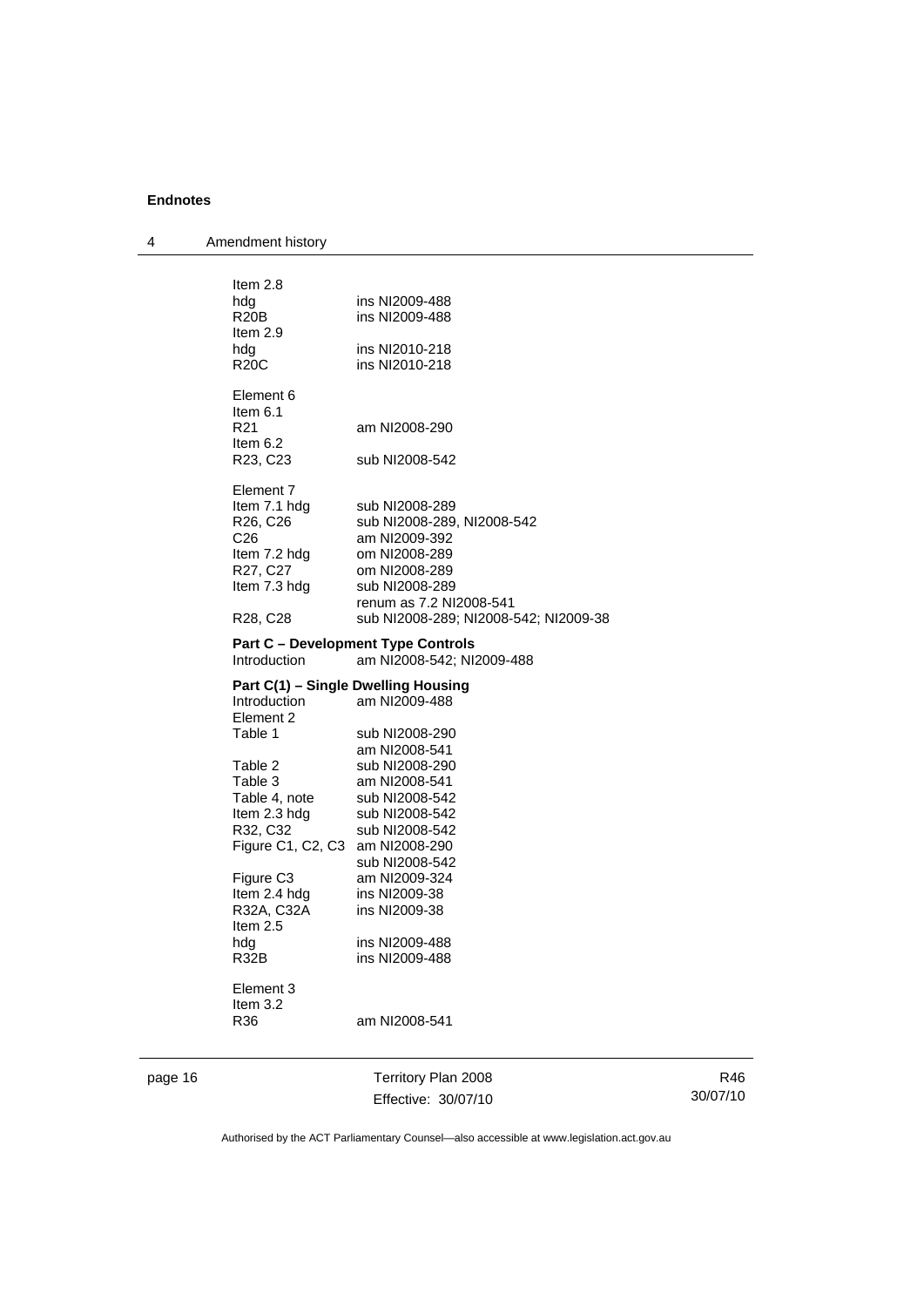| Element 4<br>R40    | am NI2009-38                                                             |
|---------------------|--------------------------------------------------------------------------|
| R41                 | om NI2009-38                                                             |
| R 44, C44           | sub NI2008-289                                                           |
|                     | am NI2009-38                                                             |
|                     |                                                                          |
| Element 5           |                                                                          |
| R49, C49            | sub NI2008-289                                                           |
|                     |                                                                          |
| Element 6           |                                                                          |
| Item 6.1 hdg<br>R51 | sub NI2008-289                                                           |
|                     | sub NI2008-289<br>am NI2008-541                                          |
|                     | sub NI2009-487                                                           |
| R <sub>52</sub>     | sub NI2008-289; NI2009-487                                               |
| R <sub>53</sub>     | sub NI2008-289                                                           |
|                     | am NI2009-99                                                             |
|                     | om NI2009-487                                                            |
|                     | Part C(2) - Single Dwelling Housing - Additional Controls for Deakin and |
|                     | <b>Forrest</b>                                                           |
| Element 2           |                                                                          |
| Item 2.2 hdg        | am NI2009-392                                                            |
| Item 2.3 hdg        | am NI2008-290                                                            |
| Item 2.4 hdg        | am NI2008-290                                                            |
|                     | Part C(3) - Single Dwelling Housing - Compact Blocks in New Estates      |
| hda                 | sub NI2008-542                                                           |
| Introduction        | am NI2008-542                                                            |
| Element 2           |                                                                          |
| R60                 | am NI2009-38                                                             |
| Item 2.2 hdg        | sub NI2009-38                                                            |
| Item 2.3 hdg        | am NI2008-290                                                            |
| R62                 | sub NI2009-322                                                           |
| Item $2.4$          |                                                                          |
| R63<br>Item 2.6     | sub NI2009-322                                                           |
| R65                 | sub NI2009-322                                                           |
| Item $2.7$          |                                                                          |
| hdg                 | ins NI2009-488                                                           |
| R65A                | ins NI2009-488                                                           |
|                     |                                                                          |
| Element 3           |                                                                          |
| Item $3.2$          | sub NI2009-322                                                           |
|                     |                                                                          |
| Element 4<br>Intent | am NI2008-541                                                            |
|                     |                                                                          |
|                     |                                                                          |
|                     |                                                                          |

R46 30/07/10

Territory Plan 2008 Effective: 30/07/10 page 17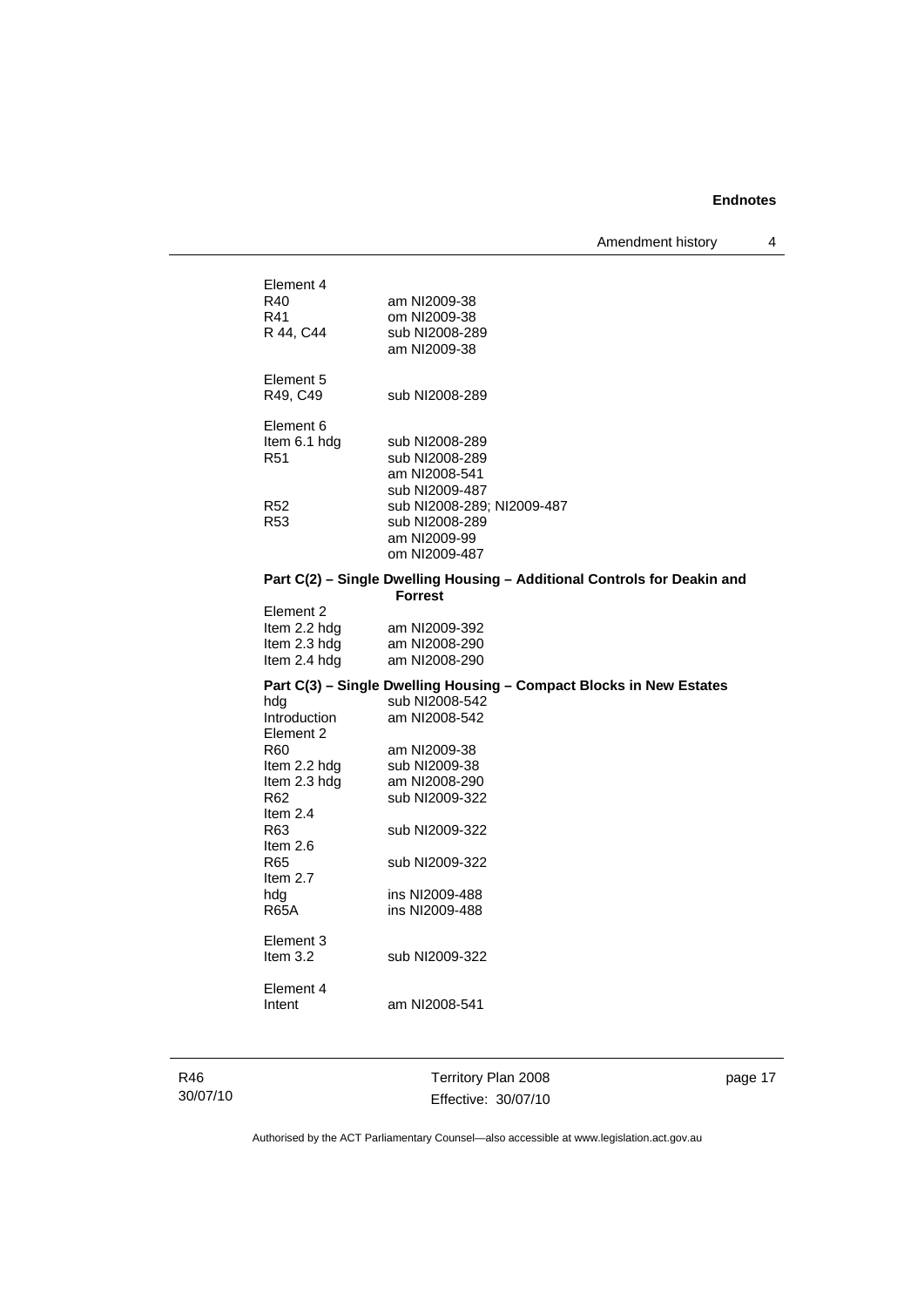4 Amendment history

| Item 4.2<br><b>R70</b>                                           | sub NI2009-322                                                                           |
|------------------------------------------------------------------|------------------------------------------------------------------------------------------|
| Element 6<br>Item $6.1$<br>R78<br>Element 7<br>R79<br><b>R80</b> | am NI2008-541<br>sub NI2009-38<br>sub NI2009-38                                          |
|                                                                  | Part C(4) – Single Dwelling Housing – Midsized Blocks (>250 – 500m <sup>2</sup> ) in New |
| <b>Estates</b>                                                   |                                                                                          |
| Introduction<br>Element 2                                        | ins NI2009-488                                                                           |
| Intent<br>Item 2.1                                               | ins NI2009-488                                                                           |
| hdg                                                              | ins NI2009-488                                                                           |
| R81, C81                                                         | ins NI2009-488                                                                           |
| Figure A4                                                        | ins NI2009-488                                                                           |
| Item $2.2$                                                       |                                                                                          |
| hdg                                                              | ins NI2009-488                                                                           |
| R82, C82                                                         | ins NI2009-488                                                                           |
| Table 1<br>Item $2.3$                                            | ins NI2009-488                                                                           |
| hdg                                                              | ins NI2009-488                                                                           |
| R83, C83                                                         | ins NI2009-488                                                                           |
| Table 2                                                          | ins NI2009-488                                                                           |
| Fig $C(4)$                                                       | ins NI2009-488                                                                           |
| Fig C <sub>5</sub>                                               | ins NI2009-488                                                                           |
| Table 3                                                          | ins NI2009-488                                                                           |
| Fig C6                                                           | ins NI2009-488                                                                           |
| Fig C7                                                           | ins NI2009-488                                                                           |
| Item $2.4$                                                       |                                                                                          |
| hdg<br>R84, V84                                                  | ins NI2009-488<br>ins NI2009-488                                                         |
| Element 3                                                        |                                                                                          |
| Intent                                                           | ins NI2009-488                                                                           |
| Item $3.1$                                                       |                                                                                          |
| hdg                                                              | ins NI2009-488                                                                           |
| R85, C85                                                         | ins NI2009-488                                                                           |
| Element 5                                                        |                                                                                          |
| Intent                                                           | ins NI2009-488                                                                           |
| Item 5.2                                                         |                                                                                          |
| hdg                                                              | ins NI2009-488                                                                           |
| R86, C86                                                         | ins NI2009-488                                                                           |
| R87, C87                                                         | ins NI2009-488                                                                           |
|                                                                  |                                                                                          |

page 18 Territory Plan 2008 Effective: 30/07/10

R46 30/07/10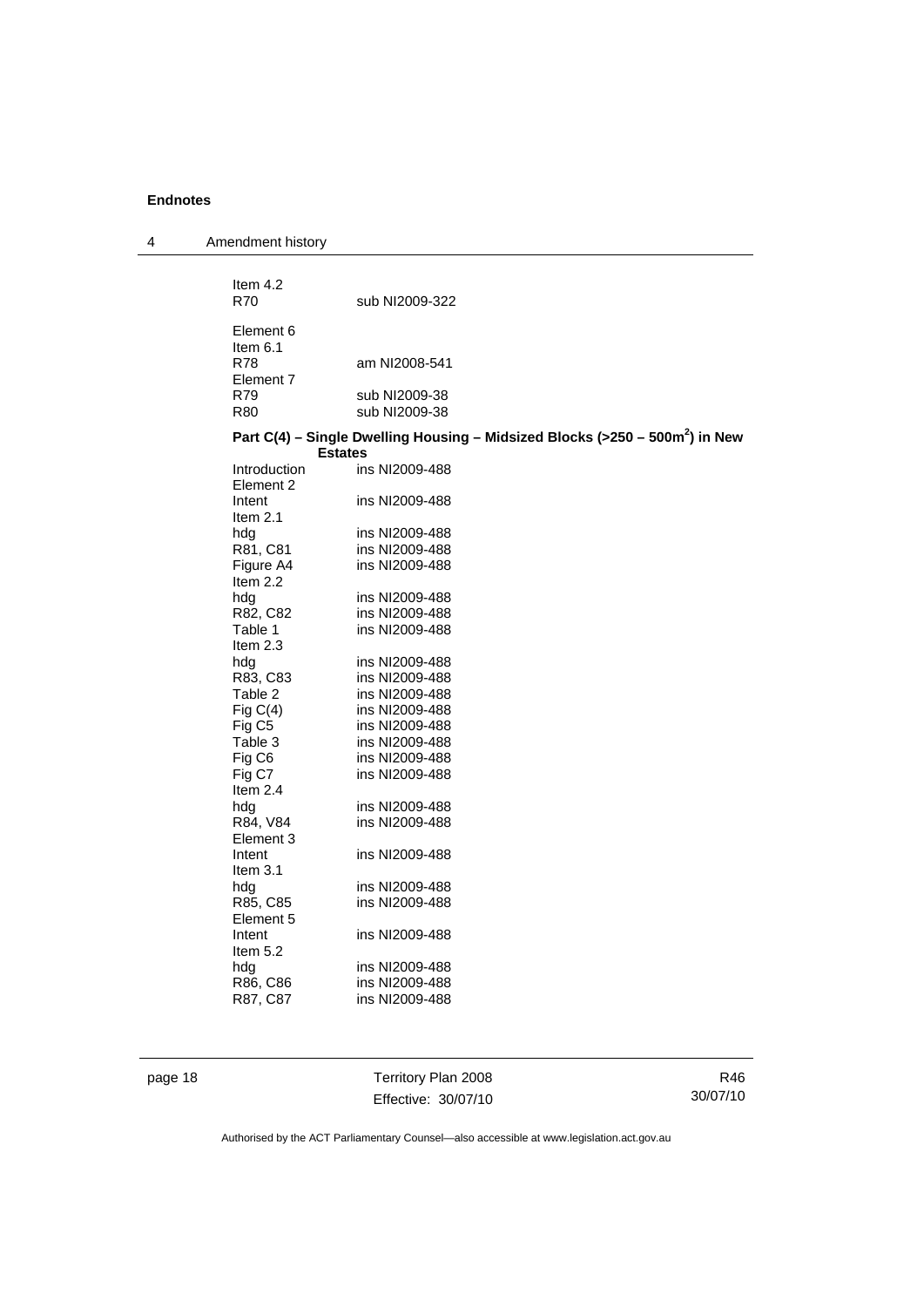#### **3.3 Residential Zones – Multi Unit Housing Development Code Part A(1) – RZ1 – Suburban Zone**  am NI2008-290; NI2010-22; NI2010-218 Element 1<br>Item 1.1 hda sub NI2008-289 R1, C1 sub NI2008-289 am NI2009-38<br>Item 1.2 hdg sub NI2008-28 Item 1.2 hdg sub NI2008-289<br>R2, C2 sub NI2008-289 sub NI2008-289 am NI2009-38 Item 1.2 sub NI2008-542 Element 2 Item 2.1 hdg sub NI2009-38<br>Item 2.1 sub NI2008-54 Item 2.1 sub NI2008-542<br>R5 am NI2008-590 am NI2008-590 Item 2.2 sub NI2008-542<br>R7 am NI2009-324 R7 am NI2009-324<br>R8 am NI2009-38 am NI2009-38 R9 am NI2009-38 Figure A1 note am NI2009-38 **Part A(2) – RZ2 – Suburban Core Zone**  Element 1<br>Item 1.1 hdg Item 1.1 hdg sub NI2008-289<br>R10, C10 sub NI2008-289 sub NI2008-289 am NI2009-38<br>sub NI2008-54<br>sub NI2008-54 sub NI2008-542 R11 am NI2009-322 Item 1.3 hdg sub NI2008-289<br>R12, C12 sub NI2008-289 sub NI2008-289 Element 2 Item 2.1 hdg sub NI2009-38 Item 2.1 sub NI2008-542 Item 2.2 R14 am NI2009-324 Item  $2.3$ <br>R<sub>15</sub> am NI2009-38 R16 am NI2009-38 Figure A2 note am NI2009-38 Element 4 R17 am NI2009-38 **Part A(3) – RZ3 – Urban Residential Zone**  Element 2<br>Item 2.1 hdg sub NI2009-38 Item 2.1 sub NI2008-542

R46 30/07/10 Territory Plan 2008 Effective: 30/07/10 page 19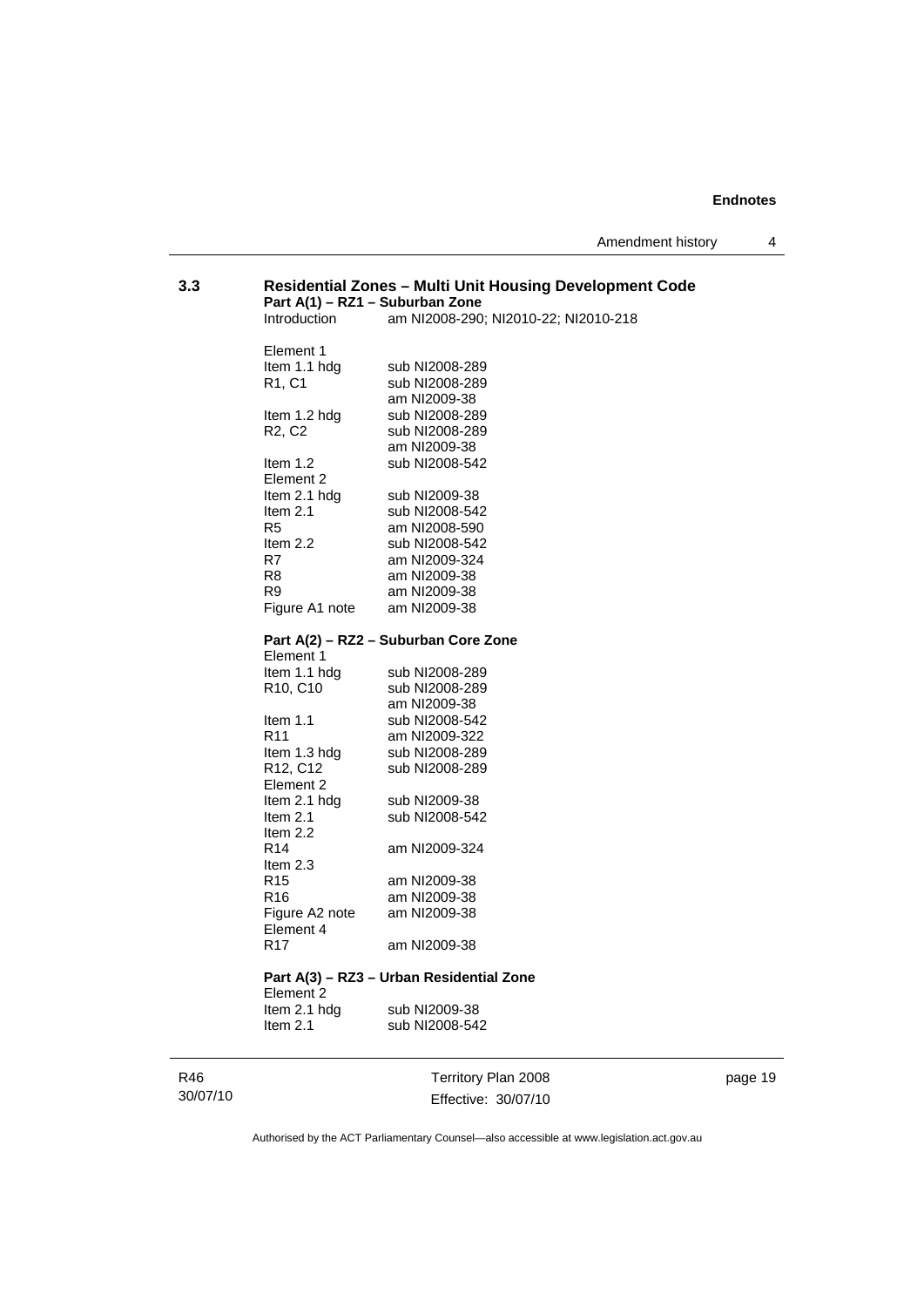page 20

4 Amendment history

| R <sub>19</sub><br>R20<br>Figure A3 note am NI2009-38                                                                           | am NI2009-324<br>am NI2009-38                                                                                                                                                                               |
|---------------------------------------------------------------------------------------------------------------------------------|-------------------------------------------------------------------------------------------------------------------------------------------------------------------------------------------------------------|
| Element 2<br>Item 2.1 hdg<br>R21, C21<br>Item 2.1<br>Item 2.2 hdg<br>R24<br>Note                                                | Part A(4) - RZ4 - Medium Density Residential Zone<br>sub NI2008-289<br>sub NI2008-289<br>sub NI2008-542<br>sub NI2009-38<br>am NI2009-38<br>am NI2009-38<br>Part A(5) - RZ5 - High Density Residential Zone |
| Element 2<br>Item 2.1 hdg<br>R25, C25<br>R26, C26<br>R26A, C26A<br>R27, C27<br>R27A, C27A                                       | sub NI2008-289<br>sub variation No 288<br>sub NI2008-289<br>ins NI2008-289<br>sub NI2008-289<br>ins variation No 288                                                                                        |
| Element 1<br>Item 1.1 hdg<br>R28, C28<br>R28                                                                                    | <b>Part B - General Development Controls</b><br>sub NI2008-289<br>sub NI2008-289<br>am NI2009-487                                                                                                           |
| Element 2<br>C30<br>Item 2.3 hdg<br>R31, C31<br>Item 2.4 hdg<br>R32, C32<br>Item 2.5 hdg<br>C34<br>Item 2.7 hdg<br>R34A<br>Note | sub NI2009-38<br>sub NI2008-289<br>sub NI2008-289<br>sub NI2008-289<br>sub NI2008-289<br>sub NI2009-38<br>am NI2009-38<br>ins NI2010-218<br>ins NI2010-218<br>sub NI2009-38                                 |
| Element 6<br>Item $6.1$<br>R39<br>Item 6.4 hdg<br>R42, C42<br>Item 6.7<br>R46                                                   | am NI2008-290<br>sub NI2008-542<br>sub NI2008-542<br>am NI2009-99; NI2010-22<br>am NI2008-541<br>sub NI2009-487                                                                                             |
|                                                                                                                                 | Territory Plan 2008<br>Effective: 30/07/10                                                                                                                                                                  |

R46 30/07/10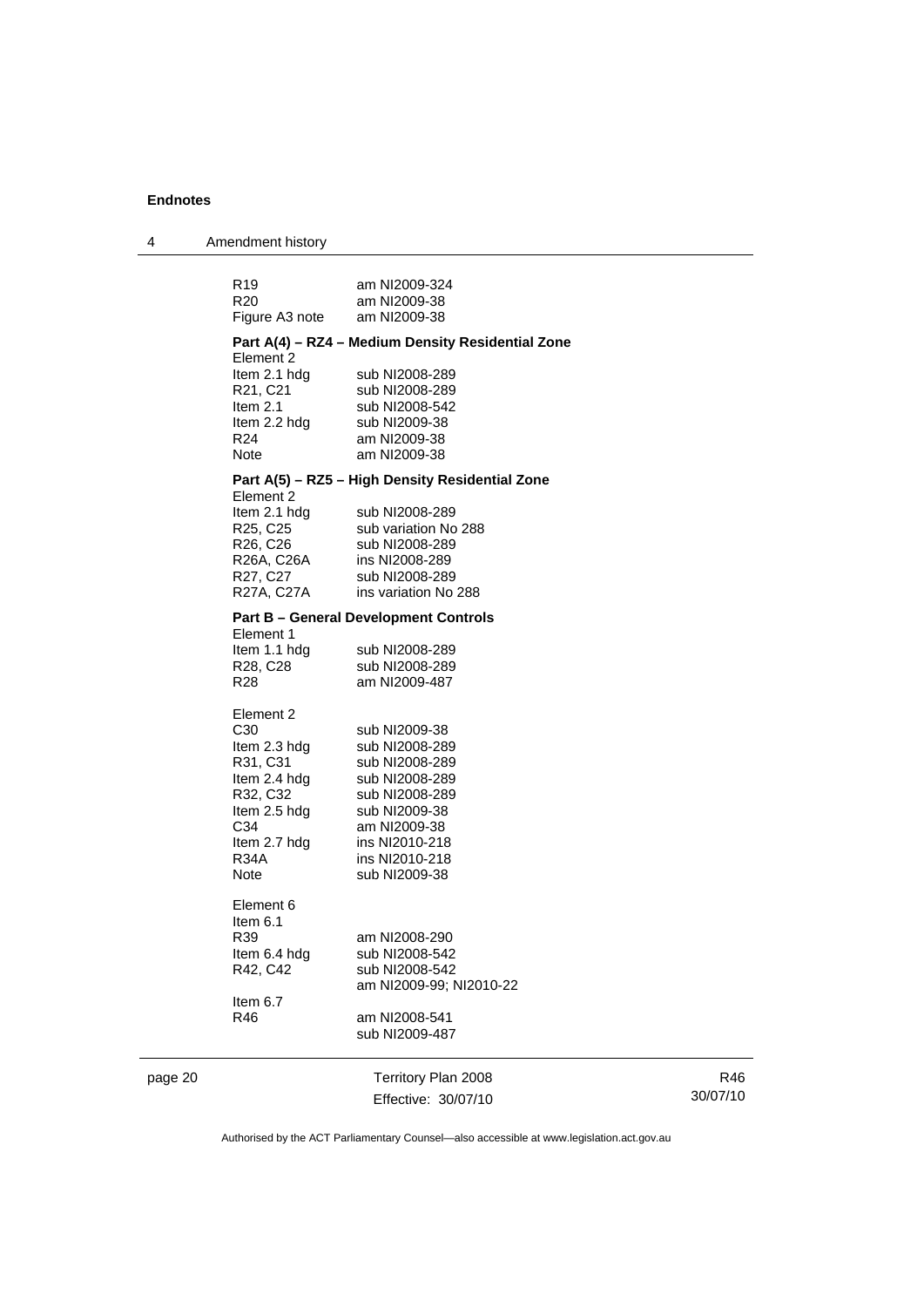Amendment history 4

| Item 7.3 hdg<br>R52, C52<br>Introduction<br>Part C(1) - Multi Unit Housing<br>Element 2<br>Table 1<br>Table 2<br>Table 4, note<br>Item 2.3 hdg<br>R56, C56<br>Figure C1<br>Element 3<br>Item $3.3$<br>R63<br>R68, C68<br>R69, C69<br>R69<br>Figure C1A<br>Item 3.4<br>R70<br>Element 4<br>Item 4.1<br>R72<br>R73<br>Item 4.2<br>R80, C80<br>R81, C81<br>R81<br>R84, C84 | sub NI2008-289<br><b>Part C - Development Type Controls</b><br>am NI2009-38<br>sub NI2008-290<br>am NI2008-541<br>sub NI2008-290<br>am NI2008-541<br>sub NI2008-542<br>sub NI2008-542<br>sub NI2008-542<br>am NI2008-290<br>sub NI2008-542<br>am NI2008-590; NI2009-38<br>sub NI2008-542<br>sub NI2008-542<br>am NI2010-22<br>ins NI2008-542<br>am NI2009-487<br>am NI2008-541; NI2009-38<br>om NI2009-38<br>om NI2008-289<br>sub NI2008-289<br>am NI2009-99; NI2009-322<br>sub NI2008-542 |                                                                                       |
|-------------------------------------------------------------------------------------------------------------------------------------------------------------------------------------------------------------------------------------------------------------------------------------------------------------------------------------------------------------------------|--------------------------------------------------------------------------------------------------------------------------------------------------------------------------------------------------------------------------------------------------------------------------------------------------------------------------------------------------------------------------------------------------------------------------------------------------------------------------------------------|---------------------------------------------------------------------------------------|
|                                                                                                                                                                                                                                                                                                                                                                         |                                                                                                                                                                                                                                                                                                                                                                                                                                                                                            |                                                                                       |
|                                                                                                                                                                                                                                                                                                                                                                         |                                                                                                                                                                                                                                                                                                                                                                                                                                                                                            |                                                                                       |
|                                                                                                                                                                                                                                                                                                                                                                         |                                                                                                                                                                                                                                                                                                                                                                                                                                                                                            |                                                                                       |
|                                                                                                                                                                                                                                                                                                                                                                         |                                                                                                                                                                                                                                                                                                                                                                                                                                                                                            |                                                                                       |
|                                                                                                                                                                                                                                                                                                                                                                         |                                                                                                                                                                                                                                                                                                                                                                                                                                                                                            |                                                                                       |
|                                                                                                                                                                                                                                                                                                                                                                         |                                                                                                                                                                                                                                                                                                                                                                                                                                                                                            |                                                                                       |
|                                                                                                                                                                                                                                                                                                                                                                         |                                                                                                                                                                                                                                                                                                                                                                                                                                                                                            |                                                                                       |
|                                                                                                                                                                                                                                                                                                                                                                         |                                                                                                                                                                                                                                                                                                                                                                                                                                                                                            |                                                                                       |
|                                                                                                                                                                                                                                                                                                                                                                         |                                                                                                                                                                                                                                                                                                                                                                                                                                                                                            |                                                                                       |
|                                                                                                                                                                                                                                                                                                                                                                         |                                                                                                                                                                                                                                                                                                                                                                                                                                                                                            |                                                                                       |
|                                                                                                                                                                                                                                                                                                                                                                         |                                                                                                                                                                                                                                                                                                                                                                                                                                                                                            |                                                                                       |
|                                                                                                                                                                                                                                                                                                                                                                         |                                                                                                                                                                                                                                                                                                                                                                                                                                                                                            |                                                                                       |
|                                                                                                                                                                                                                                                                                                                                                                         |                                                                                                                                                                                                                                                                                                                                                                                                                                                                                            |                                                                                       |
|                                                                                                                                                                                                                                                                                                                                                                         |                                                                                                                                                                                                                                                                                                                                                                                                                                                                                            |                                                                                       |
|                                                                                                                                                                                                                                                                                                                                                                         |                                                                                                                                                                                                                                                                                                                                                                                                                                                                                            |                                                                                       |
|                                                                                                                                                                                                                                                                                                                                                                         |                                                                                                                                                                                                                                                                                                                                                                                                                                                                                            |                                                                                       |
|                                                                                                                                                                                                                                                                                                                                                                         |                                                                                                                                                                                                                                                                                                                                                                                                                                                                                            |                                                                                       |
|                                                                                                                                                                                                                                                                                                                                                                         |                                                                                                                                                                                                                                                                                                                                                                                                                                                                                            |                                                                                       |
|                                                                                                                                                                                                                                                                                                                                                                         |                                                                                                                                                                                                                                                                                                                                                                                                                                                                                            |                                                                                       |
|                                                                                                                                                                                                                                                                                                                                                                         |                                                                                                                                                                                                                                                                                                                                                                                                                                                                                            |                                                                                       |
|                                                                                                                                                                                                                                                                                                                                                                         |                                                                                                                                                                                                                                                                                                                                                                                                                                                                                            |                                                                                       |
|                                                                                                                                                                                                                                                                                                                                                                         |                                                                                                                                                                                                                                                                                                                                                                                                                                                                                            |                                                                                       |
|                                                                                                                                                                                                                                                                                                                                                                         |                                                                                                                                                                                                                                                                                                                                                                                                                                                                                            |                                                                                       |
|                                                                                                                                                                                                                                                                                                                                                                         |                                                                                                                                                                                                                                                                                                                                                                                                                                                                                            |                                                                                       |
|                                                                                                                                                                                                                                                                                                                                                                         |                                                                                                                                                                                                                                                                                                                                                                                                                                                                                            |                                                                                       |
|                                                                                                                                                                                                                                                                                                                                                                         |                                                                                                                                                                                                                                                                                                                                                                                                                                                                                            |                                                                                       |
|                                                                                                                                                                                                                                                                                                                                                                         |                                                                                                                                                                                                                                                                                                                                                                                                                                                                                            |                                                                                       |
|                                                                                                                                                                                                                                                                                                                                                                         |                                                                                                                                                                                                                                                                                                                                                                                                                                                                                            |                                                                                       |
|                                                                                                                                                                                                                                                                                                                                                                         |                                                                                                                                                                                                                                                                                                                                                                                                                                                                                            |                                                                                       |
|                                                                                                                                                                                                                                                                                                                                                                         |                                                                                                                                                                                                                                                                                                                                                                                                                                                                                            |                                                                                       |
|                                                                                                                                                                                                                                                                                                                                                                         |                                                                                                                                                                                                                                                                                                                                                                                                                                                                                            |                                                                                       |
|                                                                                                                                                                                                                                                                                                                                                                         | sub NI2008-289                                                                                                                                                                                                                                                                                                                                                                                                                                                                             |                                                                                       |
| C50                                                                                                                                                                                                                                                                                                                                                                     | am NI2009-392                                                                                                                                                                                                                                                                                                                                                                                                                                                                              |                                                                                       |
| R50, C50                                                                                                                                                                                                                                                                                                                                                                | sub NI2008-289                                                                                                                                                                                                                                                                                                                                                                                                                                                                             |                                                                                       |
| Item 7.1                                                                                                                                                                                                                                                                                                                                                                | sub NI2008-542                                                                                                                                                                                                                                                                                                                                                                                                                                                                             |                                                                                       |
| Item 7.1 hdg                                                                                                                                                                                                                                                                                                                                                            | sub NI2008-289                                                                                                                                                                                                                                                                                                                                                                                                                                                                             |                                                                                       |
| Element 7                                                                                                                                                                                                                                                                                                                                                               |                                                                                                                                                                                                                                                                                                                                                                                                                                                                                            |                                                                                       |
|                                                                                                                                                                                                                                                                                                                                                                         |                                                                                                                                                                                                                                                                                                                                                                                                                                                                                            |                                                                                       |
| ltem 6.9                                                                                                                                                                                                                                                                                                                                                                |                                                                                                                                                                                                                                                                                                                                                                                                                                                                                            |                                                                                       |
|                                                                                                                                                                                                                                                                                                                                                                         |                                                                                                                                                                                                                                                                                                                                                                                                                                                                                            |                                                                                       |
|                                                                                                                                                                                                                                                                                                                                                                         |                                                                                                                                                                                                                                                                                                                                                                                                                                                                                            |                                                                                       |
| R47                                                                                                                                                                                                                                                                                                                                                                     |                                                                                                                                                                                                                                                                                                                                                                                                                                                                                            |                                                                                       |
|                                                                                                                                                                                                                                                                                                                                                                         | sub NI2008-542                                                                                                                                                                                                                                                                                                                                                                                                                                                                             |                                                                                       |
|                                                                                                                                                                                                                                                                                                                                                                         |                                                                                                                                                                                                                                                                                                                                                                                                                                                                                            |                                                                                       |
|                                                                                                                                                                                                                                                                                                                                                                         | Item 6.8<br>R47, C47<br>R48, C48<br>R49, C49                                                                                                                                                                                                                                                                                                                                                                                                                                               | am NI2008-290<br>sub NI2009-487<br>sub NI2009-487<br>sub NI2009-487<br>sub NI2008-542 |

30/07/10

Effective: 30/07/10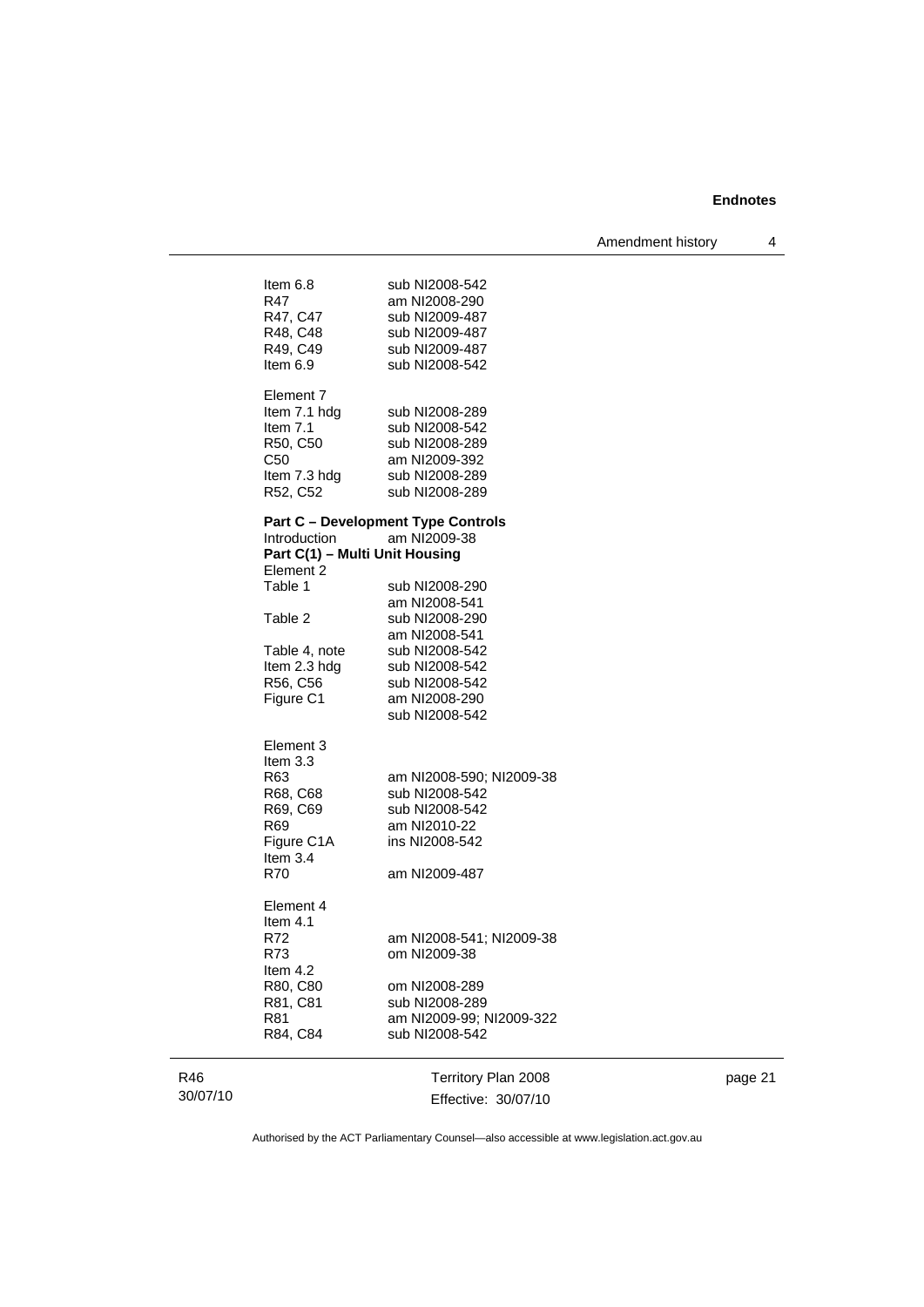4 Amendment history

Element 5 Item 5.2<br>C87 sub NI2010-22 Item 5.3 R88, C88 sub NI2008-289<br>R89, C89 sub NI2008-289 R89, C89 sub NI2008-289<br>R89 am NI2009-322 am NI2009-322 R90, C90 sub NI2008-289 **Part C(2) – Multi Unit Housing – Additional Controls for Deakin and Forrest**  Element 2 Item 2.2 hdg sub NI2008-541<br>Item 2.3 hdg sub NI2008-541 sub NI2008-541 **Part C(3) – Multi Unit Housing – Inner North Canberra and Gungahlin District – RZ3 and RZ4 Zones**  Introduction am NI2010-217 Element 2<br>Item 2.3 Item 2.3 sub NI2008-542<br>Item 2.4 sub NI2008-542 sub NI2008-542 Element 3 Item 2.2<br>R128 am NI2010-22 Item 3.4<br>R129 am NI2008-541 sub NI2009-487 Item 3.5<br>R132 am NI2009-324 Element 4 Item 4.1 R135 am NI2009-324 Element 5 Item 5.2 C147 sub NI2010-22 Item 5.6<br>R156 sub NI2010-218 C157 om NI2010-218 **Part C(5) – Multi Unit Housing – Other Areas – RZ4 and RZ5 Zones and All Areas in the Commercial Zones**  Element 3 Item 3.1<br>R205 sub NI2009-487 Element 5 Item 5.3 C224 sub NI2010-22

page 22 Territory Plan 2008 Effective: 30/07/10

R46 30/07/10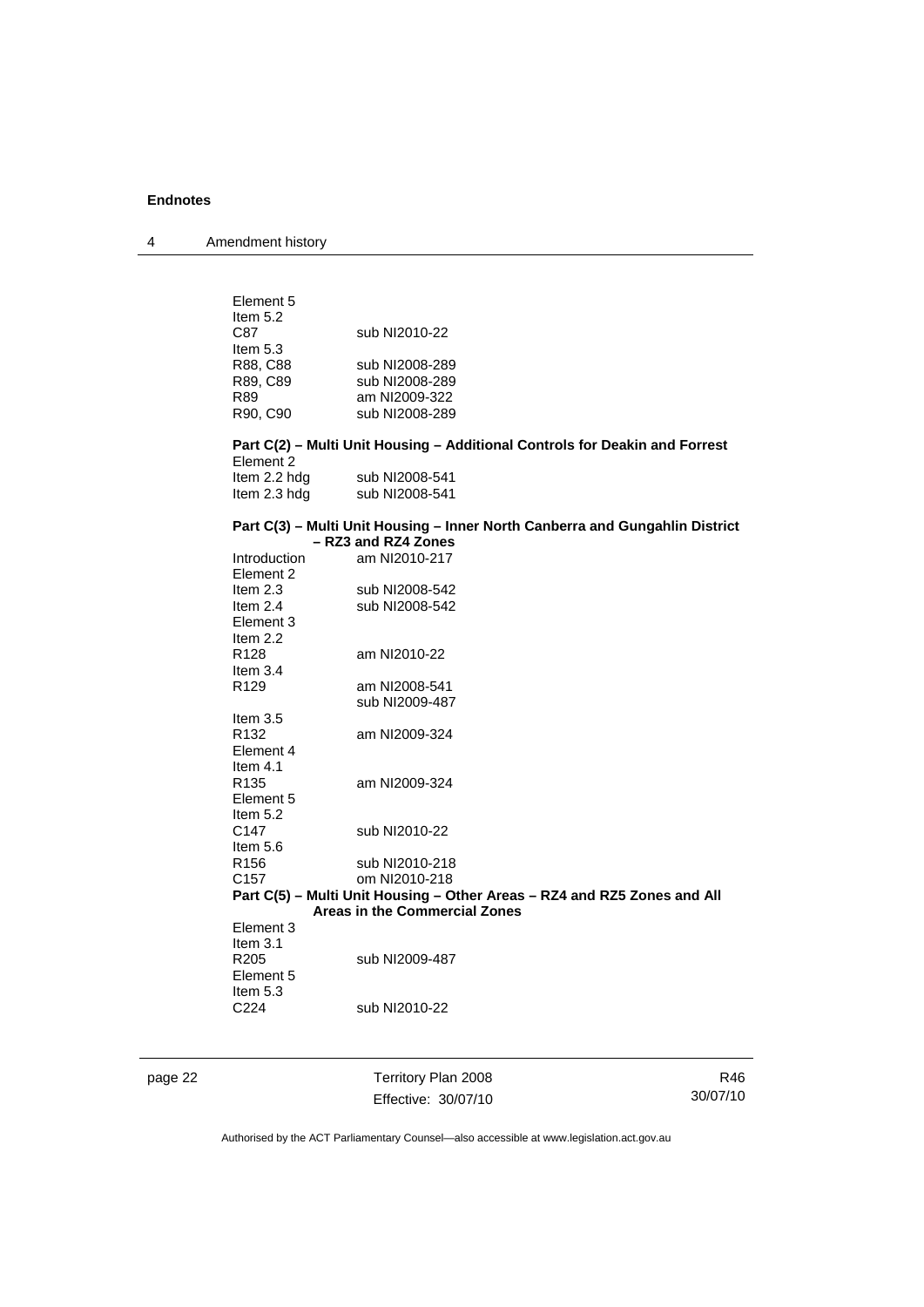Item 5.5<br>R228 am NI2010-22 sub NI2010-218 **Part C(6) – Subdivision of dual occupancy housing development**  hdg ins NI2009-487 Introduction ins NI2009-487 Element 1 ins NI2009-487 Item 1.1 hdg ins NI2009-487<br>R247A, C247A ins NI2009-487 R247A, C247A Item 1.2<br>hda hdg ins NI2009-487<br>R247B, C247B ins NI2009-487 ins NI2009-487 Item 1.3 hdg **ins NI2009-487** R247C, C247C ins NI2009-487

#### **Part D – Development Type Controls-Other forms of Residential Development and Non-Residential Development**

| Element 1        |                |
|------------------|----------------|
| Item $1.6$       |                |
| R <sub>260</sub> | sub NI2008-542 |
| R261             | sub N2008-542  |
| Item $1.13$      |                |
| hdg              | ins NI2009-487 |
| C <sub>268</sub> | ins NI2009-487 |
|                  |                |

#### **4.1 CZ1 – CZ6 Objectives and Development Tables CZ1 – Core Zone**  Minimum Assessment Track<br>Merit am NI20 am NI2009-37; NI2009-324; NI2010-22

Prohibited Development table am NI2008-541; NI2009-324; NI2009-392; NI2010-22 Other Codes am NI2010-22

**CZ2 – Business Zone**  Minimum Assessment Track Merit am NI2009-37; NI2009-324; NI2010-22; NI2010-411 Prohibited Development table am NI2008-541; NI2009-324; NI2009-392 Other Codes am NI2010-22

**CZ3 – Services Zone**  Minimum Assessment Track Merit am NI2009-37; NI2009-324; NI2010-22 Prohibited Development table am NI2008-541; NI2009-324; NI2009-392

R46 30/07/10 Territory Plan 2008 Effective: 30/07/10 page 23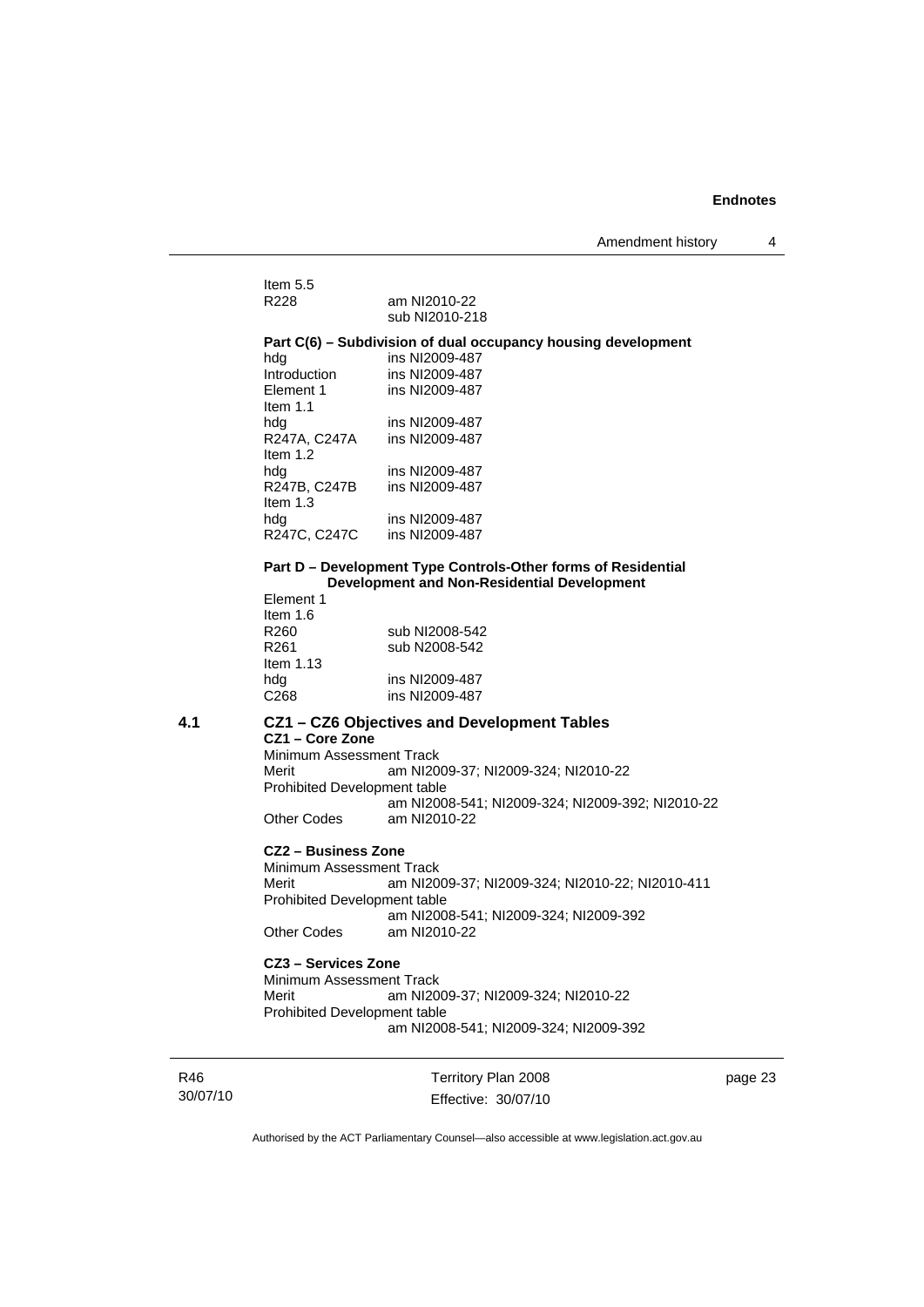| 4   | Amendment history                                                         |                                                       |  |  |
|-----|---------------------------------------------------------------------------|-------------------------------------------------------|--|--|
|     | Other Codes                                                               | am NI2010-22                                          |  |  |
|     |                                                                           |                                                       |  |  |
|     | <b>CZ4 - Local Centres Zone</b>                                           |                                                       |  |  |
|     | Minimum Assessment Track                                                  |                                                       |  |  |
|     | Merit                                                                     | am variation No 281; NI2009-37; NI2009-324; NI2010-22 |  |  |
|     | Prohibited Development table                                              |                                                       |  |  |
|     |                                                                           | am NI2008-541; NI2009-324; NI2009-392                 |  |  |
|     | Other Codes                                                               | am NI2010-22                                          |  |  |
|     | CZ5 - Mixed Use Zone                                                      |                                                       |  |  |
|     | Minimum Assessment Track                                                  |                                                       |  |  |
|     | Merit                                                                     | am NI2009-37; NI2009-324; NI2010-22                   |  |  |
|     | Prohibited Development table                                              |                                                       |  |  |
|     |                                                                           | am NI2008-541; NI2009-324; NI2009-392; NI2010-217     |  |  |
|     |                                                                           | CZ6 - Leisure and Accommodation Zone                  |  |  |
|     | Minimum Assessment Track                                                  |                                                       |  |  |
|     | Merit                                                                     | am Variation No 293; NI2009-37; NI2010-22; NI2010-217 |  |  |
|     | Prohibited Development table                                              |                                                       |  |  |
|     |                                                                           | am NI2008-541; NI2009-324; NI2009-392                 |  |  |
|     | Fig 5<br>Narrabundah                                                      | sub Variation No 293                                  |  |  |
|     |                                                                           |                                                       |  |  |
| 4.2 | <b>City Centre Development Code</b>                                       |                                                       |  |  |
|     | Introduction                                                              | am NI2010-22                                          |  |  |
|     |                                                                           | Part A (1) - City Centre - CZ1 Core Zone              |  |  |
|     | Element 2                                                                 |                                                       |  |  |
|     | R <sub>20</sub>                                                           | am NI2010-217                                         |  |  |
|     | Part A (2) - City Centre - CZ2 Business Zone - Braddon and Turner         |                                                       |  |  |
|     | Element 2                                                                 |                                                       |  |  |
|     | R34                                                                       | am NI2008-290                                         |  |  |
|     | Part A (3) – City Centre – CZ3 Services Zone – Braddon                    |                                                       |  |  |
|     | Element 1                                                                 |                                                       |  |  |
|     | Item 1.1 hdg<br>$\Gamma$ $\Lambda$ $\Lambda$ $\Gamma$ $\Lambda$ $\Lambda$ | sub NI2008-290<br><b>AUL NUOOOO OOO</b>               |  |  |
|     |                                                                           |                                                       |  |  |

R41, C41 sub NI2008-290<br>R42, C42 sub NI2008-290 R42, C42 sub NI2008-290<br>R43, C43 sub NI2008-290 R43, C43 sub NI2008-290<br>R44, C44 sub NI2008-290 R44, C44 sub NI2008-290<br>Figure A12 sub NI2008-290 sub NI2008-290

**Part B – General Development Controls**  Element 1 Item 1.3 R59A ins NI2010-22

page 24 Territory Plan 2008 Effective: 30/07/10

R46 30/07/10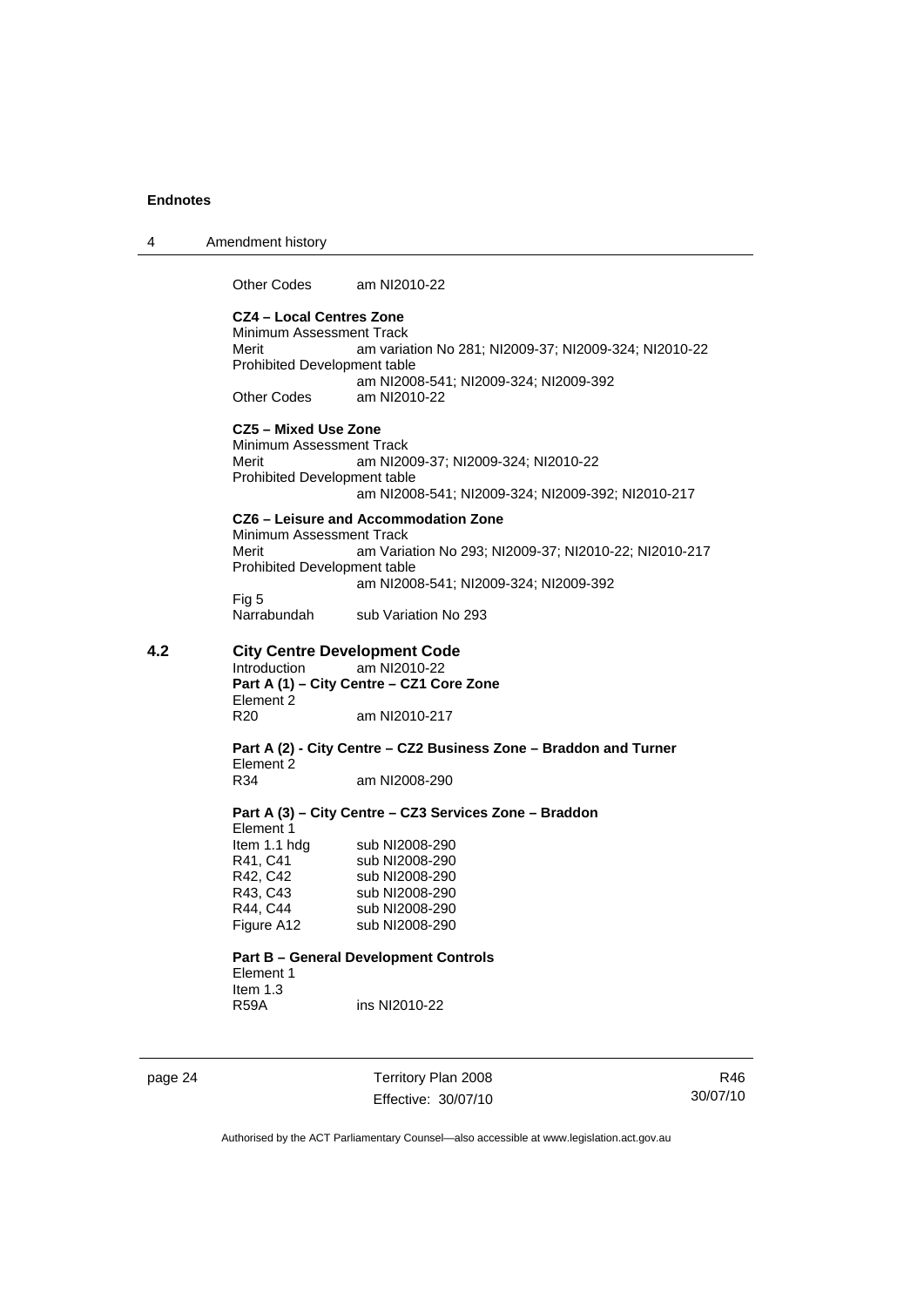Amendment history 4

R46 30/07/10 Territory Plan 2008 Element 2 Item 2.3<br>C62 sub NI2009-38 Element 3 Item 3.6 hdg ins NI2009-487<br>C68A ins NI2009-487 ins NI2009-487 Element 5 Item  $5.2$ <br>R79 am NI2010-217 Item 5.4 C82 sub NI2010-22 Element 6 Item 6.1<br>R83 am NI2008-541 sub NI2009-487<br>R84, C84 sub NI2009-487 R84, C84 sub NI2009-487<br>R85, C85 sub NI2009-487 sub NI2009-487 R86, C86 sub NI2009-487 Element 7 Item 7.1<br>R99 am NI2009-38 **4.3 Town Centres Development Code**  Introduction am NI2010-22 **Part A – Town Centres – Overview**  Figure A1 sub variation No 289 **Part A(3) – CZ3 Services Zone**  Element 1 Item 1.2<br>R41 R41 sub NI2010-412<br>V42 om NI2010-412 om NI2010-412 Element 2 Item 2.4 C47 am NI2010-218<br>C48 om NI2010-412 om NI2010-412 Element 3 Figure A5 sub variation No 289 **Part B – General Development Controls**  Element 1 Item 1.3<br>R61 R61 am NI2008-541<br>R61A ins NI2010-22 ins NI2010-22 Element 2 Item 2.3<br>C64 sub NI2009-38

page 25

Authorised by the ACT Parliamentary Counsel—also accessible at www.legislation.act.gov.au

Effective: 30/07/10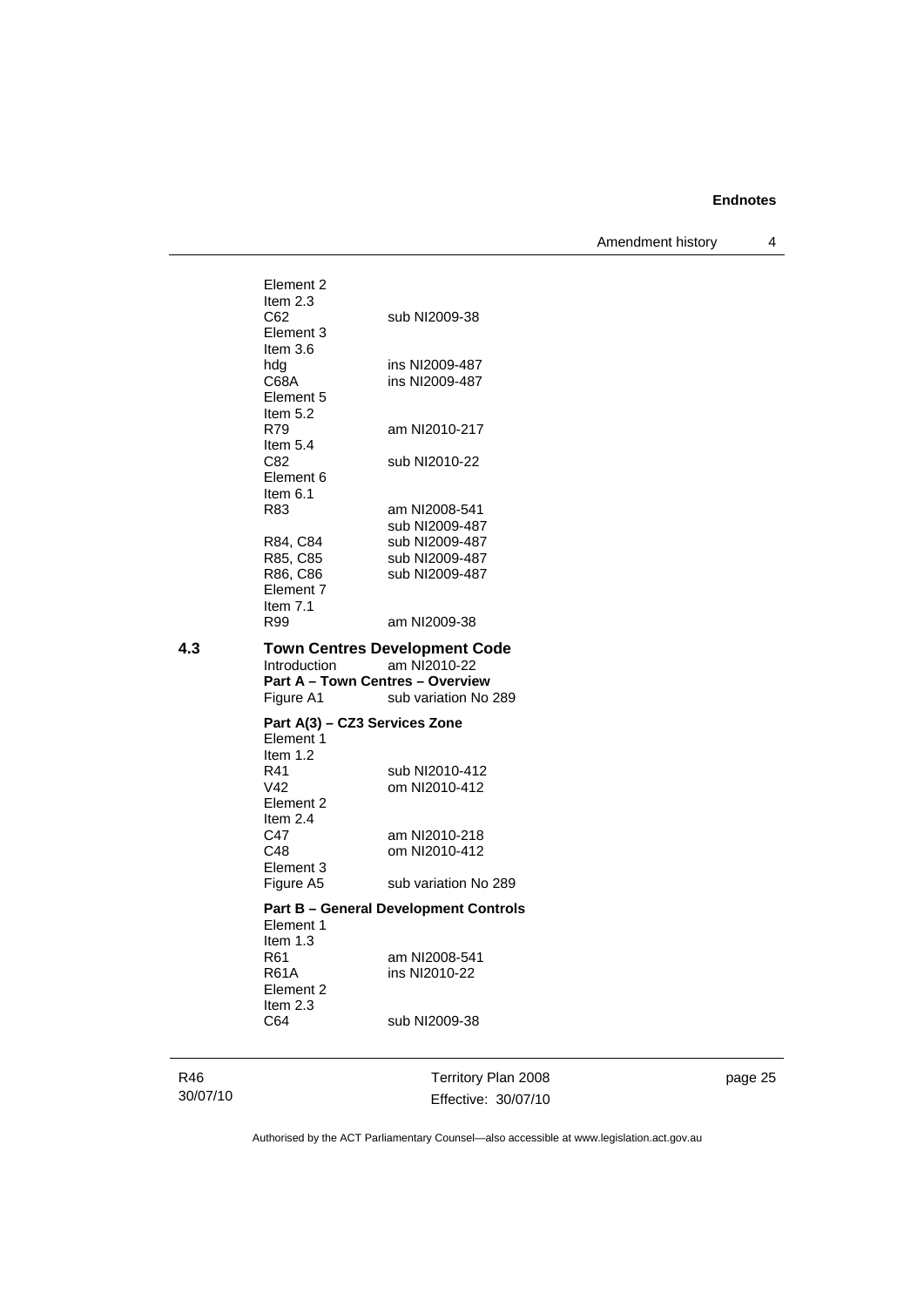4 Amendment history

|     | Element 3                         |                                                       |  |  |  |
|-----|-----------------------------------|-------------------------------------------------------|--|--|--|
|     | Item $3.5$                        |                                                       |  |  |  |
|     | hdg                               | ins NI2009-487                                        |  |  |  |
|     | C68A                              | ins NI2009-487                                        |  |  |  |
|     | Element 5                         |                                                       |  |  |  |
|     | Item 5.2                          |                                                       |  |  |  |
|     | R79                               | am NI2010-217                                         |  |  |  |
|     | Item 5.4                          |                                                       |  |  |  |
|     | C82                               | sub NI2010-22                                         |  |  |  |
|     | Element 6                         |                                                       |  |  |  |
|     | Item 6.1                          |                                                       |  |  |  |
|     | R83                               | am NI2008-541                                         |  |  |  |
|     |                                   | sub NI2009-487                                        |  |  |  |
|     | R84, C84                          | sub NI2009-487                                        |  |  |  |
|     | R85, C85                          | sub NI2009-487                                        |  |  |  |
|     | R86, C86                          | sub NI2009-487                                        |  |  |  |
|     | Element 7                         |                                                       |  |  |  |
|     | Item $7.1$                        |                                                       |  |  |  |
|     | R99                               | am NI2009-38                                          |  |  |  |
| 4.4 |                                   |                                                       |  |  |  |
|     | Introduction                      | <b>Group Centres Development Code</b><br>am NI2010-22 |  |  |  |
|     | Part A - Group Centres - Overview |                                                       |  |  |  |
|     | Fig A11                           | sub NI2010-22                                         |  |  |  |
|     |                                   |                                                       |  |  |  |
|     |                                   |                                                       |  |  |  |
|     | Element 1                         | Part A(2) - CZ2 Business Zone                         |  |  |  |
|     | Item $1.1$                        |                                                       |  |  |  |
|     | R11                               | sub NI2010-22                                         |  |  |  |
|     | Item $1.2$                        |                                                       |  |  |  |
|     | R <sub>12</sub>                   | am NI2008-541                                         |  |  |  |
|     | Item $1.4$                        |                                                       |  |  |  |
|     | R <sub>15</sub>                   | am NI2008-541                                         |  |  |  |
|     |                                   |                                                       |  |  |  |
|     | Element 1                         | Part A(3) - CZ3 Services Zone                         |  |  |  |
|     | Item $1.1$                        |                                                       |  |  |  |
|     | R23                               | am NI2010-22                                          |  |  |  |
|     | C23                               | sub NI2010-22                                         |  |  |  |
|     |                                   |                                                       |  |  |  |
|     | Element 1                         | <b>Part B - General Development Controls</b>          |  |  |  |
|     | Item $1.3$                        |                                                       |  |  |  |
|     | R34                               | am NI2008-541                                         |  |  |  |
|     | R34A                              | ins NI2010-22                                         |  |  |  |
|     | Element 2                         |                                                       |  |  |  |
|     | Item $2.3$                        |                                                       |  |  |  |
|     | C37                               | sub NI2009-38                                         |  |  |  |

page 26 Territory Plan 2008 Effective: 30/07/10

R46 30/07/10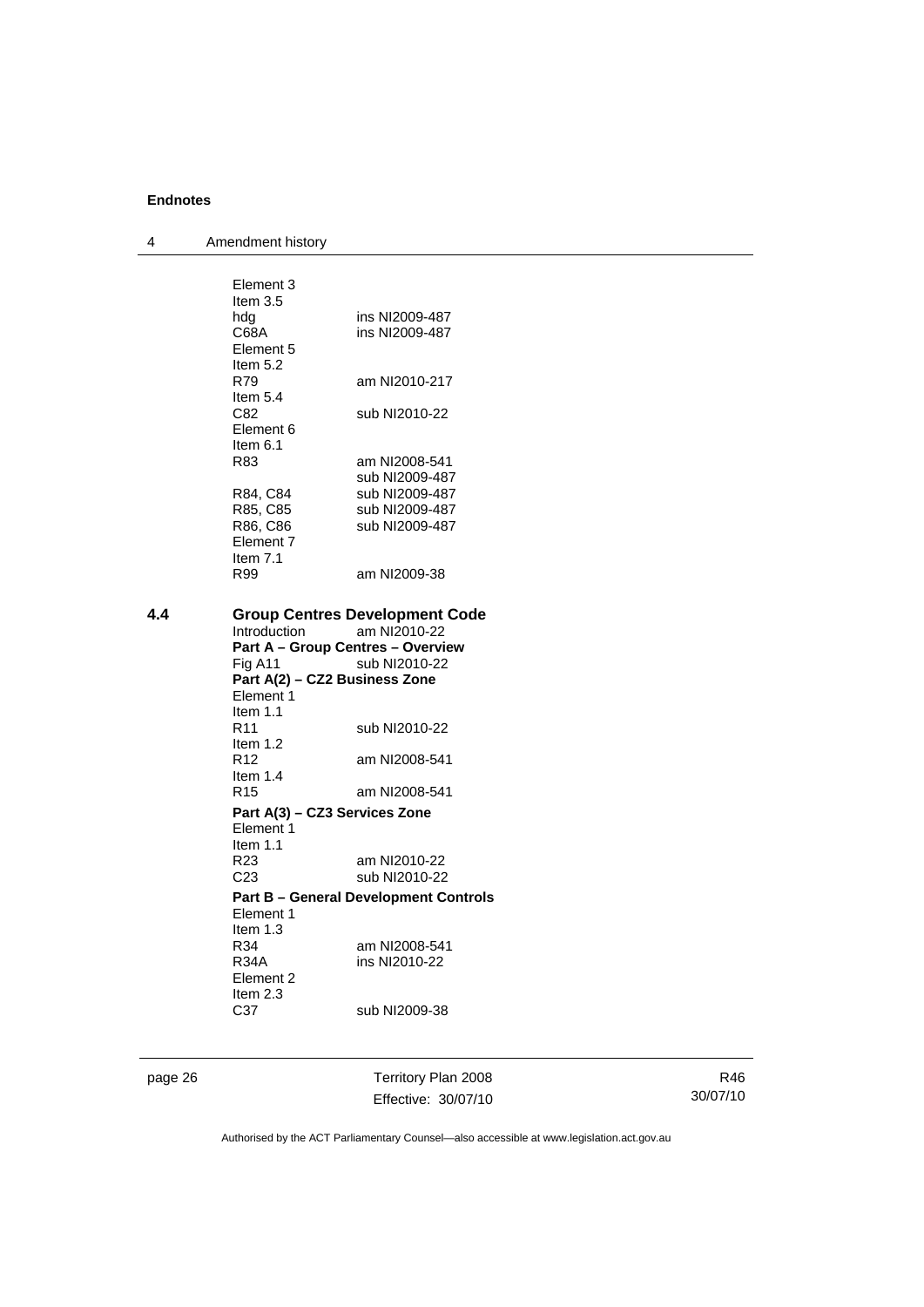Amendment history 4

R46 30/07/10 Territory Plan 2008 Effective: 30/07/10 Element 3 Item 3.5 hdg ins NI2009-487<br>C42A ins NI2009-487 ins NI2009-487 Element 5 Item 5.2<br>R53 am NI2010-217 Item 5.4 C56 sub NI2010-22 Element 6 Item 6.1 R57 am NI2008-541 sub NI2009-487<br>R58. C58 sub NI2009-487 sub NI2009-487 R59, C59 om NI2009-487 sub NI2009-487 Element 7 Item 7.1 R71 am NI2009-38 **4.5 Local Centres Development Code**  Introduction am NI2010-22 **Part A – General Development Controls**  Element 1 Item 1.3<br>R5 R5 am NI2008-541<br>R5A ins NI2010-22 ins NI2010-22 Element 2 Item  $2.5$ <br>C<sub>13</sub> sub NI2009-38 Element 3 Item 3.5<br>hdg hdg ins NI2009-487<br>C18A ins NI2009-487 ins NI2009-487 Element 5 Item 5.1<br>C32 sub NI2010-22 Item 5.2 R29 am NI2010-217 Element 6 Item 6.1 R34 am NI2008-541 sub NI2009-487<br>R35, C35 sub NI2009-487 sub NI2009-487 R36, C36 om NI2009-487<br>R37, C37 sub NI2009-487 sub NI2009-487

page 27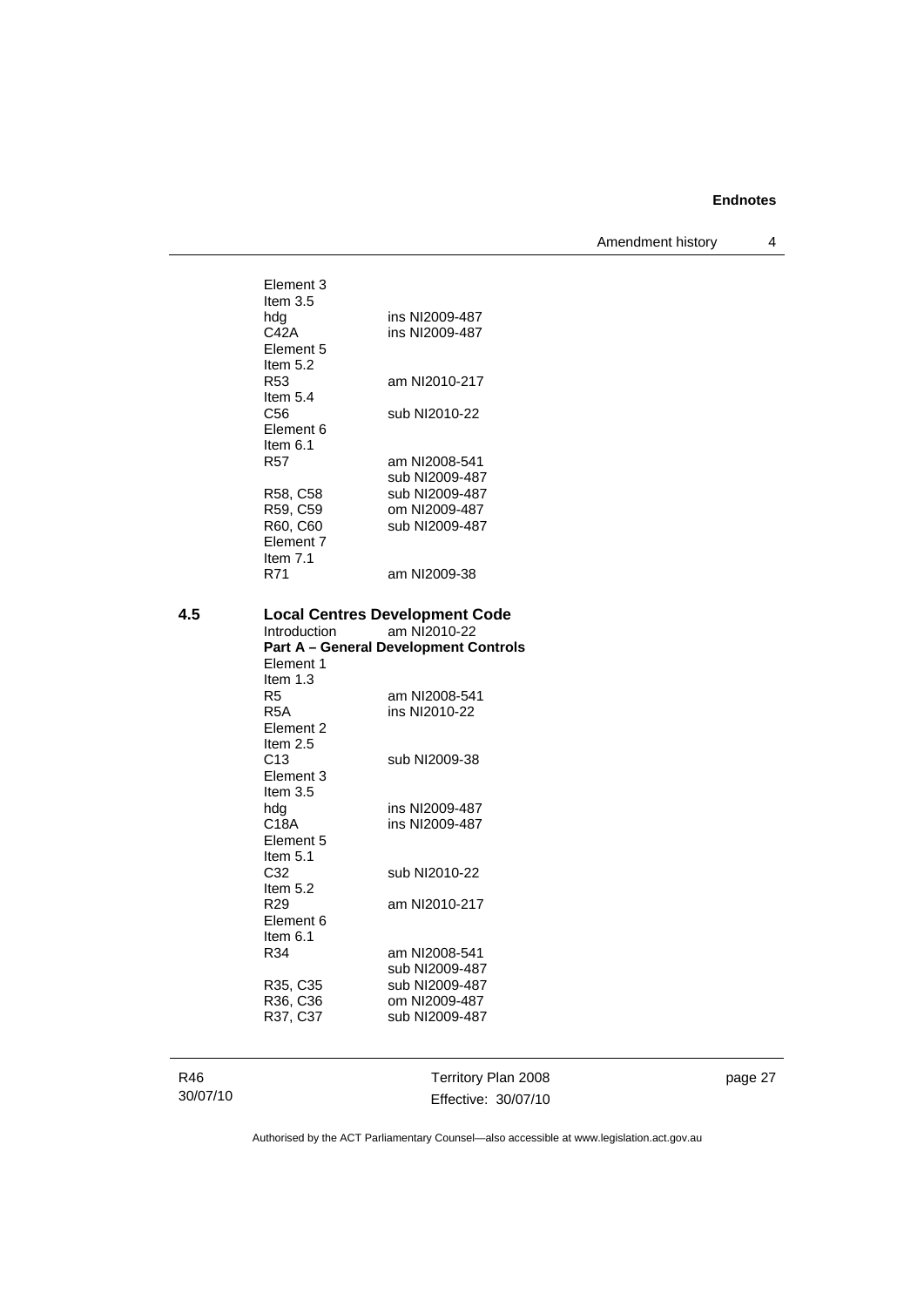| 4       | Amendment history                                 |                                                                                                                          |                 |
|---------|---------------------------------------------------|--------------------------------------------------------------------------------------------------------------------------|-----------------|
|         | Item 6.9<br>R47<br>Element 7<br>Item $7.1$<br>R48 | sub NI2010-22<br>am NI2009-38                                                                                            |                 |
| 4.6     | Introduction<br>Element 1<br>Item $1.2$           | <b>CZ2 Office Areas Outside Centres Development Code</b><br>am NI2010-22<br><b>Part A - General Development Controls</b> |                 |
|         | R4<br>Element 2<br>Item 2.5                       | am NI2008-541                                                                                                            |                 |
|         | C8<br>Element 3<br>Item $3.5$                     | sub NI2009-38                                                                                                            |                 |
|         | hdg<br>C12A<br>Element 5                          | ins NI2009-487<br>ins NI2009-487                                                                                         |                 |
|         | Item 5.2<br>R <sub>23</sub><br>Element 6          | am NI2010-217                                                                                                            |                 |
|         | Item $6.1$<br>R <sub>27</sub>                     | am NI2008-541<br>sub NI2009-487                                                                                          |                 |
|         | R28, C28<br>R29, C29<br>R30, C30<br>Element 7     | sub NI2009-487<br>sub NI2009-487<br>sub NI2009-487                                                                       |                 |
|         | Item $7.1$<br>R43                                 | am NI2009-38                                                                                                             |                 |
|         | Element 1<br>Item $1.1$                           | <b>Part B - General Development Controls</b>                                                                             |                 |
|         | R <sub>53</sub><br>Item 1.3                       | am NI2008-541<br>sub NI2010-23                                                                                           |                 |
|         | R4A                                               | ins NI2010-22                                                                                                            |                 |
| 4.7     | Introduction<br>Element 1                         | <b>CZ5 Mixed Use Zone Development Code</b><br>am NI2010-22<br><b>Part A - General Development Controls</b>               |                 |
|         | Item $1.2$<br>R3A, C3A<br>R4                      | ins Variation No 293<br>am NI2008-541                                                                                    |                 |
| page 28 |                                                   | Territory Plan 2008<br>Effective: 30/07/10                                                                               | R46<br>30/07/10 |

Authorised by the ACT Parliamentary Counsel—also accessible at www.legislation.act.gov.au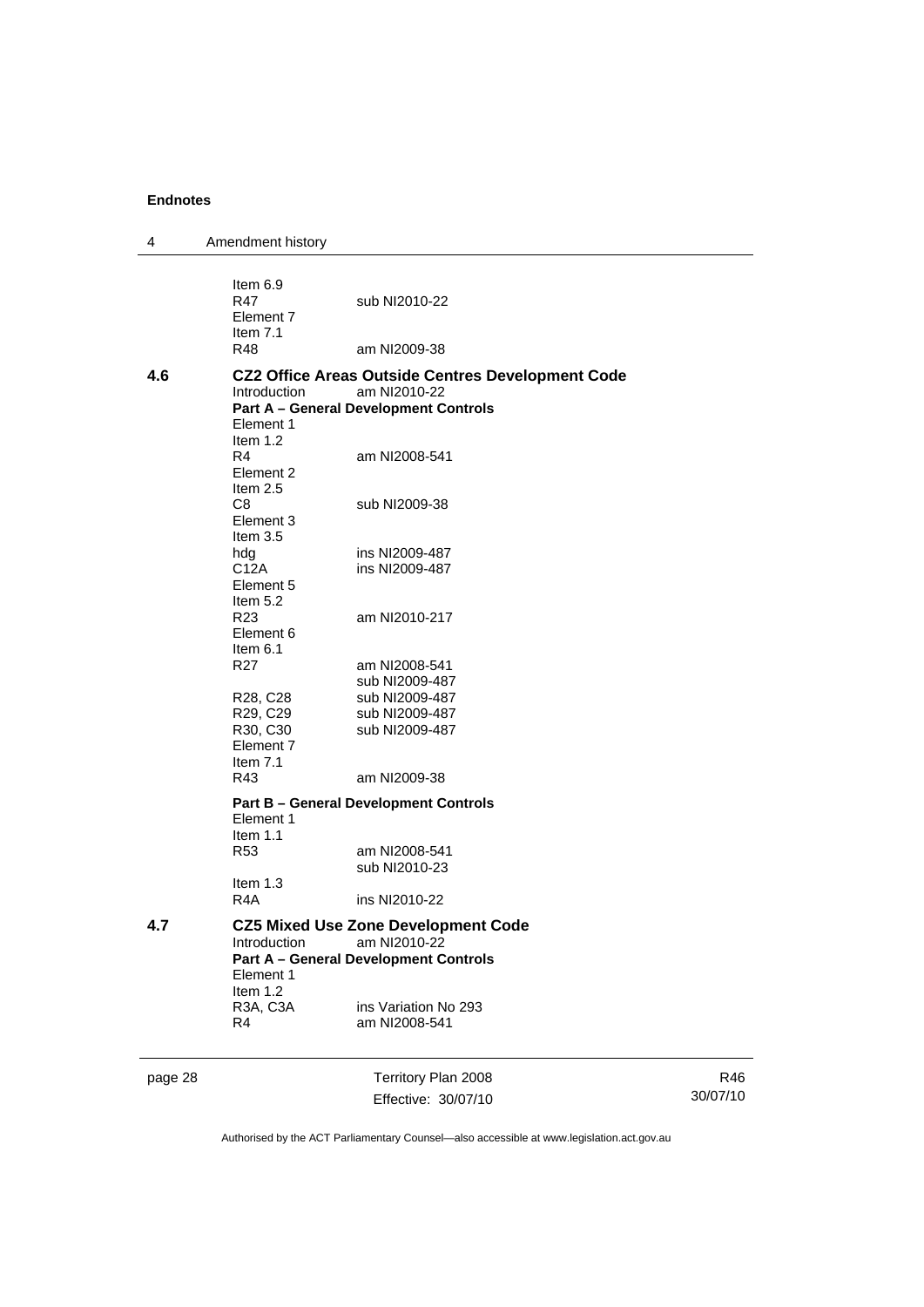Amendment history 4

Element 2 Item 2.4<br>C8 sub NI2009-38 Element 3 Item 3.5 hdg ins NI2009-487<br>C12A ins NI2009-487 ins NI2009-487 Element 5 Item  $5.2$ <br>R23 am NI2010-217 Item 5.4 C26 sub NI2010-218 Element 6 Item 6.1 R27 am NI2008-541 sub NI2009-487<br>R28, C28 sub NI2009-487 R28, C28 sub NI2009-487<br>R29, C29 sub NI2009-487 sub NI2009-487 R30, C30 sub NI2009-487 Element 7 Item 7.1 R43 am NI2009-38 **Part B – Sit Specific Controls**  Element 1 Item 1.6<br>C63 sub NI2010-411 **4.8 CZ6 Leisure and Accommodation Zone Development Code**  am NI2010-22 **Part A – General Development Controls**  Element 1 Item 1.1<br>R<sub>2</sub> am NI2008-541 Item 1.2<br>R5 am NI2008-541 Element 2 Item  $2.5$ <br>C<sub>10</sub> sub NI2009-38 Element 3 Item 3.5 hdg ins NI2009-487<br>C14A ins NI2009-487 ins NI2009-487 Element 5 Item  $5.2$ <br>R25 am NI2010-217

R46 30/07/10 Territory Plan 2008 Effective: 30/07/10 page 29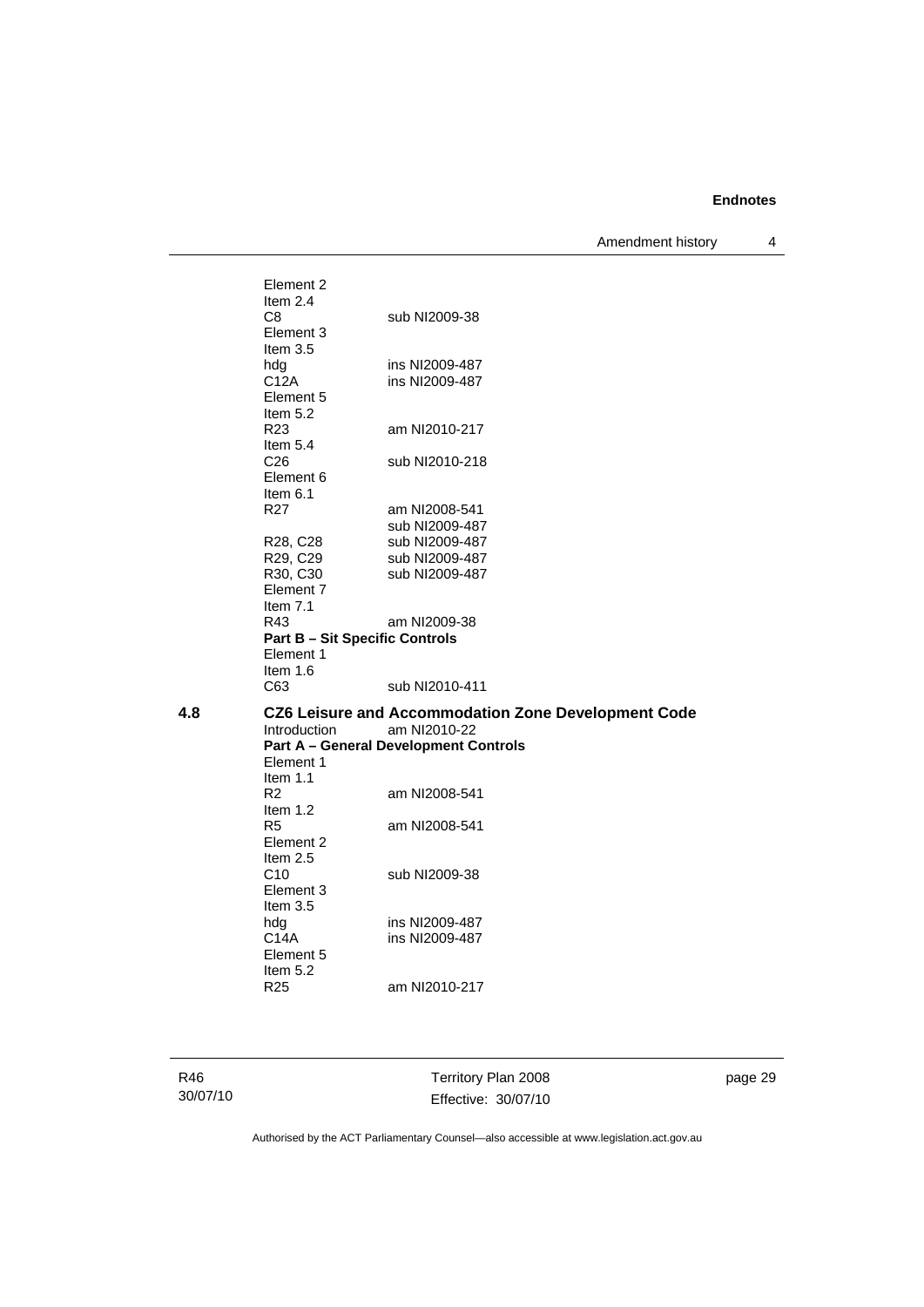| 4       | Amendment history                                                                                    |                                                                                                      |                 |
|---------|------------------------------------------------------------------------------------------------------|------------------------------------------------------------------------------------------------------|-----------------|
|         | Element 6<br>Item $6.1$<br>R29<br>R30, C30<br>R31, C31<br>R32, C32<br>Element 7<br>Item $7.1$<br>R45 | amNI2008-541<br>sub NI2009-487<br>sub NI2009-487<br>sub NI2009-487<br>sub NI2009-487<br>am NI2009-38 |                 |
|         |                                                                                                      | <b>Part B - Site Specific Development Controls</b>                                                   |                 |
|         | Element 1<br>Item 1.4 hdg<br>R55A                                                                    | ins Variation No 293<br>ins Variation No 293                                                         |                 |
| 5.1     | IZ1 - General Industrial Zone<br>Minimum Assessment Track<br>Merit<br>Prohibited Development table   | IZ1 - IZ2 Objectives and Development Tables<br>am NI2009-37<br>am NI2008-541; NI2009-324; NI2009-392 |                 |
|         | IZ2 - Mixed Use Industrial Zone                                                                      |                                                                                                      |                 |
|         | Minimum Assessment Track<br>Merit<br>Prohibited Development table                                    | am NI2009-37; NI2010-22<br>am NI2008-541; NI2009-324; NI2009-392                                     |                 |
| 5.2     | Element 1                                                                                            | <b>Industrial Zones Development Code</b><br>Part A(2) - IZ2 - Industrial Mixed Use Zone              |                 |
|         | R2                                                                                                   | am NI2008-290                                                                                        |                 |
|         | Element 1                                                                                            | <b>Part B - General Development controls</b>                                                         |                 |
|         | Item 1.2 hdg<br>Element 2<br>Item 2.3                                                                | am NI2010-22                                                                                         |                 |
|         | R11, C11<br>Element 2<br>Item $2.5$                                                                  | am NI2008-590                                                                                        |                 |
|         | C13<br>Element 3<br>Item 3.6                                                                         | sub NI2009-38                                                                                        |                 |
|         | hdg<br>C23A                                                                                          | ins NI2009-487<br>ins NI2009-487                                                                     |                 |
| page 30 |                                                                                                      | Territory Plan 2008<br>Effective: 30/07/10                                                           | R46<br>30/07/10 |

Authorised by the ACT Parliamentary Counsel—also accessible at www.legislation.act.gov.au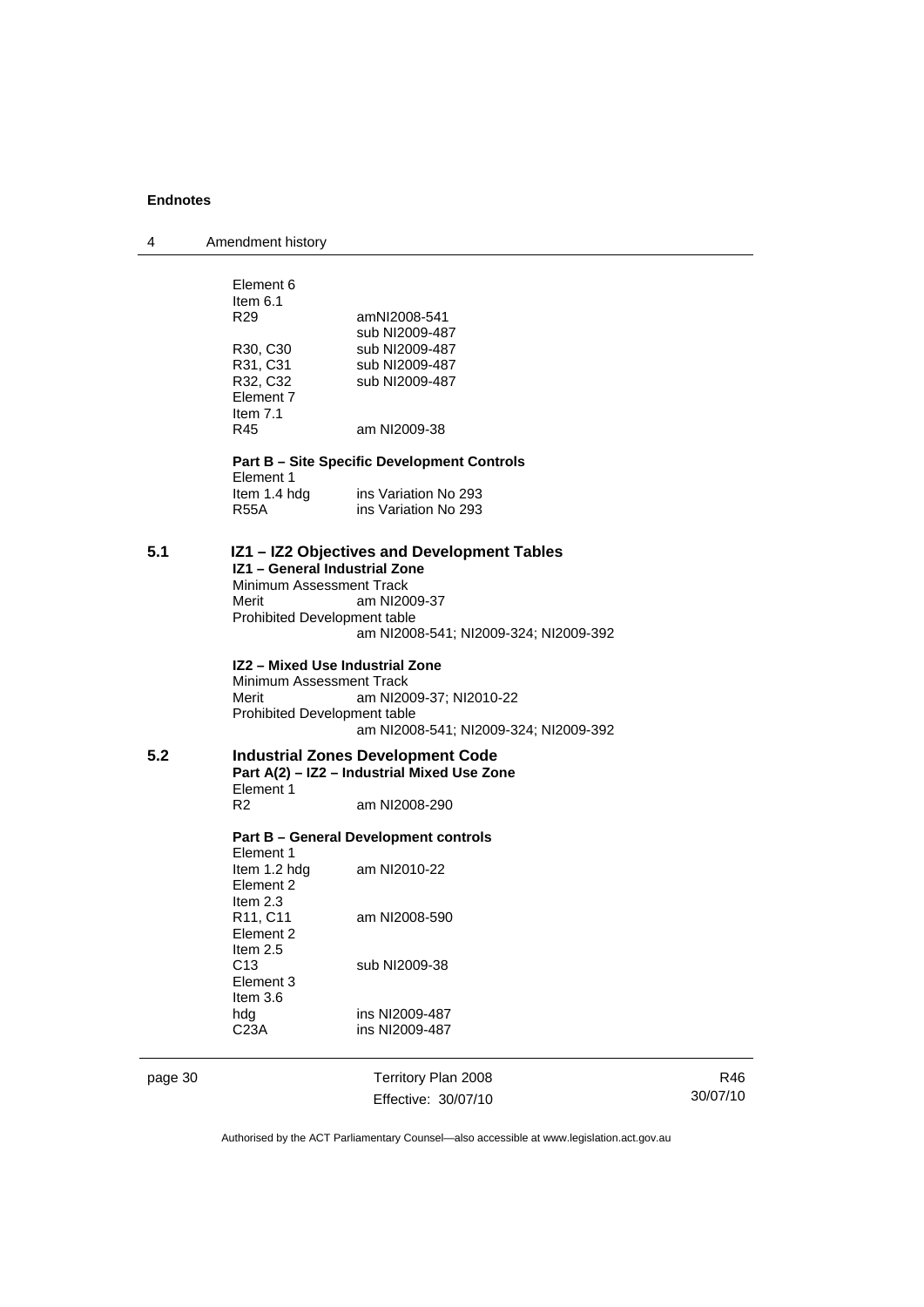Amendment history 4

|     | Element 6                          |                                                   |
|-----|------------------------------------|---------------------------------------------------|
|     | Item 6.1<br>R38                    | am NI2008-541                                     |
|     |                                    | sub NI2009-487                                    |
|     | Item $6.2$                         |                                                   |
|     | R39, C39                           | sub NI2009-487                                    |
|     | R40, C40                           | sub NI2009-487                                    |
|     | Item $6.3$                         |                                                   |
|     | R41, C41                           | sub NI2009-487                                    |
|     | Element 7                          |                                                   |
|     | Item $7.1$<br><b>R50</b>           | am NI2009-38                                      |
|     |                                    |                                                   |
| 6.1 |                                    | <b>CFZ Objectives and Development Table</b>       |
|     | <b>CFZ Community Facility Zone</b> |                                                   |
|     | Minimum Assessment Track           |                                                   |
|     | Merit                              | am NI2009-37                                      |
|     | Prohibited Development table       |                                                   |
|     |                                    | am NI2008-541; NI2009-324; NI2009-392; NI2010-217 |
| 6.2 |                                    | <b>Community Facility Zone Development Code</b>   |
|     |                                    | <b>Part A - General Development Controls</b>      |
|     | Element 1                          |                                                   |
|     | Item $1.3$<br>R <sub>3</sub>       |                                                   |
|     | Item $1.6$                         | am NI2008-541                                     |
|     | hdg                                | om NI2009-487                                     |
|     | R7, C7                             | om NI2009-487                                     |
|     | Element 2                          |                                                   |
|     | Item $2.3$                         |                                                   |
|     | R <sub>10</sub>                    | am NI2009-38                                      |
|     | C <sub>10</sub>                    | sub NI2009-38                                     |
|     | R <sub>11</sub><br>C <sub>11</sub> | am NI2009-38                                      |
|     | Element 2                          | sub NI2009-38                                     |
|     | Item $2.5$                         |                                                   |
|     | C <sub>12</sub>                    | sub NI2009-38                                     |
|     | Element 3                          |                                                   |
|     | Item $3.5$                         |                                                   |
|     | hdg                                | ins NI2009-487                                    |
|     | C18A                               | ins NI2009-487                                    |
|     | Element 5<br>Item 5.2              |                                                   |
|     | R <sub>24</sub>                    | am NI2010-217                                     |
|     | Item 5.4                           |                                                   |
|     | C <sub>27</sub>                    | sub NI2010-218                                    |
|     |                                    |                                                   |
|     |                                    |                                                   |
|     |                                    |                                                   |

R46 30/07/10

 $\sim$ 

Territory Plan 2008 Effective: 30/07/10 page 31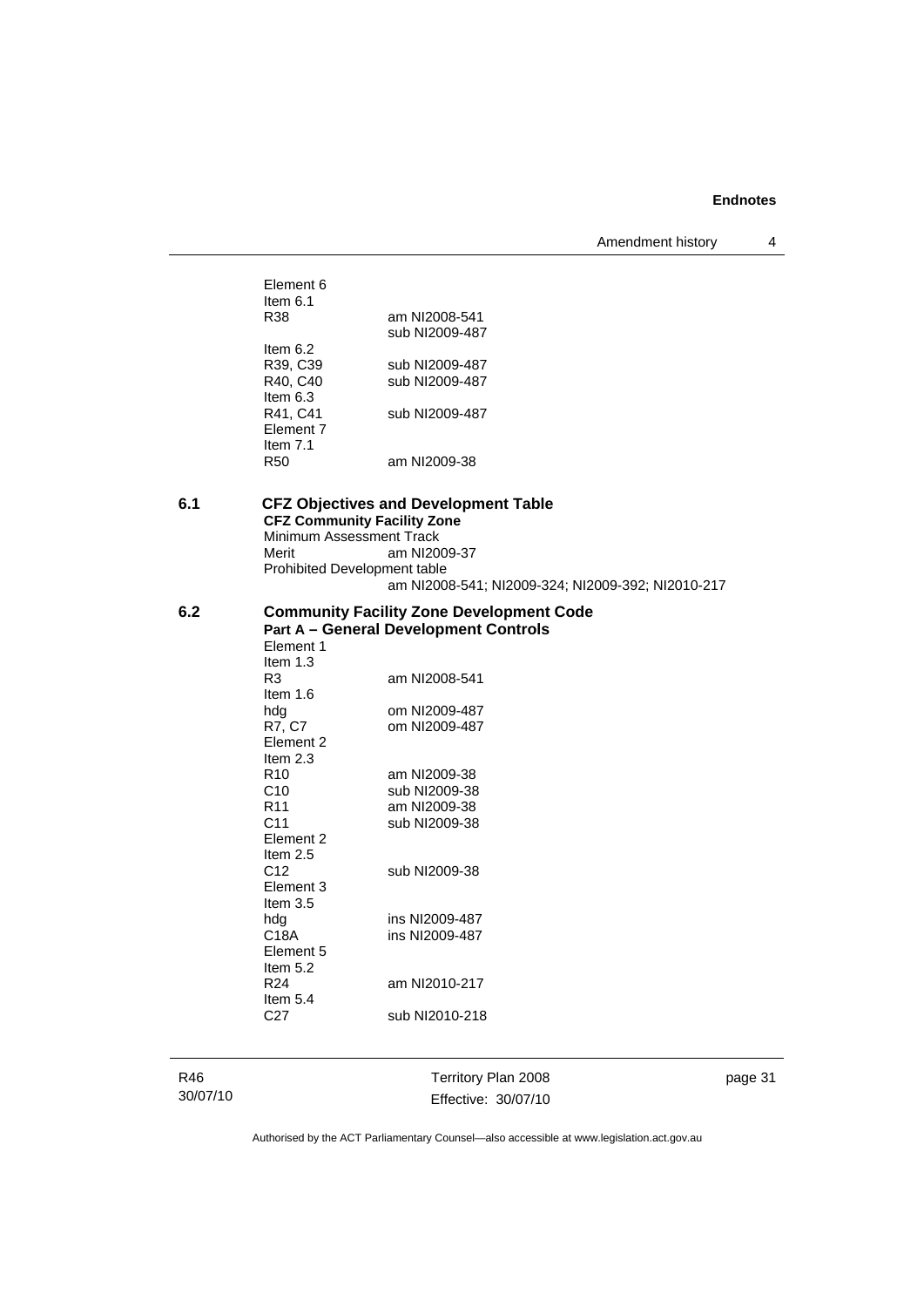| 4   | Amendment history                                                                                                                                                                                     |                                                                                                                                                                                                                                                 |
|-----|-------------------------------------------------------------------------------------------------------------------------------------------------------------------------------------------------------|-------------------------------------------------------------------------------------------------------------------------------------------------------------------------------------------------------------------------------------------------|
|     | Element 6<br>Item $6.1$<br>R28<br>Item $6.2$<br>R29, C29<br>R30, C30<br>Item $6.3$<br>R31, C31<br>Element 7<br>Item $7.1$<br>R39                                                                      | am NI2008-541<br>sub NI2009-487<br>sub NI2009-487<br>sub NI2009-487<br>sub NI2009-487<br>am NI2009-38                                                                                                                                           |
| 7.1 | PRZ1 - Urban Open Space Zone<br>Minimum Assessment Track<br>Merit<br>Prohibited Development table                                                                                                     | <b>PRZ1-PRZ2 Objectives and Development Tables</b><br>am NI2009-37; NI2009-99; NI2009-324<br>am NI2008-541; NI2009-324; NI2009-392                                                                                                              |
|     | Minimum Assessment Track<br>Merit<br>Prohibited Development table                                                                                                                                     | <b>PRZ2 - Restricted Access Recreation Zone</b><br>am NI2009-37; NI2009-324<br>am NI2008-541; NI2009-324; NI2009-392                                                                                                                            |
| 7.2 | Element 1<br>Item $1.3$<br>Element 2<br>Item $2.3$<br>C15<br>Element 5<br>Item 5.2<br>R <sub>27</sub><br>Element 6<br>Item $6.2$<br>R32<br>Item $6.3$<br>R33, C33<br>R34, C34<br>Item 6.4<br>R35, C35 | <b>Parks and Recreation Zones Development Code</b><br><b>Part B - General Development Controls</b><br>ins NI2009-324<br>sub NI2009-38<br>am NI2010-217<br>am NI2008-541<br>sub NI2009-487<br>sub NI2009-487<br>sub NI2009-487<br>sub NI2009-487 |

page 32 Territory Plan 2008 Effective: 30/07/10

R46 30/07/10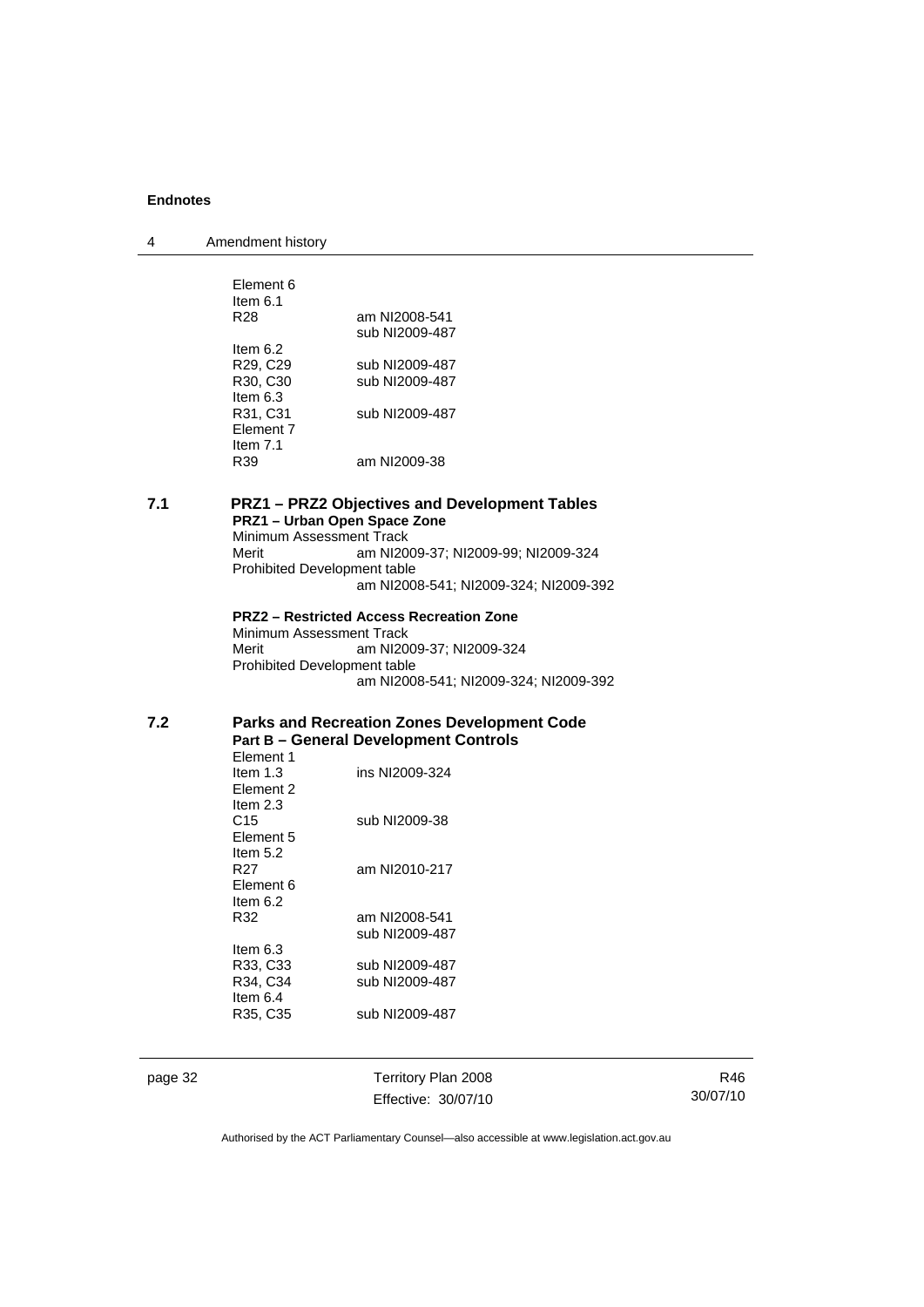Amendment history 4

|                                              | Amendment nistory                                                                                                                                              | 4                                                                                                                                                                                                                                                                                                                                                                                                                                                                                                                                                                                                                                                                                                                                  |  |  |
|----------------------------------------------|----------------------------------------------------------------------------------------------------------------------------------------------------------------|------------------------------------------------------------------------------------------------------------------------------------------------------------------------------------------------------------------------------------------------------------------------------------------------------------------------------------------------------------------------------------------------------------------------------------------------------------------------------------------------------------------------------------------------------------------------------------------------------------------------------------------------------------------------------------------------------------------------------------|--|--|
| Element 7<br>Item $7.1$<br>R43               | am NI2009-38                                                                                                                                                   |                                                                                                                                                                                                                                                                                                                                                                                                                                                                                                                                                                                                                                                                                                                                    |  |  |
|                                              |                                                                                                                                                                |                                                                                                                                                                                                                                                                                                                                                                                                                                                                                                                                                                                                                                                                                                                                    |  |  |
|                                              |                                                                                                                                                                |                                                                                                                                                                                                                                                                                                                                                                                                                                                                                                                                                                                                                                                                                                                                    |  |  |
|                                              |                                                                                                                                                                |                                                                                                                                                                                                                                                                                                                                                                                                                                                                                                                                                                                                                                                                                                                                    |  |  |
| Merit                                        | am NI2009-37                                                                                                                                                   |                                                                                                                                                                                                                                                                                                                                                                                                                                                                                                                                                                                                                                                                                                                                    |  |  |
|                                              |                                                                                                                                                                |                                                                                                                                                                                                                                                                                                                                                                                                                                                                                                                                                                                                                                                                                                                                    |  |  |
|                                              |                                                                                                                                                                |                                                                                                                                                                                                                                                                                                                                                                                                                                                                                                                                                                                                                                                                                                                                    |  |  |
|                                              |                                                                                                                                                                |                                                                                                                                                                                                                                                                                                                                                                                                                                                                                                                                                                                                                                                                                                                                    |  |  |
| Merit                                        | am NI2009-37                                                                                                                                                   |                                                                                                                                                                                                                                                                                                                                                                                                                                                                                                                                                                                                                                                                                                                                    |  |  |
|                                              |                                                                                                                                                                |                                                                                                                                                                                                                                                                                                                                                                                                                                                                                                                                                                                                                                                                                                                                    |  |  |
|                                              |                                                                                                                                                                |                                                                                                                                                                                                                                                                                                                                                                                                                                                                                                                                                                                                                                                                                                                                    |  |  |
|                                              |                                                                                                                                                                |                                                                                                                                                                                                                                                                                                                                                                                                                                                                                                                                                                                                                                                                                                                                    |  |  |
| <b>Part B - General Development Controls</b> |                                                                                                                                                                |                                                                                                                                                                                                                                                                                                                                                                                                                                                                                                                                                                                                                                                                                                                                    |  |  |
|                                              |                                                                                                                                                                |                                                                                                                                                                                                                                                                                                                                                                                                                                                                                                                                                                                                                                                                                                                                    |  |  |
| C10                                          | sub NI2009-38                                                                                                                                                  |                                                                                                                                                                                                                                                                                                                                                                                                                                                                                                                                                                                                                                                                                                                                    |  |  |
|                                              |                                                                                                                                                                |                                                                                                                                                                                                                                                                                                                                                                                                                                                                                                                                                                                                                                                                                                                                    |  |  |
|                                              |                                                                                                                                                                |                                                                                                                                                                                                                                                                                                                                                                                                                                                                                                                                                                                                                                                                                                                                    |  |  |
| Element 6                                    |                                                                                                                                                                |                                                                                                                                                                                                                                                                                                                                                                                                                                                                                                                                                                                                                                                                                                                                    |  |  |
| Item $6.2$                                   |                                                                                                                                                                |                                                                                                                                                                                                                                                                                                                                                                                                                                                                                                                                                                                                                                                                                                                                    |  |  |
|                                              |                                                                                                                                                                |                                                                                                                                                                                                                                                                                                                                                                                                                                                                                                                                                                                                                                                                                                                                    |  |  |
| Item $6.3$                                   |                                                                                                                                                                |                                                                                                                                                                                                                                                                                                                                                                                                                                                                                                                                                                                                                                                                                                                                    |  |  |
| R <sub>24</sub>                              | om NI2009-487                                                                                                                                                  |                                                                                                                                                                                                                                                                                                                                                                                                                                                                                                                                                                                                                                                                                                                                    |  |  |
|                                              |                                                                                                                                                                |                                                                                                                                                                                                                                                                                                                                                                                                                                                                                                                                                                                                                                                                                                                                    |  |  |
| R <sub>26</sub> , C <sub>26</sub>            | sub NI2009-487                                                                                                                                                 |                                                                                                                                                                                                                                                                                                                                                                                                                                                                                                                                                                                                                                                                                                                                    |  |  |
| Element 7                                    |                                                                                                                                                                |                                                                                                                                                                                                                                                                                                                                                                                                                                                                                                                                                                                                                                                                                                                                    |  |  |
|                                              |                                                                                                                                                                |                                                                                                                                                                                                                                                                                                                                                                                                                                                                                                                                                                                                                                                                                                                                    |  |  |
|                                              |                                                                                                                                                                |                                                                                                                                                                                                                                                                                                                                                                                                                                                                                                                                                                                                                                                                                                                                    |  |  |
|                                              |                                                                                                                                                                |                                                                                                                                                                                                                                                                                                                                                                                                                                                                                                                                                                                                                                                                                                                                    |  |  |
|                                              |                                                                                                                                                                |                                                                                                                                                                                                                                                                                                                                                                                                                                                                                                                                                                                                                                                                                                                                    |  |  |
| Merit                                        | am NI2008-541; NI2009-37; NI2009-99; NI2010-411                                                                                                                |                                                                                                                                                                                                                                                                                                                                                                                                                                                                                                                                                                                                                                                                                                                                    |  |  |
|                                              |                                                                                                                                                                |                                                                                                                                                                                                                                                                                                                                                                                                                                                                                                                                                                                                                                                                                                                                    |  |  |
|                                              |                                                                                                                                                                |                                                                                                                                                                                                                                                                                                                                                                                                                                                                                                                                                                                                                                                                                                                                    |  |  |
|                                              |                                                                                                                                                                |                                                                                                                                                                                                                                                                                                                                                                                                                                                                                                                                                                                                                                                                                                                                    |  |  |
| Area 'b'                                     | sub Variation No 285                                                                                                                                           |                                                                                                                                                                                                                                                                                                                                                                                                                                                                                                                                                                                                                                                                                                                                    |  |  |
|                                              |                                                                                                                                                                | page 33                                                                                                                                                                                                                                                                                                                                                                                                                                                                                                                                                                                                                                                                                                                            |  |  |
|                                              | Effective: 30/07/10                                                                                                                                            |                                                                                                                                                                                                                                                                                                                                                                                                                                                                                                                                                                                                                                                                                                                                    |  |  |
|                                              | Element 2<br>Item 2.3<br>Element 5<br>Item $5.2$<br>R <sub>19</sub><br>R <sub>23</sub><br>R <sub>25</sub> , C <sub>25</sub><br>Item $6.4$<br>Item $7.1$<br>R33 | TSZ1 - TSZ2 Objectives and Development Tables<br><b>TSZ1 - Transport Zone</b><br>Minimum Assessment Track<br>Prohibited Development table<br>am NI2008-541; NI2009-324; NI2009-392<br>TSZ2 – Services Zone<br>Minimum Assessment Track<br>Prohibited Development table<br>am NI2008-541; NI2009-324; NI2009-392<br><b>Transport and Services Zone Development Code</b><br>am NI2010-217<br>am NI2008-541<br>sub NI2009-487<br>sub NI2009-487<br>am NI2009-38<br>NUZ1 - NUZ5 Objectives and Development Tables<br>NUZ1 - Broadacre Zone Development Table<br>Minimum Assessment Track<br>Prohibited development table<br>am NI2008-541; NI2009-324; NI2009-392; NI2010-217;<br>NI2010-411<br>fig 7 Symonston<br>Territory Plan 2008 |  |  |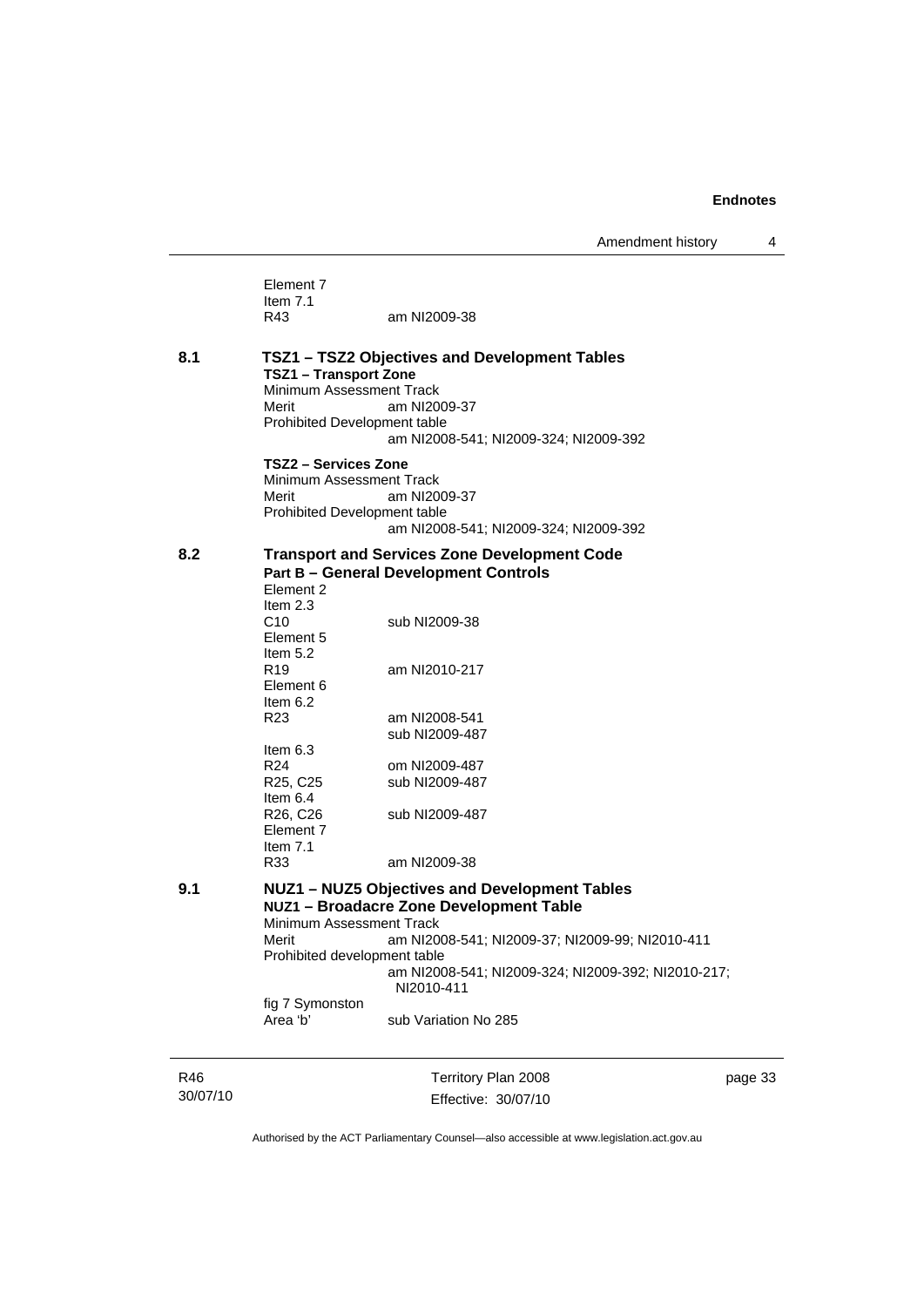4 Amendment history

#### **NUZ2 – Rural Zone Development Table**

Minimum Assessment Track Merit am NI2008-290; NI2009-37 Prohibited development table am NI2008-541; NI2009-324; NI2009-392; NI2010-217

#### **NUZ3 –Hills, Ridges and Buffer Zone Development Table**

Title am NI2009-37 Minimum Assessment Track Merit am variation No 281; NI2009-37; NI2009-99; NI2010-411 Prohibited development table am NI2008-541; NI2009-324; NI2009-392; NI2010-217

#### **NUZ4 –River Corridor Zone Development Table**

Objectives am NI2009-324 Minimum Assessment Track Merit am NI2009-37 Prohibited development table NI2008-541; NI2009-324; NI2009-392

#### **NUZ5 –Mountains and Bushland Zone Development Table**  am NI2009-37

Minimum Assessment Track Merit am NI2009-37 Prohibited development table NI2008-541; NI2009-324; NI2009-392

### **9.2 Non-Urban Zones Development Code**

**Part A(1) – NUZ1 – Broadacre zone**  Element 1 Item 1.1 C2 am NI2008-590 **Part A(4) – NUZ4 – River corridor zone**  Element 1 Item 1.1 C11 am NI2009-324

#### **Part B – General Development Controls**  Element 2 Item 2.3 C21 sub NI2009-38 Element 3 Item 3.4 hdg ins NI2009-487<br>C25A ins NI2009-487 ins NI2009-487

am NI2010-217

Element 5 Item  $5.1$ <br>R<sub>30</sub>

page 34 Territory Plan 2008 Effective: 30/07/10

R46 30/07/10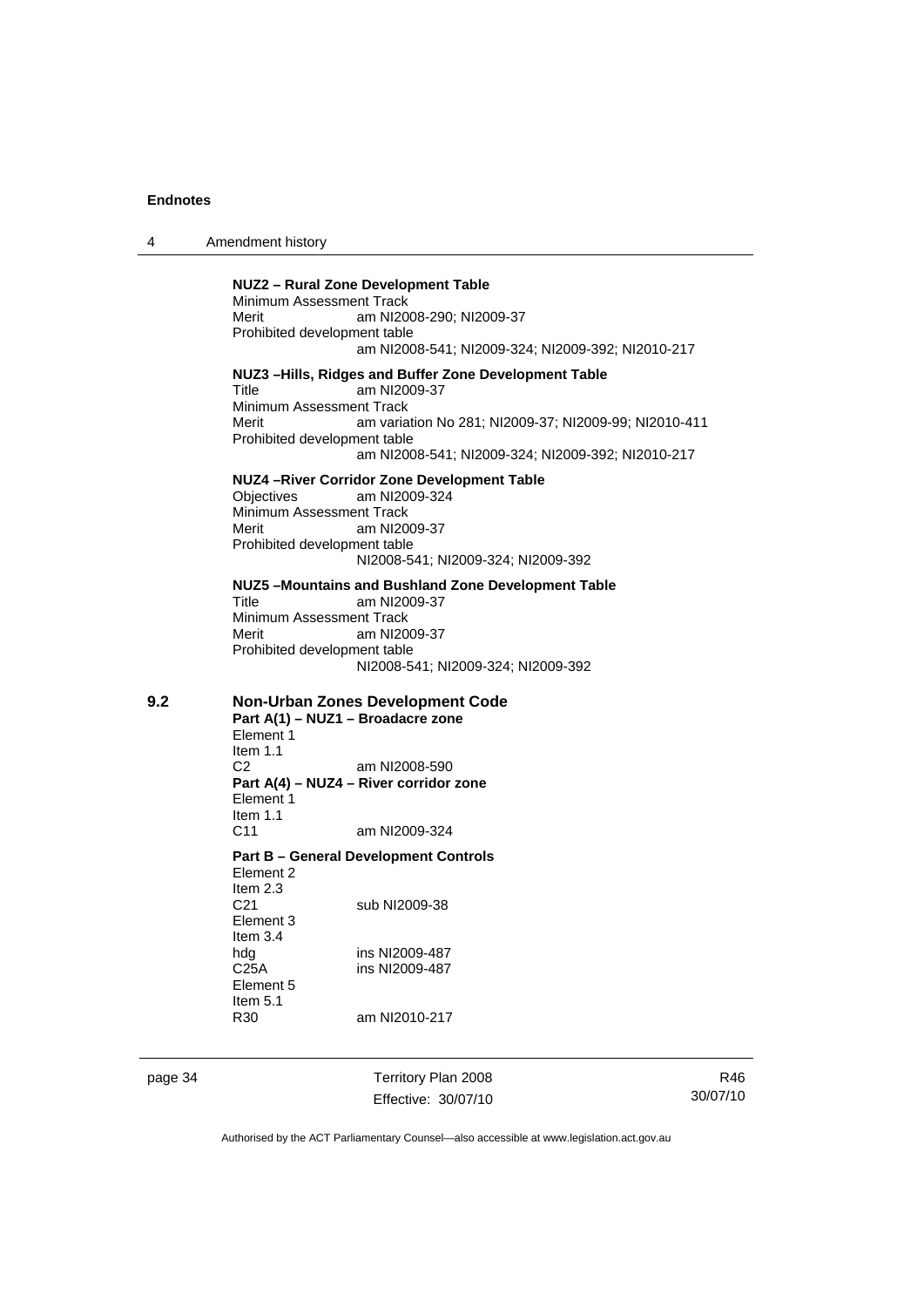|      | Element 7<br>Item $7.1$<br>R40 | am NI2009-38                                                                    |
|------|--------------------------------|---------------------------------------------------------------------------------|
|      | Jerrabomberra                  | Part C(8) - Harman Industrial Area,<br>ins NI2008-290; renum as Part C(8) R4 LA |
| 10.1 |                                | <b>Northbourne Avenue Precinct Code</b>                                         |
|      | <b>Introduction</b>            | am NI2010-22; NI2010-217                                                        |
|      |                                | <b>Part B - General Development Controls</b>                                    |
|      | Element 1                      |                                                                                 |
|      | Item $1.1$                     |                                                                                 |
|      | R <sub>18</sub>                | sub NI2010-217                                                                  |
|      | Element 2                      |                                                                                 |
|      | Item $2.1$                     |                                                                                 |
|      | R <sub>21</sub><br>Item $2.4$  | sub NI2009-487                                                                  |
|      | R <sub>26</sub>                | am NI2009-487                                                                   |
|      | Item $2.7$                     |                                                                                 |
|      | C <sub>29</sub>                | sub NI2009-38                                                                   |
|      | Element 3                      |                                                                                 |
|      | Item $3.1$                     |                                                                                 |
|      | R30                            | am NI2010-217                                                                   |
|      | R31                            | am NI2010-217                                                                   |
|      | Element 5                      |                                                                                 |
|      | Item $5.2$                     |                                                                                 |
|      | R <sub>53</sub>                | am NI2010-217                                                                   |
|      | Item 5.4                       |                                                                                 |
|      | C <sub>56</sub>                | sub NI2010-22                                                                   |
|      | Element 6                      |                                                                                 |
|      | Item $6.1$                     |                                                                                 |
|      | hdg                            | om NI2009-487                                                                   |
|      |                                | ins NI2010-217                                                                  |
|      | <b>R57</b>                     | am NI2008-541                                                                   |
|      |                                | om NI2009-487                                                                   |
|      | R58                            | ins NI2010-217<br>om NI2009-487                                                 |
|      | R58, C58                       | ins NI2010-217                                                                  |
|      | R59, C59                       | om NI2009-487                                                                   |
|      |                                | ins NI2010-217                                                                  |
|      | R60                            | om NI2009-487                                                                   |
|      | R60, C60                       | ins NI2010-217                                                                  |
|      | Element 7                      |                                                                                 |
|      | Item $7.1$                     |                                                                                 |
|      | R73                            | am NI2009-38                                                                    |
|      |                                |                                                                                 |
|      |                                |                                                                                 |

R46 30/07/10

Territory Plan 2008 Effective: 30/07/10 page 35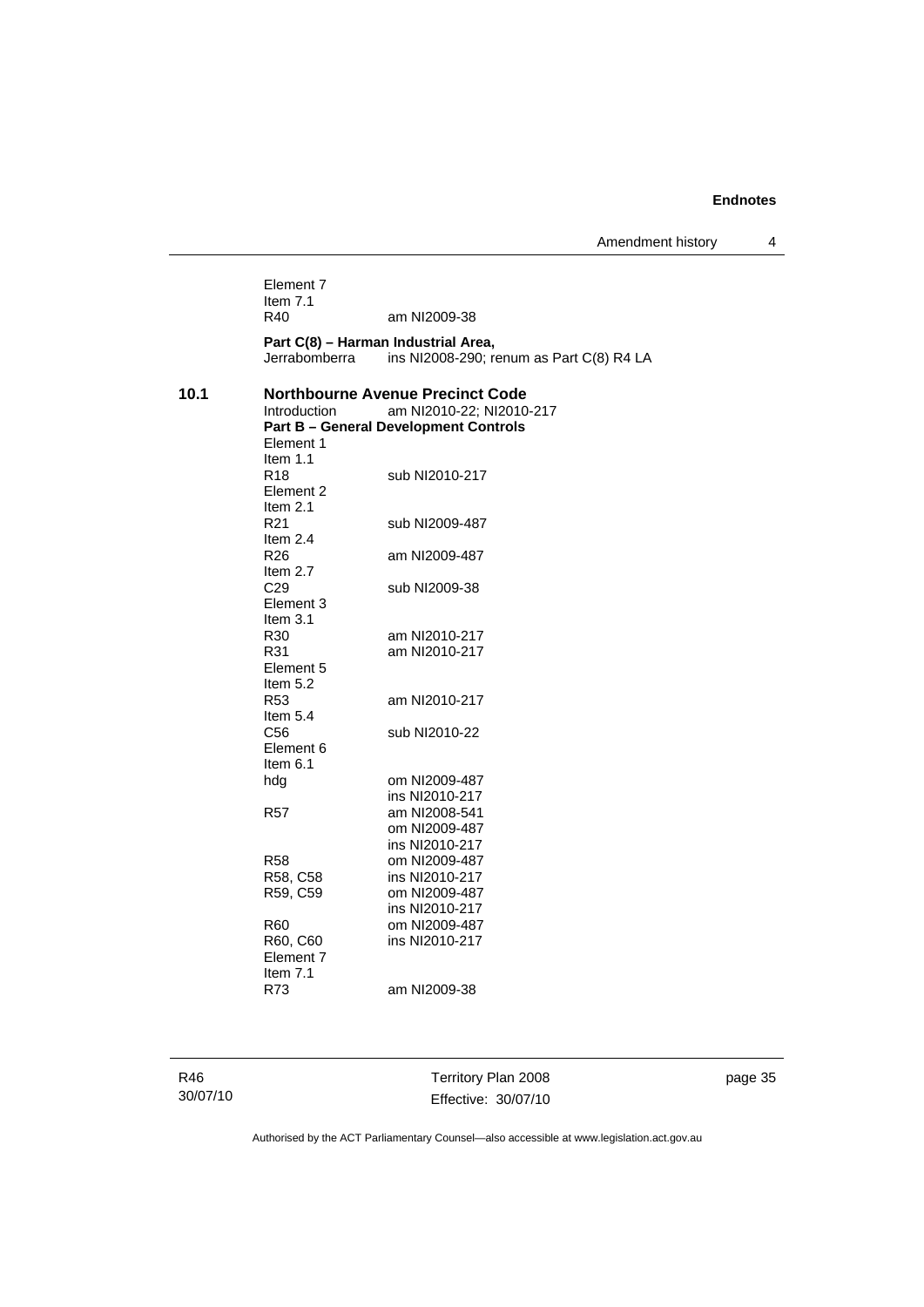4 Amendment history

| 10.2 <sub>1</sub> | Introduction<br>Part A - Village of Hall<br>Figure 1                                                  | <b>Rural Villages Precinct Code</b><br>am NI2010-22<br>sub NI2008-290                                                     |
|-------------------|-------------------------------------------------------------------------------------------------------|---------------------------------------------------------------------------------------------------------------------------|
|                   | <b>Part B - Stromlo Settlement</b>                                                                    |                                                                                                                           |
|                   | Element 5<br>C <sub>33</sub>                                                                          | am NI2028-290                                                                                                             |
|                   | Part D - Uriarra Village<br>Part D(1) hdg<br>Element 2<br>Item $2.1$                                  | sub NI2010-22                                                                                                             |
|                   | C50                                                                                                   | sub NI2009-38                                                                                                             |
|                   | Element 1<br>Item $1.1$                                                                               | Part E – General Controls For All Villages                                                                                |
|                   | C51                                                                                                   | sub NI2010-22                                                                                                             |
| 10.3              | <b>Inner North Precinct Code</b><br>(prev 3.4) renum NI2010-22 R35<br>Element 2<br>Item 2.1 hdg<br>R3 | <b>Part A - General Development Controls</b><br>sub NI2008-358<br>sub NI2008-358                                          |
|                   | Item 2.3 hdg<br>R6<br>R7<br>C <sub>11</sub><br>Figure 1<br>R13                                        | sub NI2008-358<br>sub NI2008-358<br>sub NI2008-358<br>sub NI2008-358<br>sub NI2008-358<br>sub NI2008-358<br>am NI2009-322 |
|                   | Item 2.5 hdg                                                                                          | sub NI2008-541                                                                                                            |
|                   | Element 3<br>Figure 2<br>Item 3.2 hdg<br>R18                                                          | sub NI2008-358<br>sub NI2008-358<br>sub NI2008-358<br>am NI2010-217                                                       |
|                   | Element 5<br>Item 5.1<br>C21                                                                          | sub NI2010-22                                                                                                             |
|                   | <b>Part B - Control Plans</b><br><b>Braddon</b><br>Lyneham                                            | sub NI2008-358<br>sub NI2010-217                                                                                          |
| page 36           |                                                                                                       | Territory Plan 2008<br>Effective: 30/07/10                                                                                |

R46 30/07/10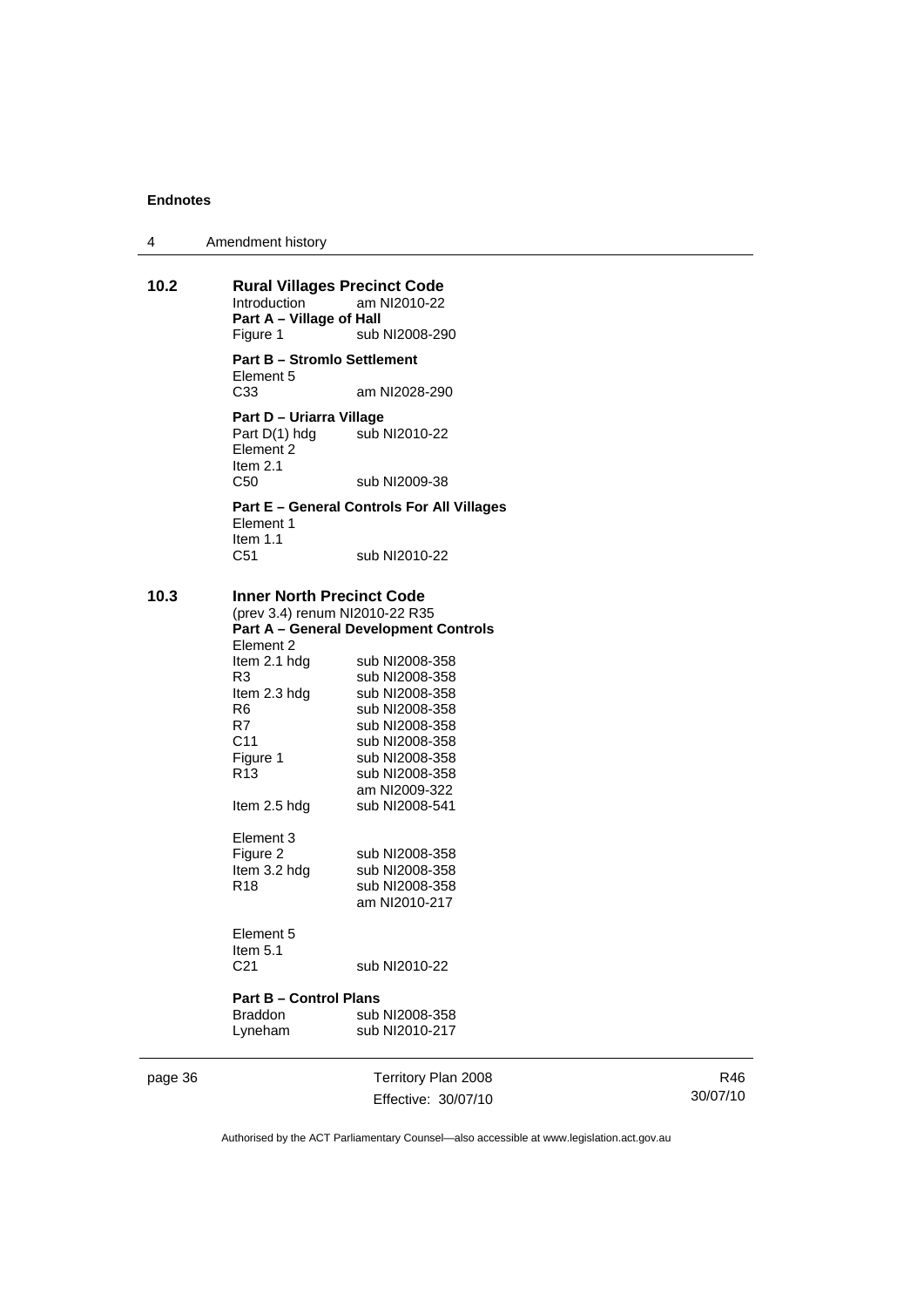page 37

#### R46 30/07/10 Territory Plan 2008 Effective: 30/07/10 **Part C – Site Specific Controls Part C (1) – Braddon**<br>Item 2.2 hdg or Item 2.2 hdg om NI2008-358<br>R25 om NI2008-358 om NI2008-358 Item 2.3 hdg om NI2008-358 R26 om NI2008-358 **Part C (3) – Lyneham**  Hdg am NI2010-411<br>Item 2.2 hdg om NI2008-358 om NI2008-358 R32 om NI2008-358<br>Item 2.3 hdg om NI2008-358 om NI2008-358 R33 om NI2008-358 Item 2.4 hdg om NI2008-358 R34 om NI2008-358<br>Item 2.5 hdg om NI2008-358 om NI2008-358 R35 om NI2008-358<br>Item 2.6 hdg om NI2008-358 om NI2008-358 R36 om NI2008-358<br>Item 2.7 hdg om NI2008-358 om NI2008-358 R37 om NI2008-358<br>Item 2.8 hdg om NI2008-358 Item 2.8 hdg om NI2008-358<br>R38 om NI2008-358 om NI2008-358 Item 2.9 hdg om NI2008-358 R39 om NI2008-358<br>Item 2.10 hdg om NI2008-358 om NI2008-358 R40 om NI2008-358 **Part C (4) – O'Connor**  hdg am NI2010-411 **Part C (5) – Turner**  hdg am NI2010-411 Element 2 Item 2.1 hdg sub NI2008-358 R45 sub NI2008-358 Figure 3 ins NI2008-358 **10.4 Casey Precinct Code**  ins NI2010-384 **Part A – Suburb of Casey – ongoing block specific provisions**  Map sub NI2010-409 **11.1 Parking and Vehicular Access General Code**  sub NI2010-410<br>2.2 sub NI2010-23 2.2 sub NI2010-23<br>2.3.2 am NI2010-23 am NI2010-23 2.4 hdg ins NI2010-23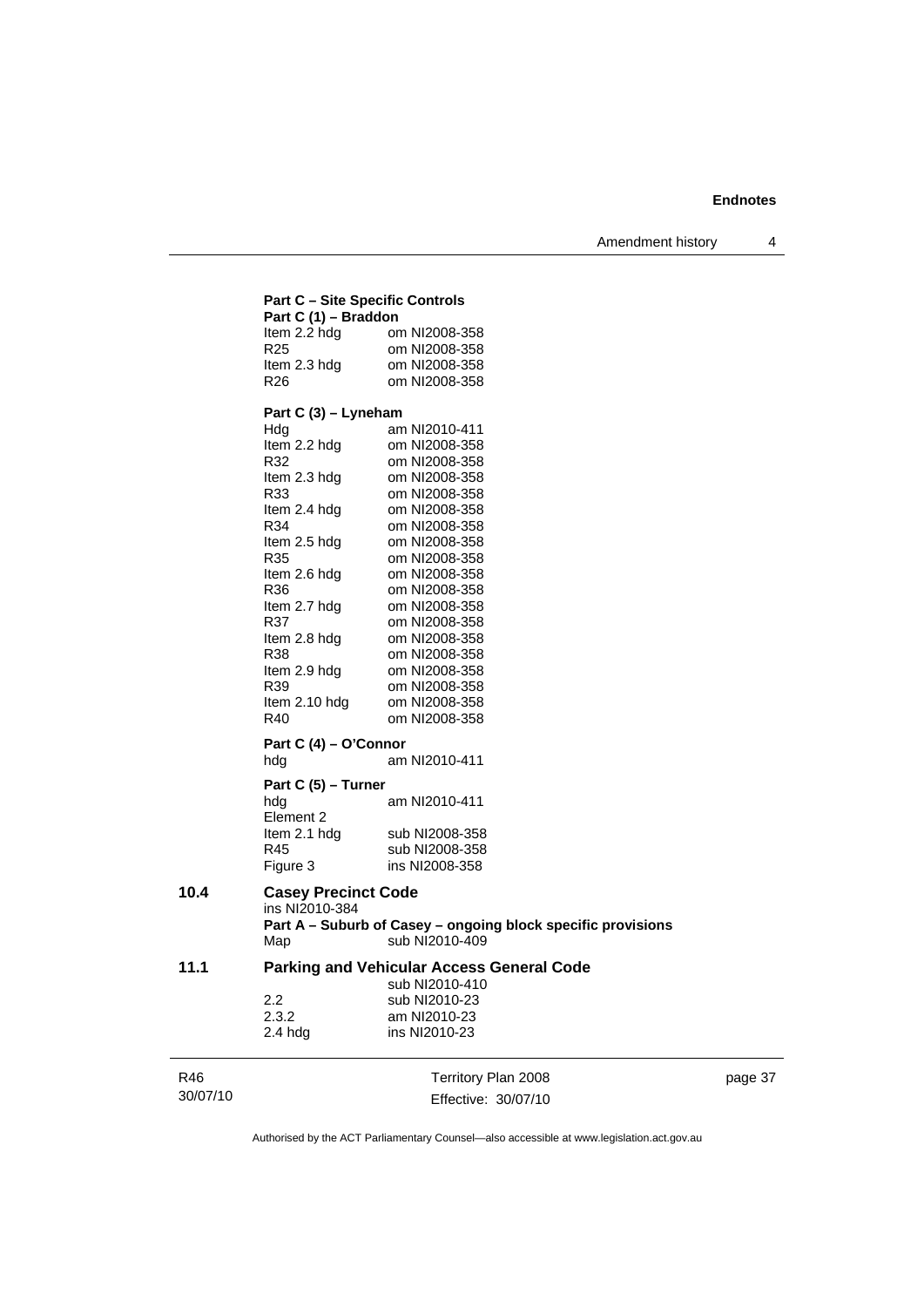| 4       | Amendment history                                   |                                                                                                                                          |          |
|---------|-----------------------------------------------------|------------------------------------------------------------------------------------------------------------------------------------------|----------|
|         | 2.5<br>2.6<br>3.2.4<br>3.2.5 sch 2<br>$3.5.5$ sch 5 | (prev 2.4) renum NI2010-23 R35<br>(prev 2.5) renum NI2010-23 R35<br>am NI2010-22<br>am NI2008-290, NI2008-541; NI2010-22<br>am NI2010-22 |          |
|         |                                                     |                                                                                                                                          |          |
| 11.3    |                                                     | <b>Access and Mobility General Code</b><br>sub NI2009-342                                                                                |          |
|         | Introduction<br>Element 1                           | am NI2008-541<br><b>Part A - General Development Controls</b>                                                                            |          |
|         | Item $1.1$<br>R2<br>Figure 1                        | sub NI2010-23<br>om NI2010-23                                                                                                            |          |
|         | Element 2<br>Item $2.2$<br>R5                       | am NI2010-217                                                                                                                            |          |
|         | Element 2<br>Item $2.1$                             | <b>Part B - Additional Specific Controls</b>                                                                                             |          |
|         | R <sub>12</sub><br><b>Appendices</b>                | am NI2010-23                                                                                                                             |          |
|         | Appendix A                                          | am NI2010-23; pars renum R35 (see NI2010-23)                                                                                             |          |
| 11.6    | Code<br>Element 2                                   | <b>Communications Facilities and Associated Infrastructure General</b><br><b>Part B - General Development Controls</b>                   |          |
|         | Item $2.1$<br>R33                                   | am NI2010-411                                                                                                                            |          |
| 11.4    | Element 3<br>Item $3.3$                             | <b>Crime Prevention through Environmental Design General Code</b><br><b>Part A - General requirements</b>                                |          |
|         | C <sub>10</sub>                                     | am NI2008-541; NI2009-324                                                                                                                |          |
| 11.8    | Part A(2) - Policies<br>Element 2                   | <b>Water Use and Catchment General Code</b><br><b>Part A - Conservation Catchments</b>                                                   |          |
|         | Sch 2                                               | am variation No 296                                                                                                                      |          |
|         | Part B(2) - Policies<br>Element 6                   | <b>Part B - Water Supply Catchments</b>                                                                                                  |          |
|         | Sch 4                                               | am variation No 296                                                                                                                      |          |
| page 38 |                                                     | Territory Plan 2008                                                                                                                      | R46      |
|         |                                                     | Effective: 30/07/10                                                                                                                      | 30/07/10 |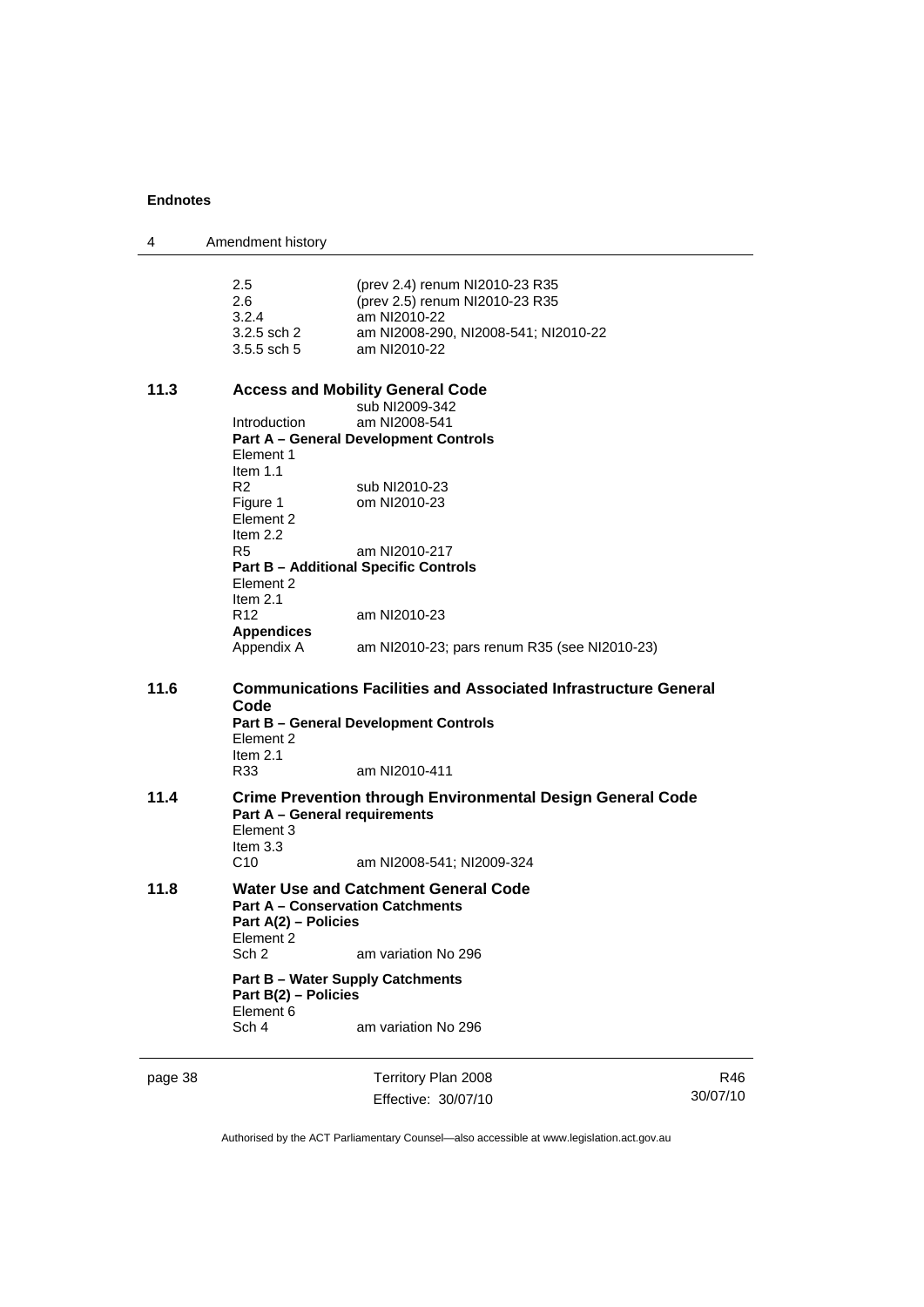Amendment history 4

R46 30/07/10 Territory Plan 2008 Effective: 30/07/10 page 39 **Part C – Drainage and Open Space Catchments Part C(2) – Policies**  Element 11<br>Sch 6 am variation No 296 **11.10 WaterWays: Water Sensitive Urban Design General Code 2.4 – Acceptable solutions**  Option 2 Greywater system am NI2009-322 Appendix B2 Stormwater quality am NI2009-322 **11.12 Residential Boundary Fences General Code Part A – General Controls**  Element 2 R1 am NI2008-290 **12 Overlays**  Title am NI2008-541 Introduction am NI2008-541 Special Requirements of the National Capital Plan 12.1 am NI2008-290 Future Urban Areas am NI2008-541 **Precincts** 12.6 am variation No 281 **13 Definitions**  Part A Umbrella Term *Commercial Accommodation Use* am NI2009-37 def *Animal husbandry* ins NI2008-590 def *Cemetery* am NI2009-37 def *Consolidation* ins NI2009-37 def *Guest house* am NI2009-37 def *Home business* sub NI2009-324 2nd occurrence om NI2009-324 def *Minor Use* sub NI2008-290 am NI2009-99 def *Outdoor education establishment* ins NI2010-411 def *Outdoor Recreation Facility* am NI2008-541 def *Playing Field* am NI2010-217 def *Religious associated use* om NI2008-541 def *Residential Care Accommodation* am NI2009-37 def *Service station* sub NI2008-590 def *Single dwelling housing* reloc NI2009-37 def *Store* am NI2010-411 def *Subdivision* am NI2009-99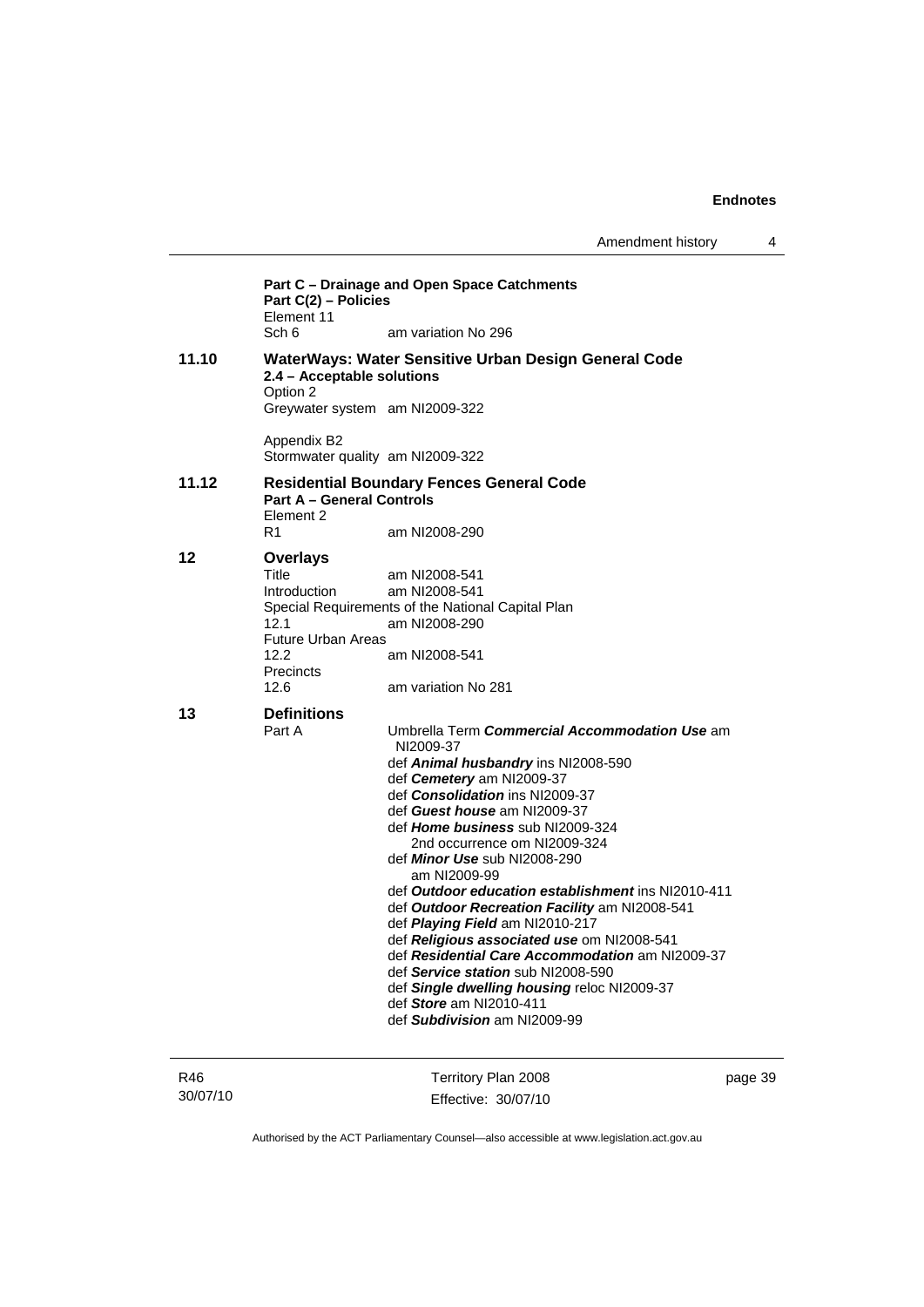| 4       | Amendment history                                                                                                                                                                                                                                                                                                                                       |     |  |
|---------|---------------------------------------------------------------------------------------------------------------------------------------------------------------------------------------------------------------------------------------------------------------------------------------------------------------------------------------------------------|-----|--|
|         | def Temporary Use sub NI2008-290<br>def Tourist Resort sub NI2010-22<br>def Transport Depot om NI2009-37<br>Part B<br>def <b>Articulation Zone</b> ins NI2008-541<br>def <b>Authority</b> sub NI2010-22<br>def Dwelling sub NI2010-22<br>def Front loading block sub NI2009-99<br>def Front Zone sub NI2008-290<br>def Rear loading block sub NI2009-99 |     |  |
| 14      | <b>Structure Plans</b><br>(prev 1) renum NI2008-590 R13                                                                                                                                                                                                                                                                                                 |     |  |
| 14.1    | West Belconnen<br>(prev 1.1) renum NI2008-590 R13                                                                                                                                                                                                                                                                                                       |     |  |
| 14.2    | <b>Bruce Central Precinct</b><br>(prev 1.2) renum NI2008-590 R13                                                                                                                                                                                                                                                                                        |     |  |
| 14.3    | <b>Kingston Foreshore</b><br>(prev 1.3) renum NI2008-590 R13<br><b>General Objectives</b><br>am NI2010-22                                                                                                                                                                                                                                               |     |  |
| 14.4    | North Watson<br>(prev 1.4) renum NI2008-590 R13                                                                                                                                                                                                                                                                                                         |     |  |
| 14.5    | <b>Gungahlin Town Centre and Central Area</b><br>(prev 1.5) renum NI2008-590 R13<br><b>Ürban Structure Principles Central Area</b><br>Central Area Land Use<br>7<br>am NI2010-217<br>Central Area Heritage<br>am NI2010-217<br>4<br>5<br>am NI2010-217                                                                                                  |     |  |
| 14.6    | <b>Gungahlin: Part of Nicholls including Gold Creek Tourist Area</b><br>(prev 1.6) renum NI2008-590 R13                                                                                                                                                                                                                                                 |     |  |
| 14.7    | <b>North Gungahlin</b><br>(prev 1.7) renum NI2008-590 R13                                                                                                                                                                                                                                                                                               |     |  |
| 14.8    | East Gungahlin - Suburbs of Kenny, Throsby, Part Harrison and<br><b>Goorooyarroo Nature Reserve</b><br>(prev 1.8) renum NI2008-590 R13<br>1.2 Principles and Policies for East Gungahlin<br>1.2.2 Specific<br>Policies 4<br>am NI2010-217<br>1.2.3 Specific<br>Policies 1<br>am NI2010-217                                                              |     |  |
| page 40 | Territory Plan 2008                                                                                                                                                                                                                                                                                                                                     | R46 |  |

Authorised by the ACT Parliamentary Counsel—also accessible at www.legislation.act.gov.au

30/07/10

Effective: 30/07/10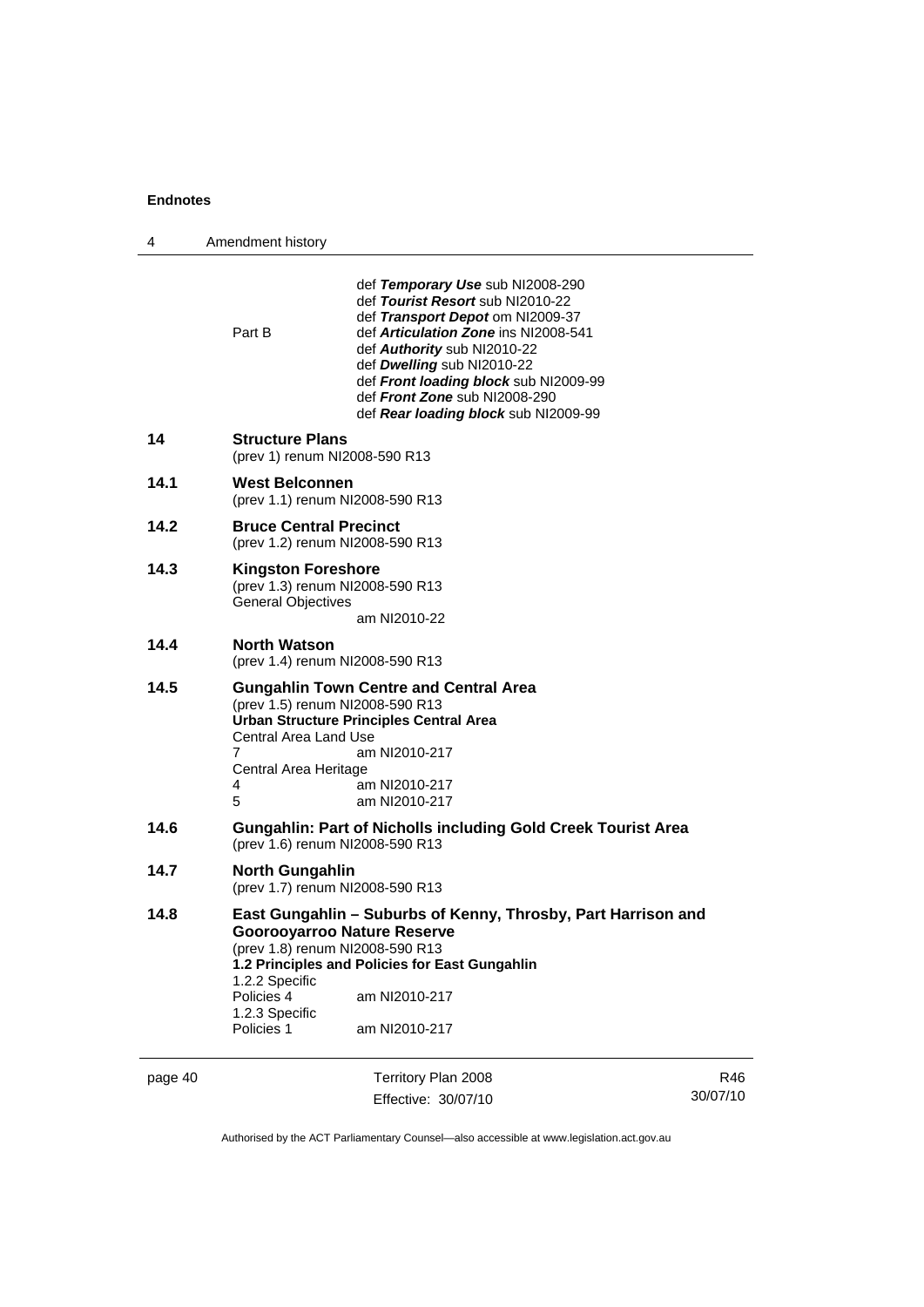| 14.9  | <b>Gungahlin - Suburb of Crace</b><br>(prev 1.9) renum NI2008-590 R13                                                                                                                                                                                                   |
|-------|-------------------------------------------------------------------------------------------------------------------------------------------------------------------------------------------------------------------------------------------------------------------------|
| 14.10 | <b>Molonglo and North Weston</b><br>(prev 1.10) renum NI2008-590 R13<br>ins variation No 281<br>3 - Prohibited Development<br>sub NI2010-219<br>Fig 1<br>5 - Policies for the development of the Molonglo and North Weston future<br>urban area<br>5.2<br>am NI2010-218 |
| 15    | <b>Concept Plans</b><br>(prev 2) renum NI2008-590 R13                                                                                                                                                                                                                   |
| 15.1  | <b>Bonner</b><br>(prev 2.1) renum NI2008-590 R13                                                                                                                                                                                                                        |
| 15.2  | Casey<br>(prev 2.2) renum NI2008-590 R13                                                                                                                                                                                                                                |
| 15.3  | Crace<br>(prev 2.3) renum NI2008-590 R13                                                                                                                                                                                                                                |
| 15.4  | Forde<br>(prev 2.4) renum NI2008-590 R13                                                                                                                                                                                                                                |
| 15.5  | Macgregor<br>(prev 2.5) renum NI2008-590 R13                                                                                                                                                                                                                            |
|       | <b>Dwelling Numbers</b><br>5.9<br>sub NI2009-321                                                                                                                                                                                                                        |
| 15.6  | <b>Flemington Road Corridor</b><br>(prev 2.6) renum NI2008-590 R13                                                                                                                                                                                                      |
|       | 2 – Flemington Road Concept Plan<br>2.4.12 Natural and Cultural Heritage<br>am NI2010-217<br>Features<br>2.4.13 Land<br>Program<br>sub NI2010-22                                                                                                                        |
|       | 3 - Development Control Requirements<br>sub NI2010-22                                                                                                                                                                                                                   |
|       | R30<br>am NI2010-411<br>3.1.1 Building Height<br>Controls<br>am NI2009-272                                                                                                                                                                                              |
| 15.7  | <b>Ngunnawal 2C</b><br>(prev 2.7) renum NI2008-590 R13                                                                                                                                                                                                                  |
| 15.8  | Jacka<br>(prev 2.8) renum NI2008-590 R13                                                                                                                                                                                                                                |
|       |                                                                                                                                                                                                                                                                         |

R46 30/07/10

Territory Plan 2008 Effective: 30/07/10 page 41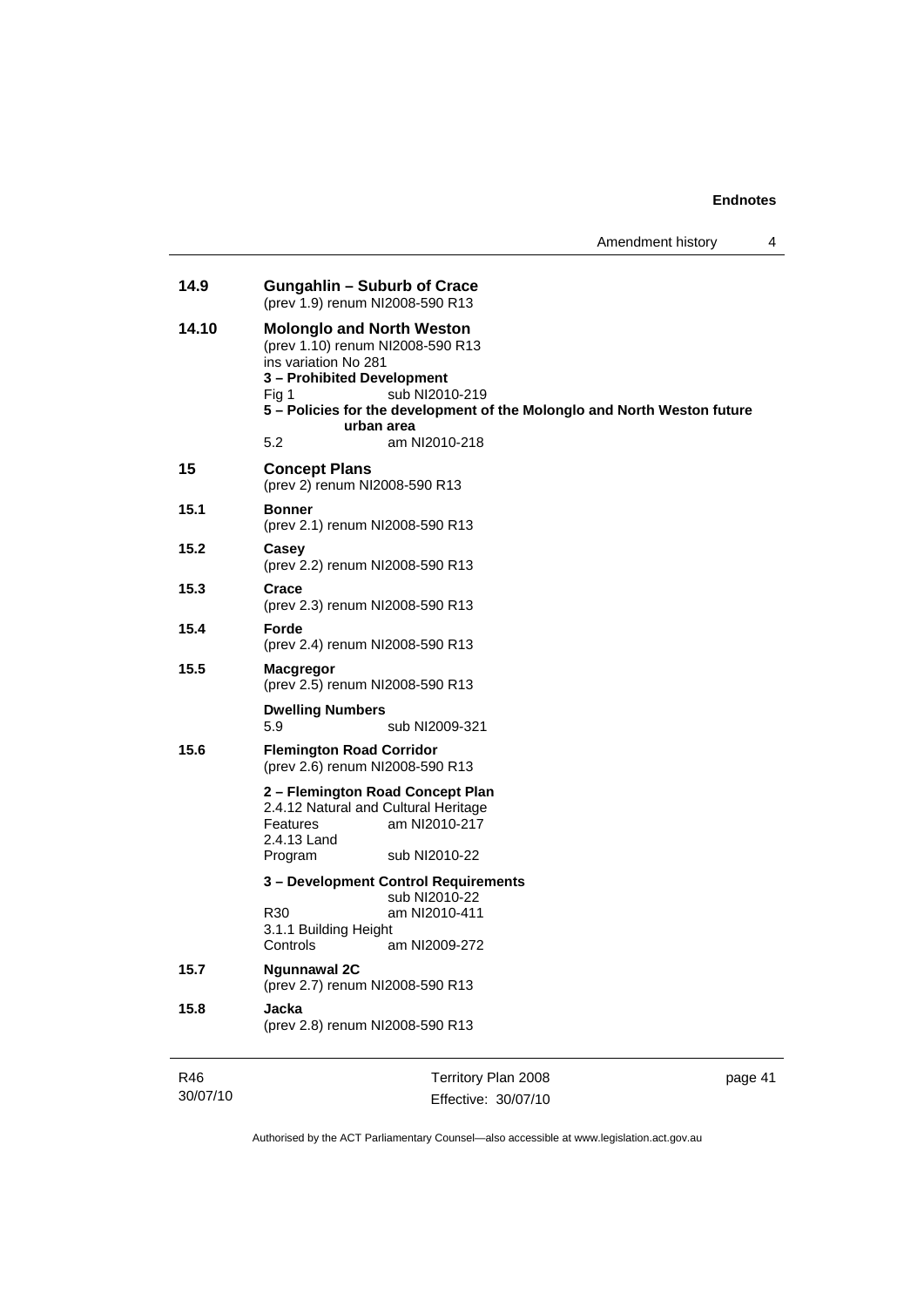| 4     | Amendment history                                                                                                                                                                                                                                                                                                                                                             |
|-------|-------------------------------------------------------------------------------------------------------------------------------------------------------------------------------------------------------------------------------------------------------------------------------------------------------------------------------------------------------------------------------|
| 15.9  | <b>Moncrieff</b><br>(prev 2.9) renum NI2008-590 R13                                                                                                                                                                                                                                                                                                                           |
| 15.10 | <b>North Weston</b><br>(prev 2.10) ins variation No 281<br>renum NI2008-590 R13                                                                                                                                                                                                                                                                                               |
| 15.11 | <b>Coombs and Wright</b><br>(prev 2.11) ins variation No 281<br>renum NI2008-590 R13<br>sub NI2010-22                                                                                                                                                                                                                                                                         |
|       | <b>Introduction</b><br>Definition of<br>terms<br>am NI2010-412                                                                                                                                                                                                                                                                                                                |
|       | <b>Part B - Subdivision</b>                                                                                                                                                                                                                                                                                                                                                   |
|       | Element 9<br>R48<br>am NI2010-217                                                                                                                                                                                                                                                                                                                                             |
|       | <b>Part C - Buildings and Structures</b>                                                                                                                                                                                                                                                                                                                                      |
|       | Element 16<br>ins NI2010-412<br>hdg<br>ins NI2010412<br>Item $16.1$<br>R62, C62<br>ins NI2010412<br>R63<br>ins NI2010412<br>Table 1<br>ins NI2010412                                                                                                                                                                                                                          |
|       | Figure A1<br>ins NI2010412<br>Figure 4<br>sub NI2010-217<br>Figure 5<br>sub NI2010-217                                                                                                                                                                                                                                                                                        |
| 15.12 | Wright<br>(prev 2.12) ins variation No 281<br>renum NI2008-590 R13<br>om NI2010-22                                                                                                                                                                                                                                                                                            |
| 16    | Development codes<br>(prev 3) renum NI2008-590 R13                                                                                                                                                                                                                                                                                                                            |
| 16.1  | <b>Residential Subdivision Code</b><br>(prev 3.1) renum NI2008-590 R13<br>am NI2009-38<br><b>Part B - Subdivision Development Code</b><br>Introduction<br>am NI2009-38<br>Part B(1) - Estate Development Plans supported by a Precinct Code<br>Element 2<br>Item 2.8 hdg<br>sub NI2009-324<br>R <sub>26</sub> , C <sub>26</sub><br>am NI2009-324<br>R27, C27<br>am NI2009-324 |
|       |                                                                                                                                                                                                                                                                                                                                                                               |

page 42 Territory Plan 2008 Effective: 30/07/10

R46 30/07/10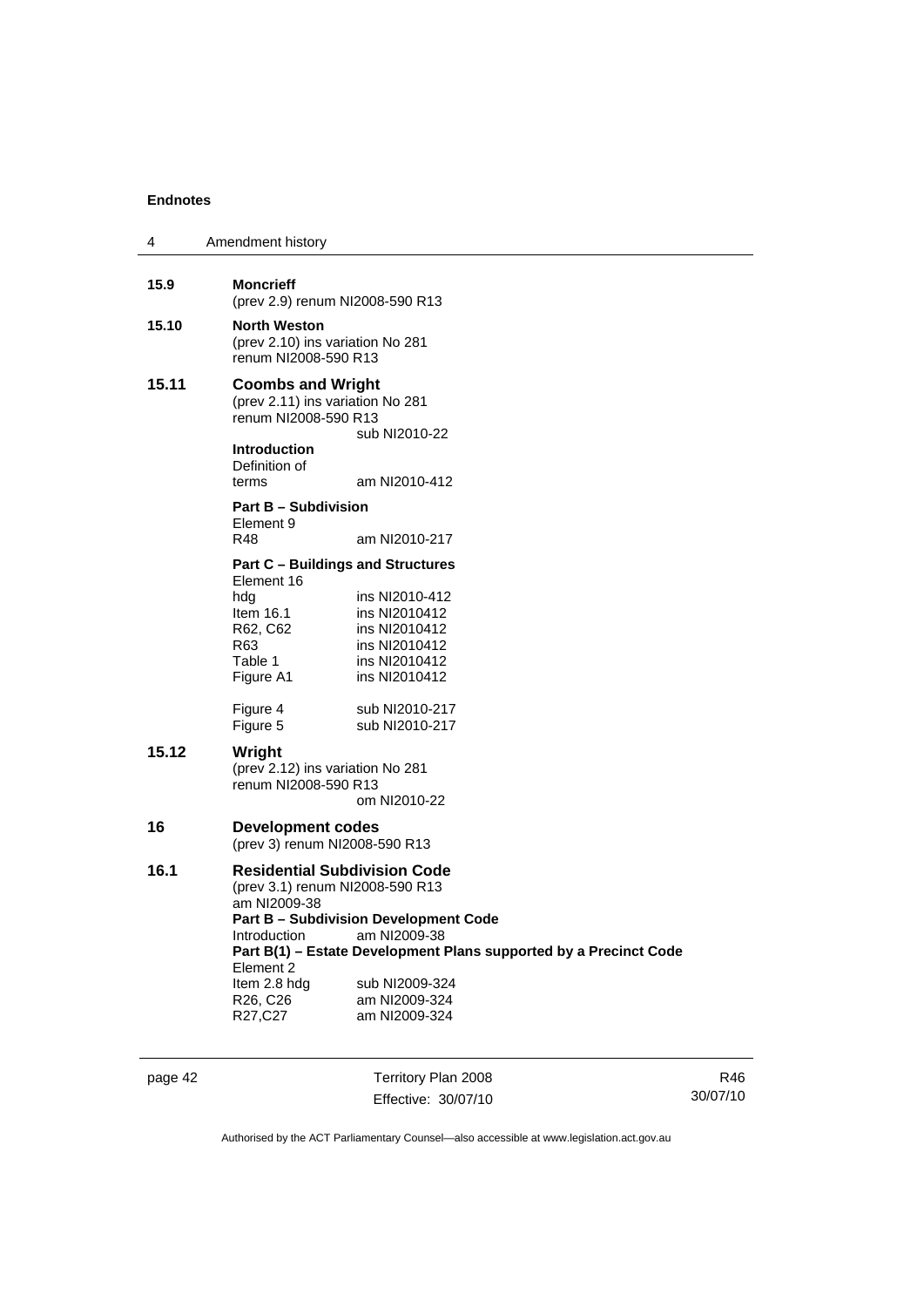```
Element 6<br>Item 6.5 hdg
                    am NI2009-324
Part B(2) – Additional requirements that apply when an Estate 
Element 1
Item 1.4<br>C109
                     am NI2008-541
Element 2<br>Item 2.1
                     am NI2009-487
Element 5 
Item 5.3<br>C130
                     am NI2008-541
C131 am NI2008-541
```
## **5 Earlier republications**

Some earlier republications were not numbered. The number in column 1 refers to the publication order.

Since 12 September 2001 every authorised republication has been published in electronic pdf format on the ACT legislation register. A selection of authorised republications have also been published in printed format. These republications are marked with an asterisk (\*) in column 1. Electronic and printed versions of an authorised republication are identical.

| <b>Republication</b><br>No and date | <b>Effective</b>              | Last<br>amendment<br>made by | <b>Republication</b><br>for                                         |
|-------------------------------------|-------------------------------|------------------------------|---------------------------------------------------------------------|
| R1<br>31 Mar 2008                   | 31 Mar 2008-<br>17 Apr 2008   | not amended                  | new instrument                                                      |
| R <sub>2</sub><br>18 Apr 2008       | 18 Apr 2008-<br>5 June 2008   | NI2008-123                   | variations by<br>Variation No 285<br>(as notified in<br>NI2008-123) |
| R <sub>3</sub><br>6 June 2008       | 6 June 2008-<br>10 July 2008  | NI2008-201                   | variations by<br>NI2008-201                                         |
| R4<br>11 July 2008                  | 11 July 2008-<br>31 July 2008 | NI2008-290                   | variations by<br>NI2008-289 and<br>NI2008-290                       |
| R5<br>1 Aug 2008                    | 1 Aug 2008–<br>14 Aug 2008    | NI2008-298                   | variations by<br>NI2008-298                                         |

| R46      |
|----------|
| 30/07/10 |

Territory Plan 2008 Effective: 30/07/10 page 43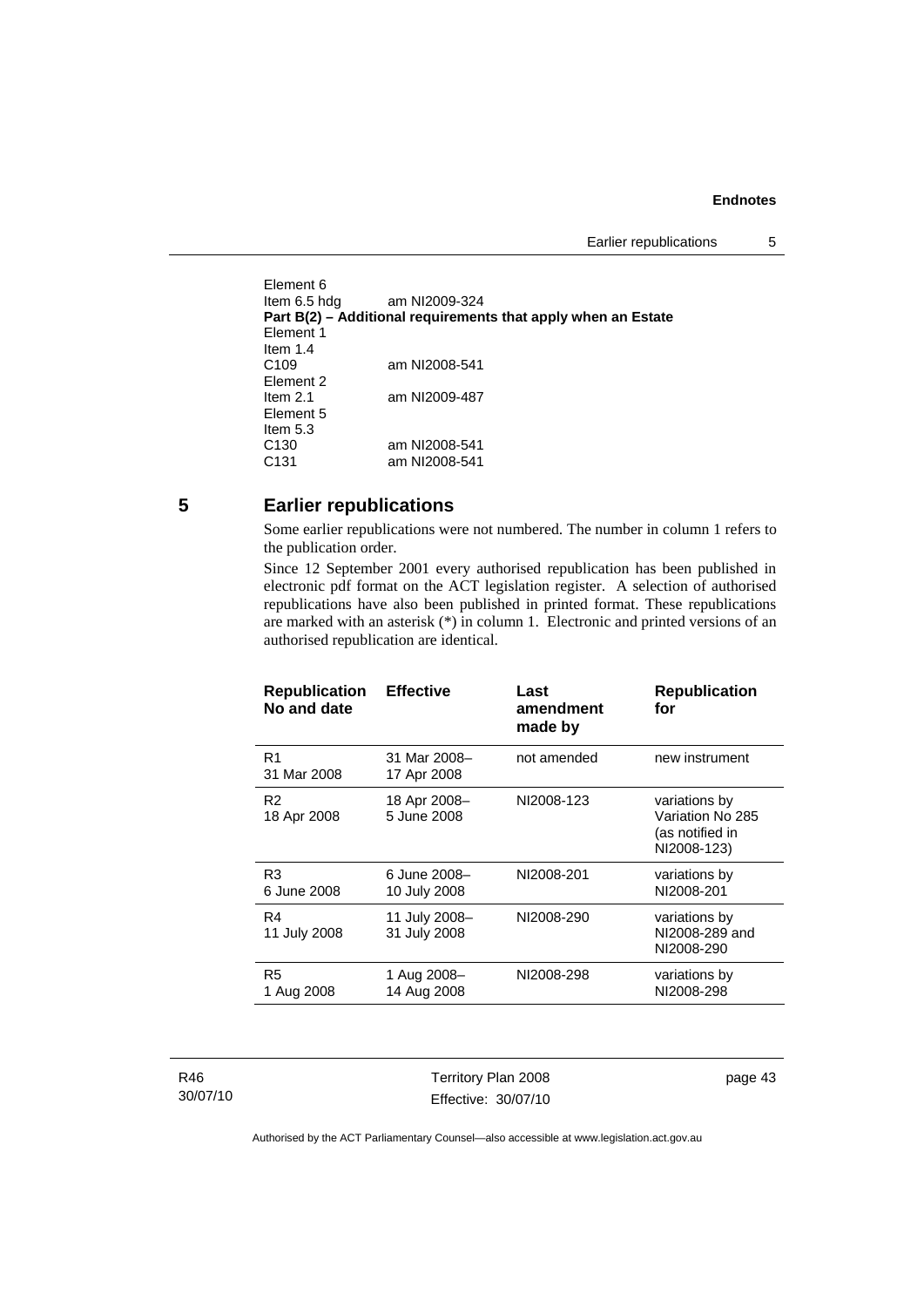5 Earlier republications

| <b>Republication</b><br>No and date | <b>Effective</b>            | Last<br>amendment<br>made by | <b>Republication</b><br>for                                                                          |
|-------------------------------------|-----------------------------|------------------------------|------------------------------------------------------------------------------------------------------|
| R6<br>15 Aug 2008                   | 15 Aug 2008-<br>28 Aug 2008 | NI2008-336                   | variations by<br>Variation No 293<br>(as notified in<br>NI2008-219),<br>NI2008-328 and<br>NI2008-336 |
| R7                                  | 29 Aug 2008-                | NI2008-358                   | variations by                                                                                        |
| 29 Aug 2008                         | 4 Sept 2008                 |                              | NI2008-358                                                                                           |
| R8<br>5 Sept 2008                   | 5 Sept 2008-<br>30 Oct 2008 | NI2008-358                   | variations by<br>Variation No 289<br>(as notified in<br>NI2008-339)                                  |
| R9                                  | 31 Oct 2008-                | NI2008-499                   | variations by                                                                                        |
| 31 Oct 2008                         | 6 Nov 2008                  |                              | NI2008-499                                                                                           |
| R <sub>10</sub>                     | 7 Nov 2008-                 | NI2008-516                   | variations by                                                                                        |
| 7 Nov 2008                          | 20 Nov 2008                 |                              | NI2008-516                                                                                           |
| R <sub>11</sub><br>21 Nov 2008      | 21 Nov 2008-<br>11 Dec 2008 | NI2008-542                   | variations by<br>NI2008-541 and<br>NI2008-542                                                        |
| R <sub>12</sub><br>12 Dec 2008      | 12 Dec 2008-<br>18 Dec 2008 | NI2008-542                   | variations by<br>Variation No 281<br>(as notified in<br>NI2008-352)                                  |
| R <sub>13</sub>                     | 19 Dec 2008-                | NI2008-590                   | variations by                                                                                        |
| 19 Dec 2008                         | 8 Jan 2009                  |                              | NI2008-590                                                                                           |
| R <sub>14</sub>                     | 9 Jan 2009-                 | NI2009-6                     | variations by                                                                                        |
| 9 Jan 2009                          | 15 Jan 2009                 |                              | NI2009-6                                                                                             |
| R <sub>15</sub>                     | 16 Jan 2009-                | NI2009-17                    | variations by                                                                                        |
| 16 Jan 2009                         | 5 Feb 2009                  |                              | NI2009-17                                                                                            |
| R <sub>16</sub><br>6 Feb 2009       | 6 Feb 2009-<br>12 Feb 2009  | NI2009-38                    | variations by<br>NI2009-37 and<br>NI2009-38                                                          |
| R <sub>17</sub>                     | 13 Feb2009-                 | NI2009-59                    | variations by                                                                                        |
| 13 Feb 2009                         | 26 Feb 2009                 |                              | NI2009-59                                                                                            |

page 44 Territory Plan 2008 Effective: 30/07/10

R46 30/07/10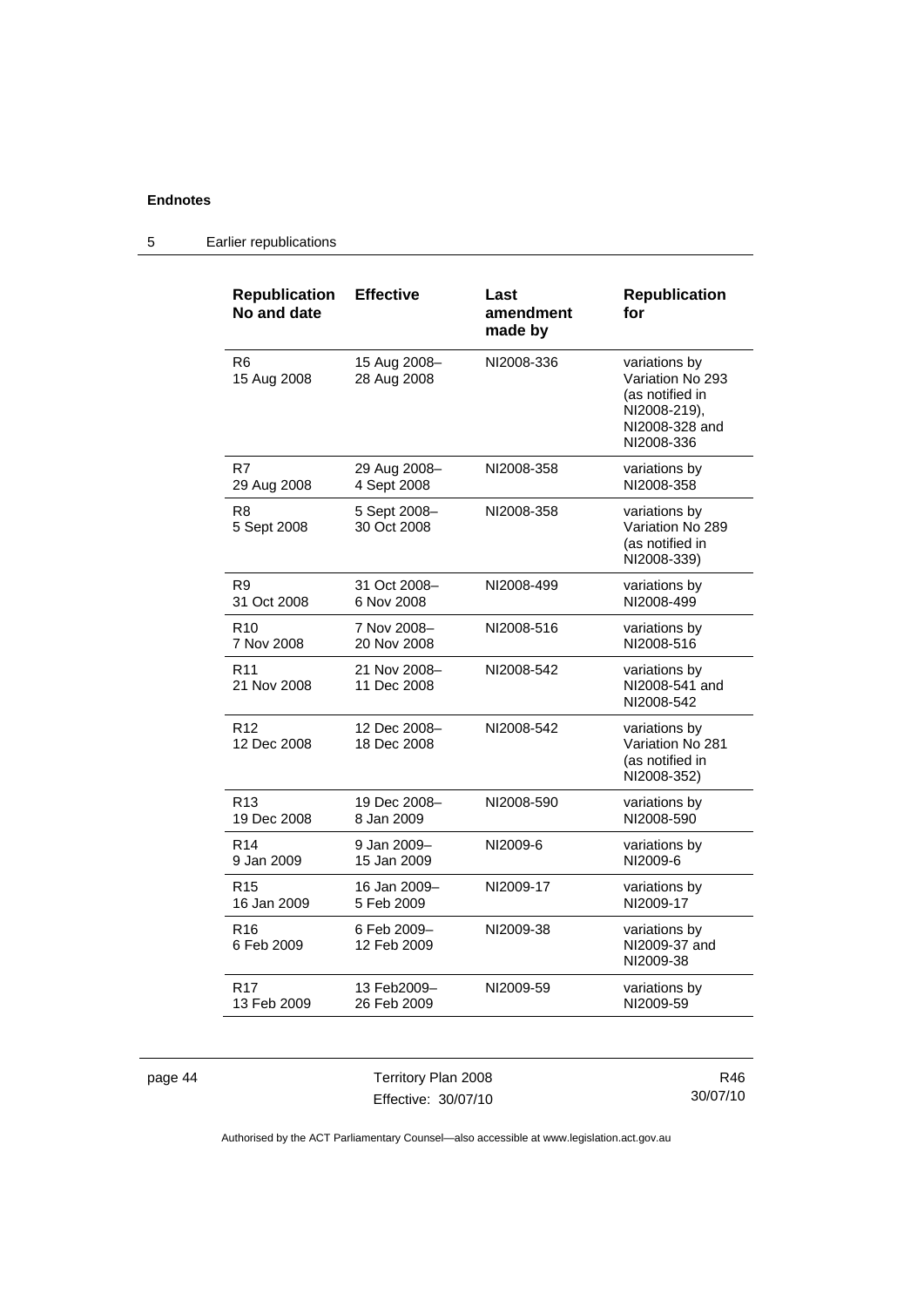Earlier republications 5

| <b>Republication</b><br>No and date | <b>Effective</b>              | Last<br>amendment<br>made by | <b>Republication</b><br>for                                                                                                     |
|-------------------------------------|-------------------------------|------------------------------|---------------------------------------------------------------------------------------------------------------------------------|
| R <sub>18</sub><br>27 Feb 2009      | 27 Feb 2009-<br>19 Mar 2009   | NI2009-70                    | variations by<br>NI2009-70                                                                                                      |
| R <sub>19</sub><br>20 Mar 2009      | 20 Mar 2009-<br>16 Apr 2009   | NI2009-99                    | variations by<br>NI2009-99                                                                                                      |
| R <sub>20</sub><br>17 Apr 2009      | 17 Apr 2009-<br>30 Apr 2009   | NI2009-181                   | variations by<br>Variation No 261<br>(as notified in<br>NI2009-107),<br>No 296 (as notified<br>in NI2009-108) and<br>NI2009-181 |
| R <sub>21</sub><br>1 May 2009       | 1 May 2009-<br>14 May 2009    | NI2009-200                   | variations by<br>NI2009-199 and<br>NI2009-200                                                                                   |
| R <sub>22</sub><br>15 May 2009      | 15 May 2009-<br>21 May 2009   | NI2009-217                   | variations by<br>NI2009-216 and<br>NI2009-217                                                                                   |
| R <sub>23</sub><br>22 May 2009      | 22 May 2009-<br>4 June 2009   | NI2009-238                   | variations by<br>NI2009-237 and<br>NI2009-238                                                                                   |
| R <sub>24</sub><br>5 June 2009      | 5 June 2009-<br>18 June 2009  | NI2009-256                   | variations by<br>NI2009-254,<br>NI2009-255 and<br>NI2009-256                                                                    |
| R <sub>25</sub><br>19 June 2009     | 19 June 2009-<br>9 July 2009  | NI2009-272                   | variations by<br>NI2009-272                                                                                                     |
| R26<br>10 July 2009                 | 10 July 2009-<br>16 July 2009 | NI2009-324                   | variations by<br>NI2009-321,<br>NI2009-322 and<br>NI200-324                                                                     |
| R <sub>27</sub><br>17 July 2009     | 17July 2009-<br>23 July 2009  | NI2009-338                   | variations by<br>NI2009-323 and<br>NI2009-338                                                                                   |
| R28<br>24 July 2009                 | 24 July 2009-<br>20 Aug 2009  | NI2009-342                   | variations by<br>NI2009-342                                                                                                     |

R46 30/07/10

Territory Plan 2008 Effective: 30/07/10 page 45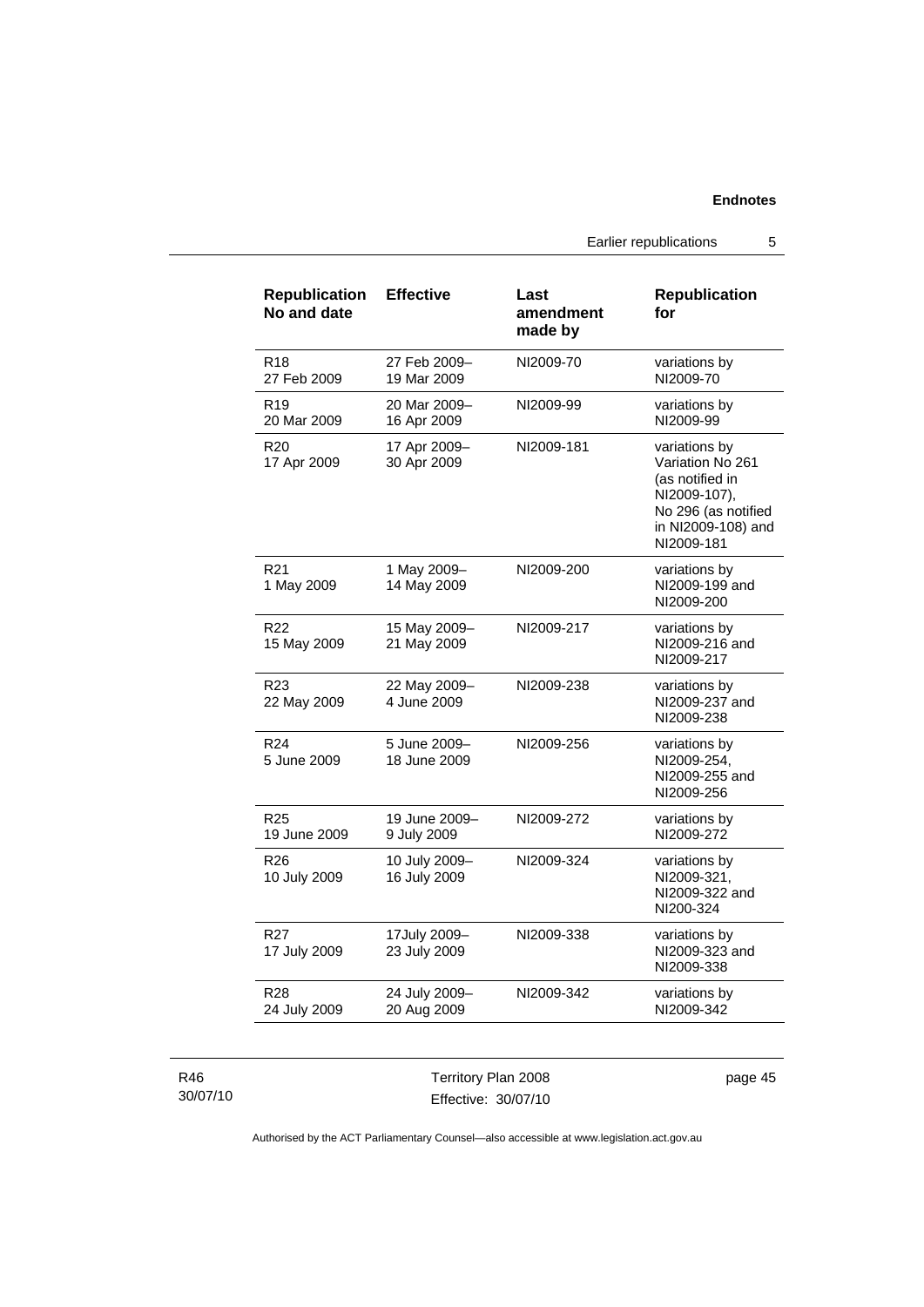| <b>Republication</b><br>No and date | <b>Effective</b>            | Last<br>amendment<br>made by | <b>Republication</b><br>for                                                           |
|-------------------------------------|-----------------------------|------------------------------|---------------------------------------------------------------------------------------|
| R <sub>29</sub><br>21 Aug 2009      | 21 Aug 2009-<br>27 Aug 2009 | NI2009-392                   | variations by<br>NI2009-392                                                           |
| R <sub>30</sub><br>28 Aug 2009      | 28 Aug 2009-<br>3 Sept 2009 | NI2009-410                   | variations by<br>NI2009-409 and<br>NI2009-410                                         |
| R31<br>4 Sept 2009                  | 4 Sept 2009-<br>1 Oct 2009  | NI2009-418                   | variations by<br>Variation No 288<br>(as notified in<br>NI2009-391) and<br>NI2009-418 |
| R32<br>2 Oct 2009                   | 2 Oct 2009-<br>12 Nov 2009  | NI2009-488                   | variations by<br>NI2009-487 and<br>NI2009-488                                         |
| R33<br>13 Nov 2009                  | 13 Nov 2009-<br>3 Dec 2009  | NI2009-570                   | variations by<br>NI2009-570                                                           |
| R34<br>4 Dec 2009                   | 4 Dec 2009-<br>21 Jan 2010  | NI2009-619                   | variations by<br>NI2009-617,<br>NI2009-618 and<br>NI200-619                           |
| R35<br>22 Jan 2010                  | 22 Jan 2010-<br>4 Feb 2010  | NI2010-23                    | variations by<br>NI2010-21,<br>NI2010-22 and<br>NI2010-23                             |
| R36<br>5 Feb 2010                   | 5 Feb 2010-<br>25 Feb 2010  | NI2010-45                    | variations by<br>NI2010-45                                                            |
| R37<br>26 Feb 2010                  | 26 Feb 2010-<br>18 Mar 2010 | NI2010-84                    | variations by<br>NI2010-82,<br>NI2010-83 and<br>NI2010-84                             |
| R38<br>19 Mar 2010                  | 19 Mar 2010-<br>6 May 2010  | NI2010-125                   | variations by<br>NI2010-123,<br>NI2010-124 and<br>NI2010-125                          |

5 Earlier republications

page 46 Territory Plan 2008 Effective: 30/07/10

R46 30/07/10